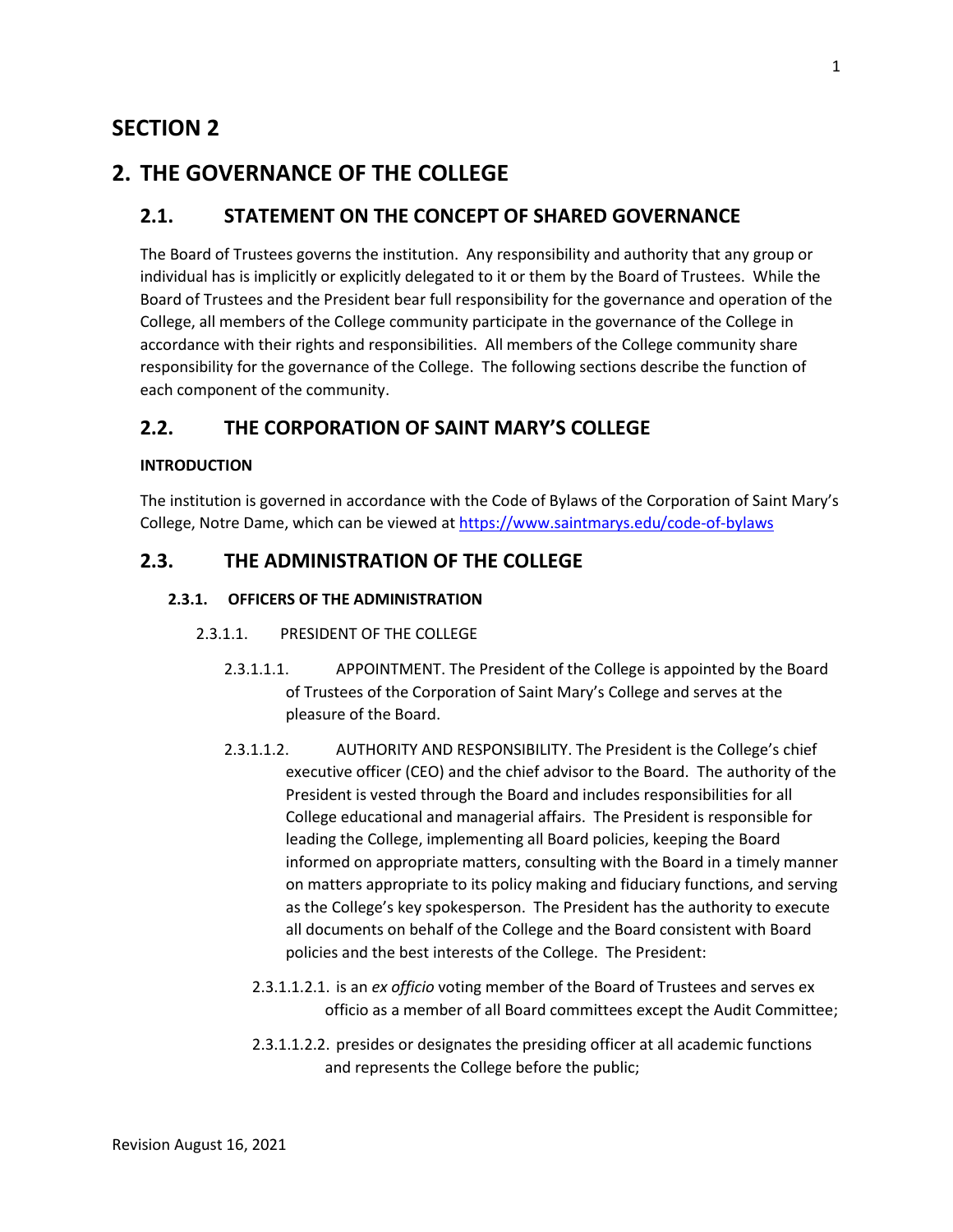- 2.3.1.1.2.4. presents regular reports on the state of the College to the Board of Trustees and to the Academic Leadership Council and such other reports as are requested by the Board of Trustees;
- 2.3.1.1.2.5. recommends, after appropriate consultation, administrative officers for confirmation by the Board of Trustees;
- 2.3.1.1.2.6. informs the Board of Trustees of the numbers of the faculty members awarded tenure and/or promotion after considering the report of the Committee on Rank and Tenure;
- 2.3.1.1.2.7. appoints, promotes, and dismisses the academic and nonacademic staffs of the College subject to the limitations of budget provisions and college policies, according to the provisions outlined in this manual;
- 2.3.1.1.2.8. designates the duties and functions of other officers and agents of the College, subject to the supervision and direction of the Board of Trustees;
- 2.3.1.1.2.9. makes changes in the administrative structure of the College that are advantageous to the College;
- 2.3.1.1.2.10. appoints committees, delegates authority, assigns responsibility to committees or to individuals as needed;
- 2.3.1.1.2.11. in the absence of the President, the Provost and Senior Vice President serves as Acting President, pending further action of the Board of Trustees.

# 2.3.1.1.3. PRESIDENTIAL ASSISTANTS

The Special Assistant to the President, Chief Information Officer, Executive Director of Retention Strategy, the General Counsel, and the Vice President for Inclusion and Equity are appointed by and responsible to the President. Information regarding their responsibilities is contained in job descriptions available in the Office of Human Resources.

# 2.3.1.1.4. PRESIDENT'S COMMITTEES AND COUNCILS

The following committees and councils report directly to the President:

- President's Cabinet
- Budget Committee
- President's Budget Priorities Committee
- Committee on Rank and Tenure (part of Academic Leadership Council, see Section V)
- Elected Executive Committee of the Academic Leadership Council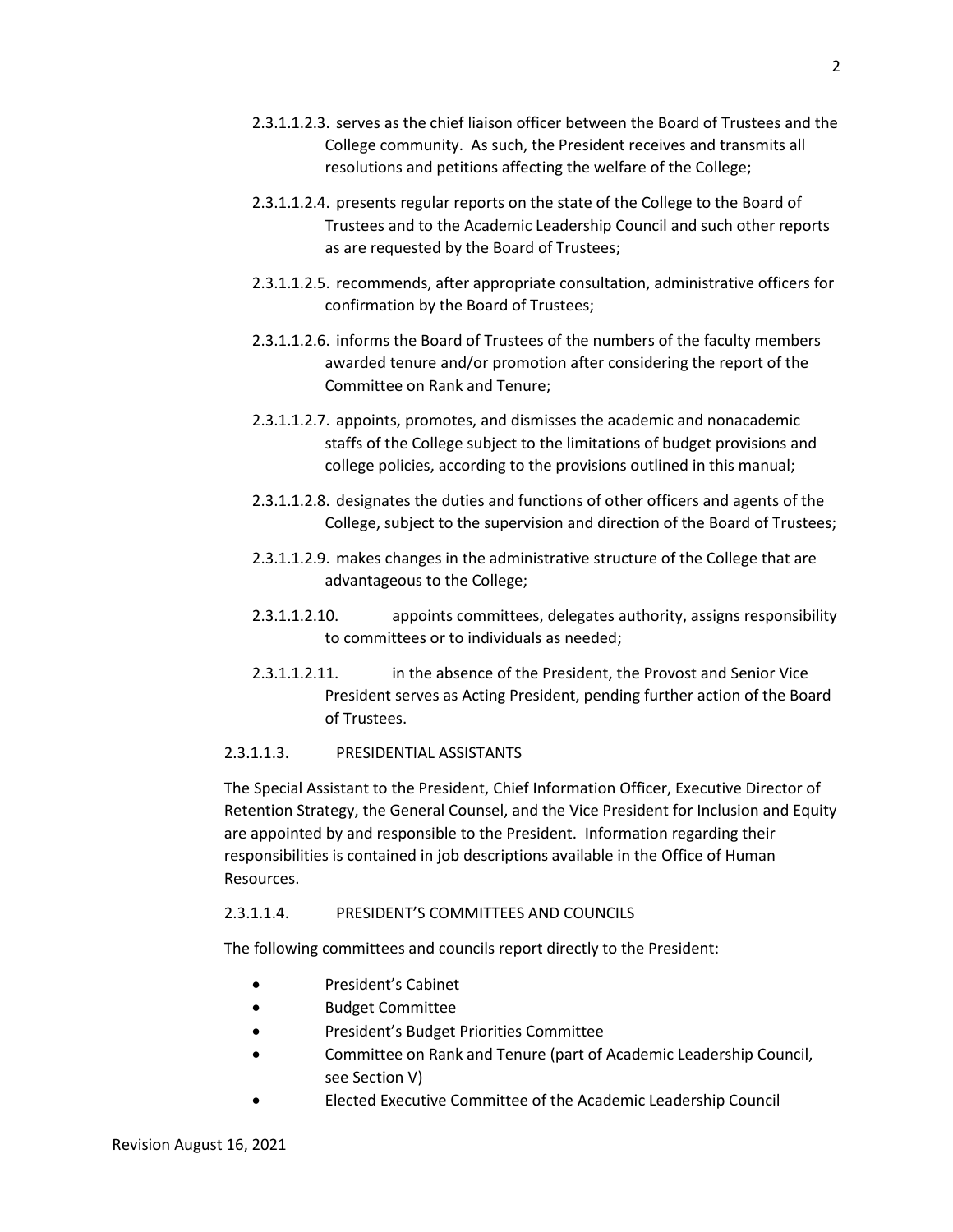- Retention Committee
- Student Affairs Council
- Committee on Student Affairs
- President's Council on Inclusivity and Multicultural Diversity
- Parents Council
- President's Circle
- Governance Manual Committee
- President's Committee on Sexual Violence
- Staff Advisory Council

### 2.3.1.1.4.1. PRESIDENT'S CABINET

- 2.3.1.1.4.1.1. MEMBERSHIP. The President's Cabinet consists of the President, Provost and Senior Vice President, Senior Vice President for Strategy and Finance, Vice President for Mission, Vice President for Advancement, Vice President for Student Enrollment and Engagement, the Vice President for Inclusion and Equity, the Special Assistant to the President, and other College leaders appointed by the President to support the College's strategy. The President convenes the meetings of the President's Cabinet.
- 2.3.1.1.4.1.2. RESPONSIBILITY. The President's Cabinet:
	- 2.3.1.1.4.1.2.1. works toward the integration of policy among the administrative branches;
	- 2.3.1.1.4.1.2.2. coordinates the work of the various administrative officers;
	- 2.3.1.1.4.1.2.3. advises the President on matters of administration.

#### 2.3.1.1.4.2. BUDGET COMMITTEE

- 2.3.1.1.4.2.1. MEMBERSHIP. The Budget Committee consists of the Officers of the College. The Senior Vice President for Strategy and Finance serves as chair.
- 2.3.1.1.4.2.2. RESPONSIBILITY. The Budget Committee:
	- 2.3.1.1.4.2.2.1. reviews the budgets prepared by administrative officers for their departments;
	- 2.3.1.1.4.2.2.2. reviews proposals to change student or academic fees;
	- 2.3.1.1.4.2.2.3. reviews the total College budget and submits a proposed budget to the President for presentation to the Financial Stewardship Committee AY '22 (also known as Finance and Budget Committee) of the Board of Trustees.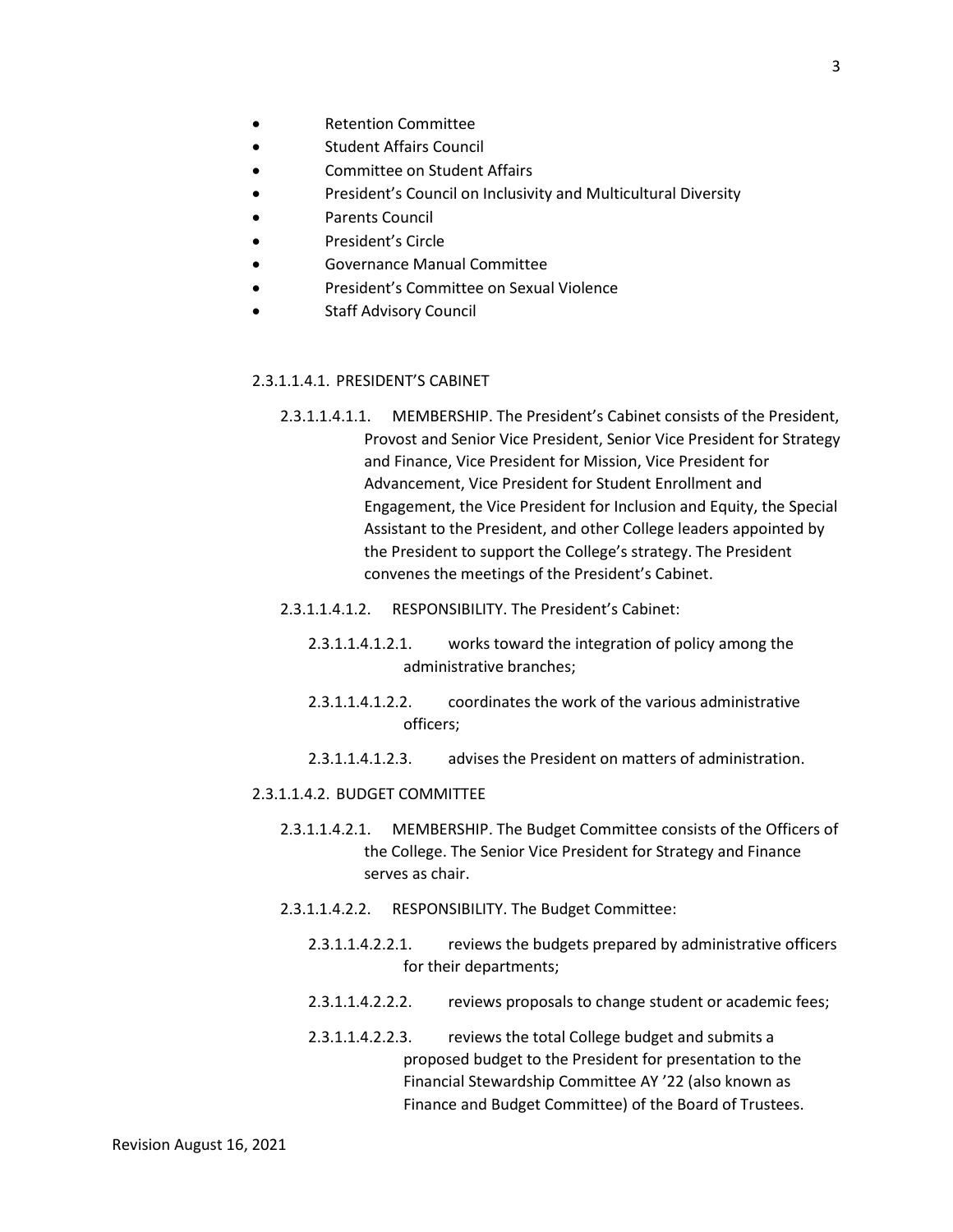#### 2.3.1.1.4.3. PRESIDENT'S BUDGET PRIORITIES COMMITTEE

- 2.3.1.1.4.3.1. MEMBERSHIP. The President's Budget Priorities Committee consists of at least one member of the Faculty Compensation and Budget Priorities Committee of the Academic Leadership Council as well as appointed representatives from the faculty and the administration. This committee is chaired by the Senior Vice President for Strategy and Finance.
- 2.3.1.1.4.3.2. RESPONSIBILITY. The President's Budget Priorities Committee:
	- 2.3.1.1.4.3.2.1. strategizes about such things as compensation for faculty and staff;
	- 2.3.1.1.4.3.2.2. understands how budget priorities are set by the administration;
	- 2.3.1.1.4.3.2.3. contributes to discussions on such matters as budget deficit/surplus and the funding of College initiatives.

### 2.3.1.1.4.4. COMMITTEE ON RANK AND TENURE

- 2.3.1.1.4.4.1. MEMBERS. The Committee on Rank and Tenure consists of the Provost and Senior Vice President, the Associate Provost and Dean of Graduate Studies (serving as the academic administrative members appointed by the President), and three tenured faculty members above the rank of Assistant Professor chosen by the Academic Leadership Council. The faculty member who is in the second year of her/his term serves as the Chair. Faculty serving on this committee whose department colleagues are candidates for third- or fourth-year review, tenure and/or promotion, are recused from the committee proceedings related to their departmental candidate's review. The recused member will be replaced by the faculty member from a different department who most recently completed her/his term on the committee.
- 2.3.1.1.4.4.2. RESPONSIBILITY. The Committee on Rank and Tenure:
	- 2.3.1.1.4.4.2.1. establishes the criteria and procedures for tenure and promotion within the policy guidelines of the College;
	- 2.3.1.1.4.4.2.2. reviews the candidates for promotion and tenure;
	- 2.3.1.1.4.4.2.3. prepares a written statement for those faculty members regarding mid-point review, advising them on their progress toward tenure;
	- 2.3.1.1.4.4.2.4. prepares a confidential written recommendation on candidates for promotion and/or tenure for the President's consideration.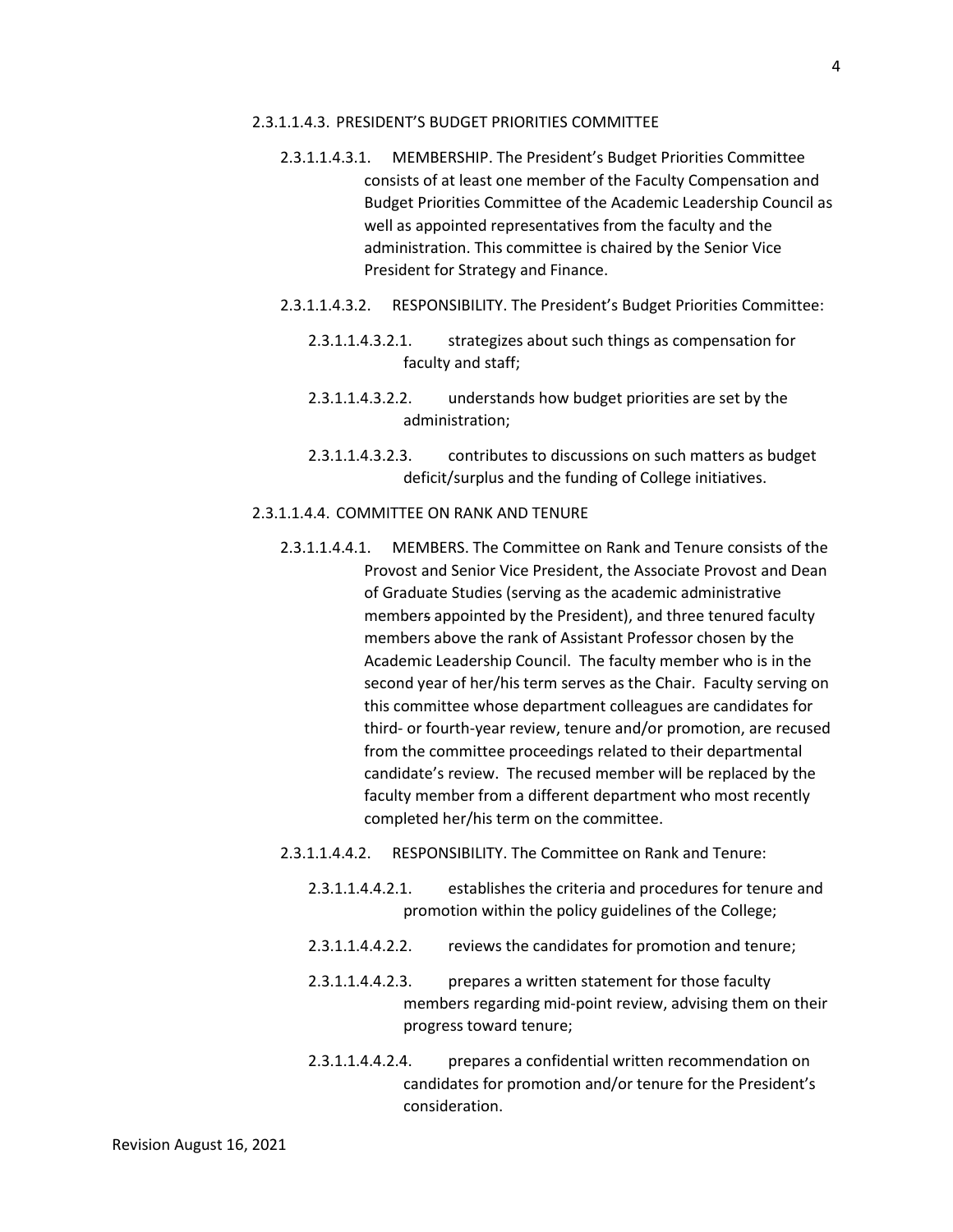- 2.3.1.1.4.4.3. PROCEDURES. For a detailed description of the Committee on Rank and Tenure policies and procedures, see the section on Faculty Policies and Procedures (Section 3).
- 2.3.1.1.4.5. ELECTED EXECUTIVE COMMITTEE OF THE ACADEMIC LEADERSHIP COUNCIL (see Section 5).

#### 2.3.1.1.4.6. RETENTION COMMITTEE

2.3.1.1.4.6.1. MEMBERSHIP. The Retention Committee is chaired by the Executive Director of Retention Strategy. Membership includes the Provost, Vice President for Student Enrollment and Engagement, a representative from Enrollment Management, the Dean of Students, Associate Dean of Students, Dean of Student Academic Services, Multicultural and Student Involvement Director, International Student/Scholar Advisor, Director of Student Success, Director of Athletics, a representative from Campus Ministry, two faculty members elected through the Academic Leadership Council, and two students chosen by the Student Government Association. The President appoints the Chair of this committee.

### 2.3.1.1.4.6.2. RESPONSIBILITY. The Retention Committee:

- 2.3.1.1.4.6.2.1. assists the Chair of the Retention Committee in developing and implementing a retention plan for Saint Mary's College;
- 2.3.1.1.4.6.2.2. gathers, evaluates, and assesses data related to retention of undergraduate students;
- 2.3.1.1.4.6.2.3. monitors and assesses progress in achieving the College's retention goals;
- 2.3.1.1.4.6.2.4. examines and improves programs and services designed to enhance retention;
- 2.3.1.1.4.6.2.5. gathers peer data.

#### 2.3.1.1.4.7. STUDENT AFFAIRS COUNCIL

2.3.1.1.4.7.1. MEMBERSHIP. The Student Affairs Council consists of the President of the College; the Vice President for Student Enrollment and Engagement; the Dean of Students; the Director of Admission, two directors within the Division of Student Enrollment and Engagement; two faculty members; one member of the Division for Mission; and three students. The faculty members and the three students are selected by the Committee on Student Affairs. The two Directors have staggered appointments. The President of the College or her proxy serves as Chair.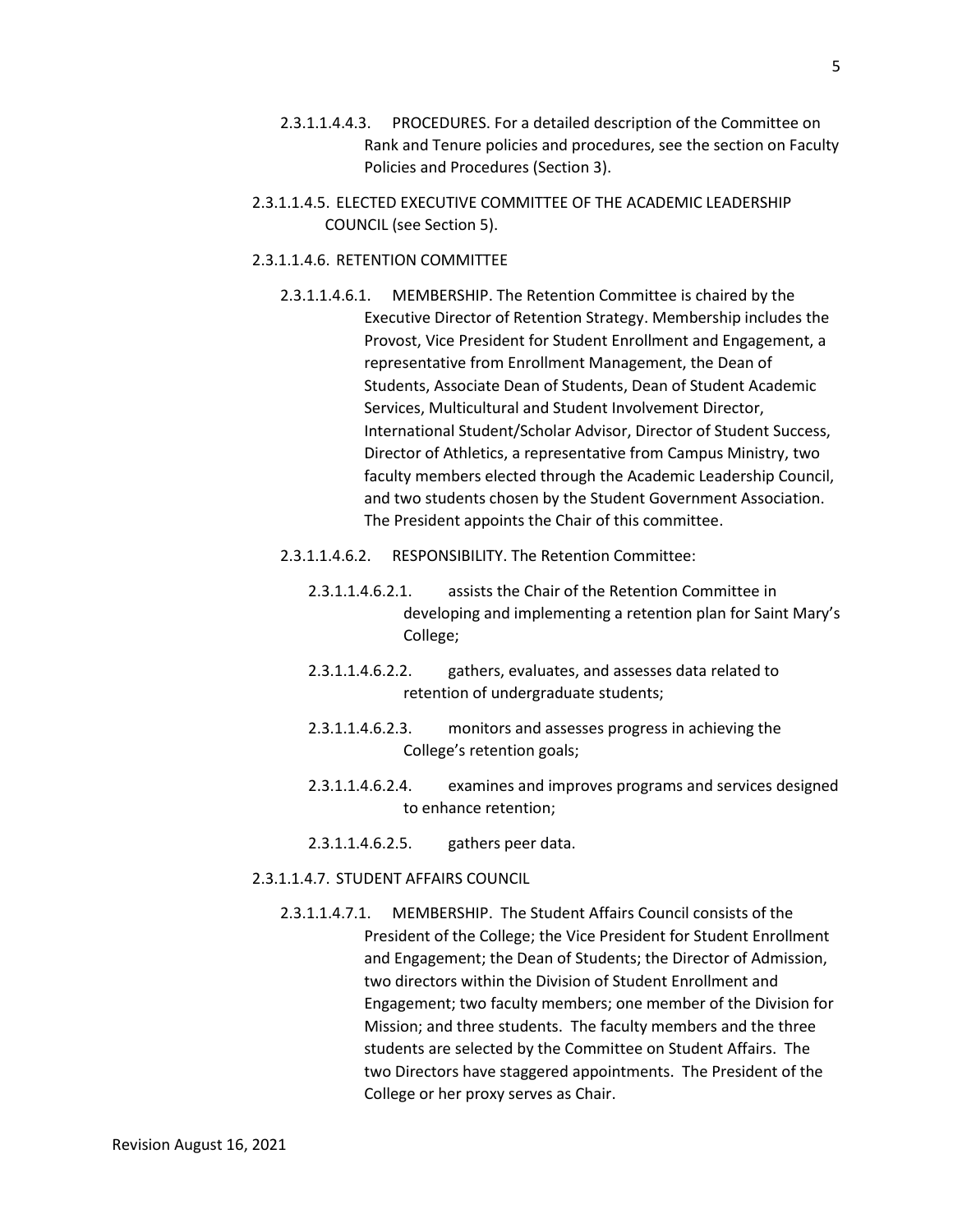- 2.3.1.1.4.7.2. RESPONSIBILITY. The Student Affairs Council:
	- 2.3.1.1.4.7.2.1. advises the President of the College on policies which affect all aspects of student life;
	- 2.3.1.1.4.7.2.2. acts on reports prepared by the Committee on Student Affairs;
	- 2.3.1.1.4.7.2.3. advises the President on the procedures in the search for a Vice President for Student Enrollment and Engagement;
	- 2.3.1.1.4.7.2.4. proposes policies and reviews proposals for new student publications;
	- 2.3.1.1.4.7.2.5. participates in the selection of the Student Trustee and selects Jablonski-Diehl Student Government Scholarship awardees.
- 2.3.1.1.4.7.3. PROCEDURES. The Vice President for Student Enrollment and Engagement schedules meetings and sets agenda for the Student Affairs Council.
- 2.3.1.1.4.8. COMMITTEE ON STUDENT AFFAIRS. The Committee on Student Affairs reports directly to the Student Affairs Council.
	- 2.3.1.1.4.8.1. MEMBERSHIP. The Committee on Student Affairs consists of the Vice President for Student Enrollment and Engagement, the Dean of Students; each Department Director in the Division of Student Enrollment and Engagement, three faculty members elected by the Academic Leadership Council, the Student Body President or her designee, the Student Government Association Vice President or her designee, the President of the Residence Hall Association or her designee, and the President of the Student Diversity Board or her designee. The Committee selects two of its faculty members and three of its students to serve on the Student Affairs Council.
	- 2.3.1.1.4.8.2. RESPONSIBILITY. The Committee on Student Affairs:
		- 2.3.1.1.4.8.2.1. provides a campus-wide forum for the discussion of student life;
		- 2.3.1.1.4.8.2.2. serves as a forum for input from students and faculty regarding the programs and services in the Division of Student Enrollment and Engagement;
		- 2.3.1.1.4.8.2.3. offers recommendations to the Division of Student Enrollment and Engagement;
		- 2.3.1.1.4.8.2.4. may submit proposals to the Vice President for Student Enrollment and Engagement regarding changes in programs or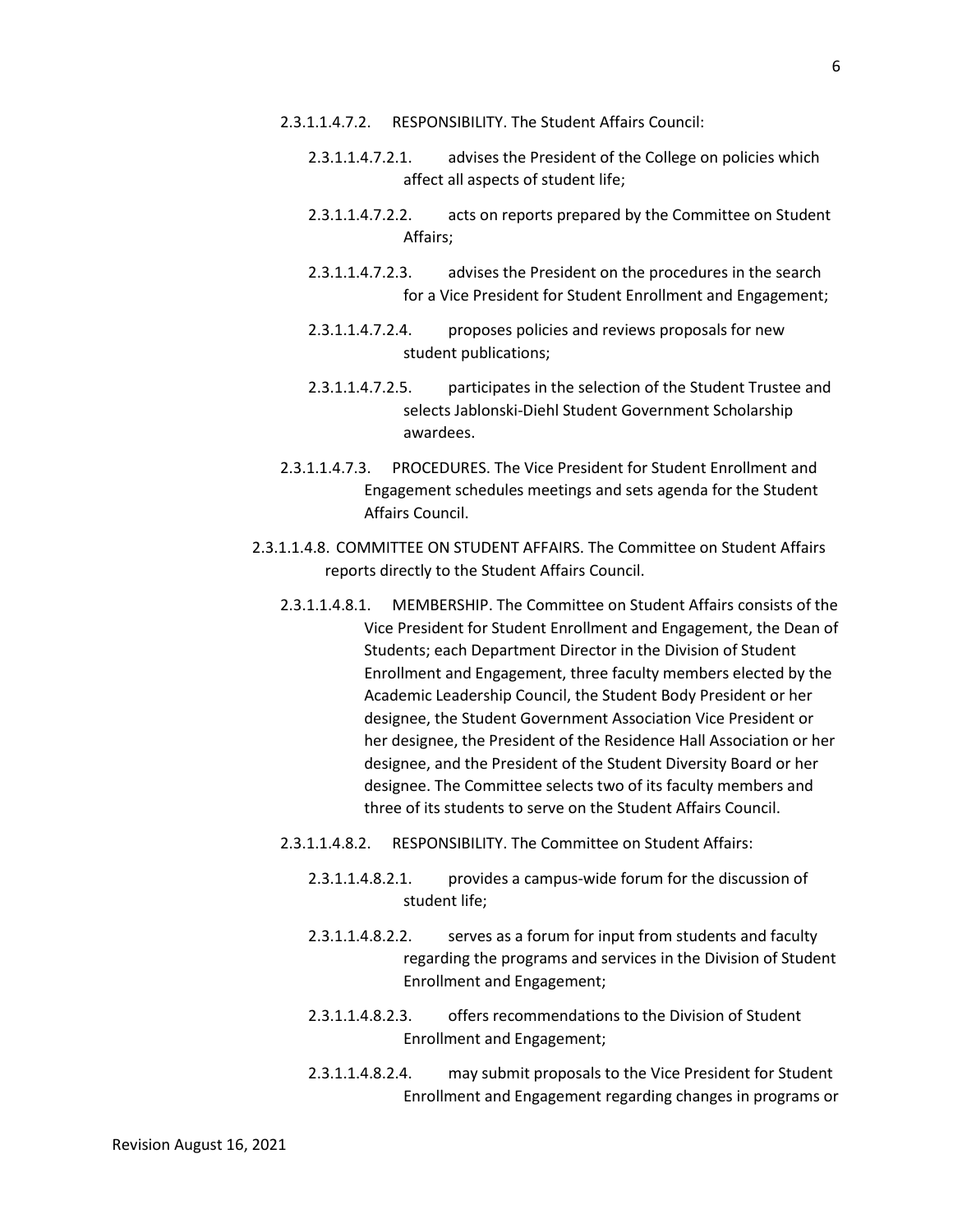services offered in the Division of Student Enrollment and Engagement.

- 2.3.1.1.4.9. PRESIDENT'S COUNCIL ON INCLUSIVITY AND MULTICULTURAL **DIVERSITY** 
	- 2.3.1.1.4.9.1. MEMBERSHIP. The President's Council on Inclusivity and Multicultural Diversity (PCIMD) consists of the Provost and Senior Vice President, Vice President for Student Enrollment and Engagement, Vice President for Advancement, Vice President for Mission, Vice President for Inclusion and Equity, Director of Admission, Special Assistant to the President, Director of Human Resources, Director of the Center for Women's Intercultural Leadership, Director of Multicultural Services and Student Programs, General Counsel, two appointed faculty members, two elected faculty members, two staff members, the President of the Student Diversity Board, and the President of the Residence Hall Association and an appointed student at large. The Chair of the Council is the Vice President for Inclusion and Equity.
- 2.3.1.1.4.10. RESPONSIBILITY. The President's Council on Inclusivity and Multicultural Diversity will promote strategies to build an inclusive and just community and will monitor the racial and ethnic diversification of students, faculty, staff, and administrators; and receive annual reports from the Office of Institutional Research, Human Resources and Admission regarding the College's efforts to create a more racially and ethnically diverse student body and workforce. The Council will:
	- 2.3.1.1.4.10.1. oversee the ongoing education and development of the entire College community (faculty, staff, administrators, and students) in the area of multicultural diversity and receive assessment reports on these efforts;
	- 2.3.1.1.4.10.2. recommend, in conjunction with the appropriate units (e.g. Human Resources), policies and procedures on harassment; and
	- 2.3.1.1.4.10.3. propose initiatives to improve the campus climate and the racial and ethnic diversification of the College community.
- 2.3.1.1.4.11. PARENTS COUNCIL
	- 2.3.1.1.4.11.1. MEMBERSHIP. The Parents Council consists of parents of sophomore, junior, and senior students who are invited by the President to serve while their daughters are students.
	- 2.3.1.1.4.11.2. RESPONSIBILITY. The Parents Council members serve as advisors to the Vice President for Advancement on matters relating to marketing and fundraising from parents. They serve as a focus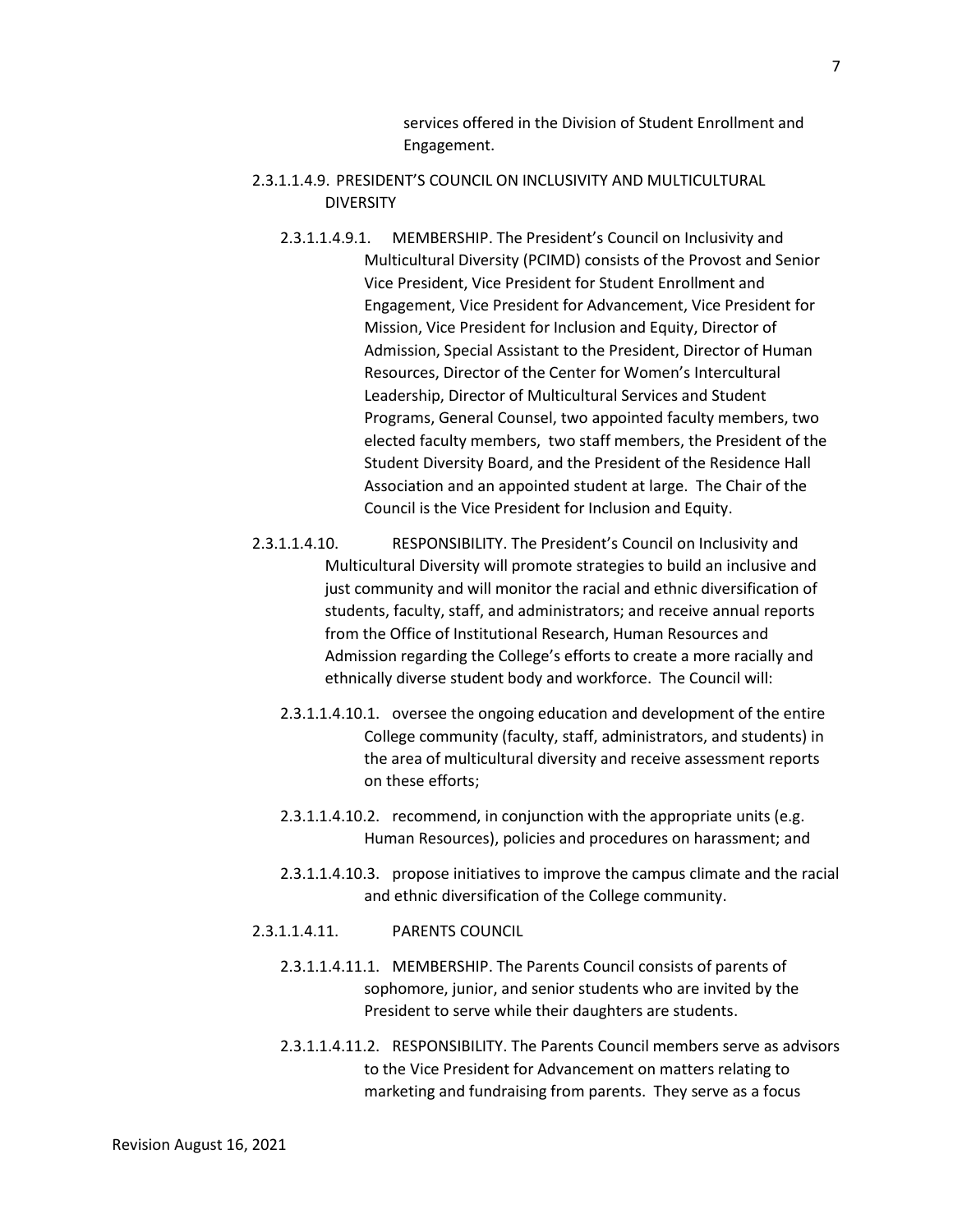group for the Vice President for Student Enrollment and Engagement. They also assist the Vice President for Student Enrollment and Engagement Management with recruitment efforts.

#### 2.3.1.1.4.12. PRESIDENT'S CIRCLE

- 2.3.1.1.4.12.1. MEMBERSHIP. Trustees who retire from the Saint Mary's College Board of Trustees after serving three (3) full terms (9 years) and who agree to support the College at the Trustee level.
- 2.3.1.1.4.12.2. RESPONSIBILITY. Members provide historical perspective, vision and counsel.

#### 2.3.1.1.4.13. GOVERNANCE MANUAL COMMITTEE

- 2.3.1.1.4.13.1. MEMBERSHIP. Three (3) administrators, appointed by the President, three (3) elected faculty, the junior vice-chair of Academic Leadership Council, General Counsel, and the Special Assistant to the President, who chairs the committee.
- 2.3.1.1.4.13.2. RESPONSIBILITY. The committee will develop procedures for the orderly review and revision of the Governance Manual. It will receive and review new proposals and proposed revisions to the Governance Manual and advise the President as to whether proper processes were followed. It will maintain the Governance Manual in current and operational form on a yearly basis. It will oversee compatibility between the Governance Manual and other College manuals to insure consistency with the Governance Manual.

#### 2.3.1.1.4.14. PRESIDENT'S COMMITTEE ON SEXUAL VIOLENCE

- 2.3.1.1.4.14.1. MEMBERSHIP. Faculty, staff, students and administrators designated by the President.
- 2.3.1.1.4.14.2. RESPONSIBILITY. The charge of the committee is to make recommendations to the President for programming, education, and training related to sexual violence, for improving support systems for survivors, and for refining procedures for reporting, investigating, and hearing Title IX cases; consider training needs for faculty and staff specifically including harassment and discrimination prevention; and institute policies and procedures to coordinate with local law enforcement and rape crisis services/victim advocacy programs in the community.

#### 2.3.1.1.4.15. STAFF ADVISORY COUNCIL

2.3.1.1.4.15.1. MEMBERSHIP. The Staff Advisory Council consists of 12 seats of both exempt and non-exempt employees to ensure direct communication between staff and leadership. Six seats serve a two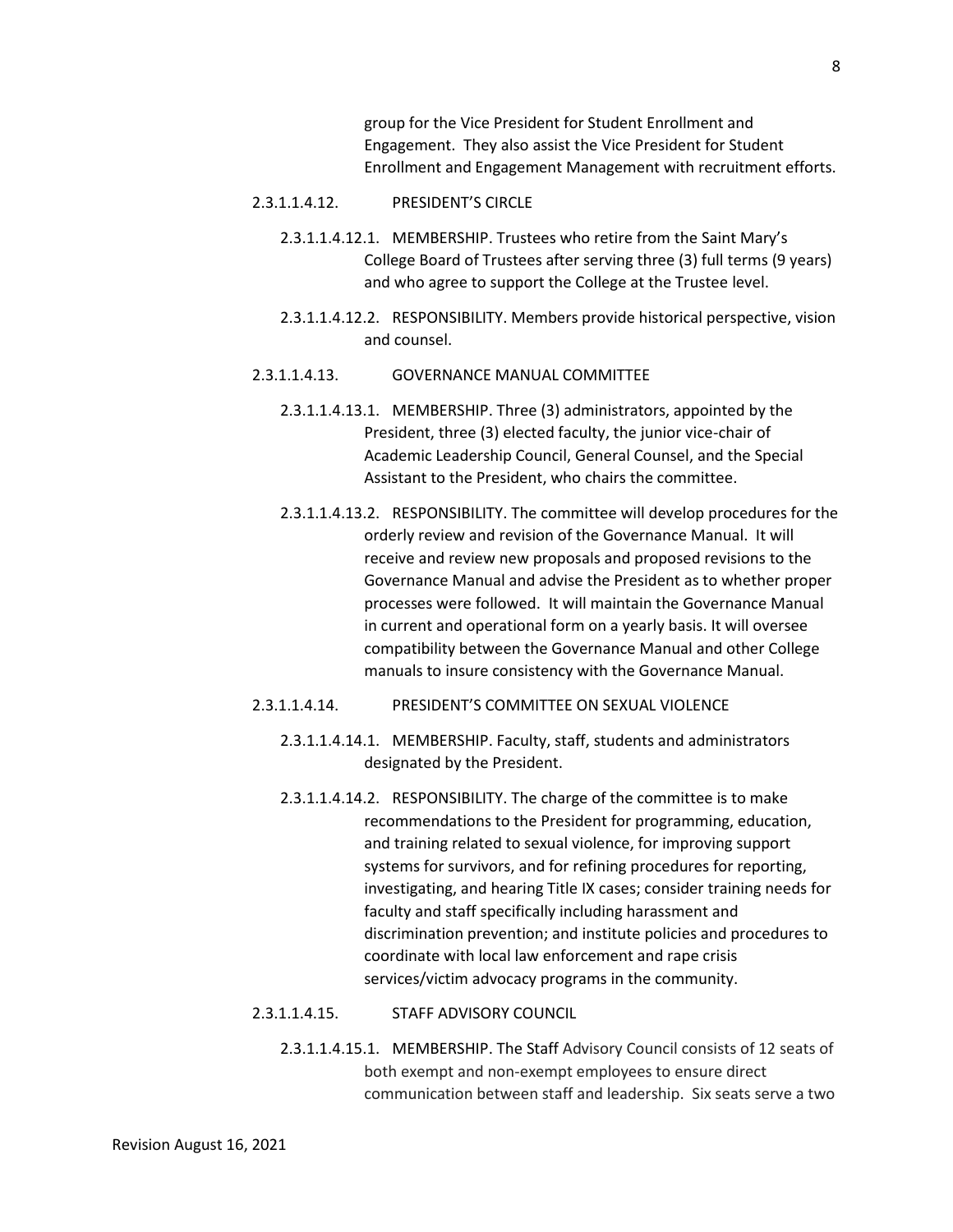year term and six serve a 1 year term. The Director of Human Resources will chair the committee.

- 2.3.1.1.4.15.2. RESPONSIBILITY. The Council serves as an advisory body to the President and assists in facilitating active, direct communication between staff and College Leadership. Meetings provide a forum for input and discussion on issues important to the staff and the College. The Council seeks to:
	- 2.3.1.1.4.15.2.1. contribute to the College's culture of community and recognition;
	- 2.3.1.1.4.15.2.2. provide a forum for the exchange of information;
	- 2.3.1.1.4.15.2.3. enhance staff morale by promoting a positive and collaborative campus environment;
	- 2.3.1.1.4.15.2.4. increase levels of awareness and understanding; and
	- 2.3.1.1.4.15.2.5. foster a spirit of respect, dignity, unity, and cooperation.
- 2.3.1.2. PROVOST AND SENIOR VICE PRESIDENT (Provost)
	- 2.3.1.2.1. APPOINTMENT. The appointment of the Provost is confirmed by the Board of Trustees upon the recommendation of the President after appropriate consultation with the faculty. The Provost holds office at the discretion of the President.
	- 2.3.1.2.2. AUTHORITY AND RESPONSIBILITY. The Provost is directly responsible to the President and is the chief executive officer in the absence of the President. The Provost is the Chief Academic Officer (CAO) of the College as well as the overseer of certain support units within the College. If the President is unavailable, the Provost serves as the College's key spokesperson. In time of disability of the President, the Provost serves as Acting President, pending further action of the Board of Trustees. The Provost:
		- 2.3.1.2.2.1. serves on the President's Cabinet and the College budget committee;
		- 2.3.1.2.2.2. consults, on a timely basis, with the Vice Presidents as the officers and agents of the College;
		- 2.3.1.2.2.3. serves as advisor of the Board of Trustees Student Experience Committee for AY '22 (also known as Academic Affairs Committee);
		- 2.3.1.2.2.4. maintains liaison with the Higher Learning Commission; oversees institutional assessment projects, working in collaboration with the Office of Institutional Research and other units of the College; is responsible for preparing the College for its four-year improvement process, its ongoing assurance process, and its 10-year site visit (as mandated by the HLC);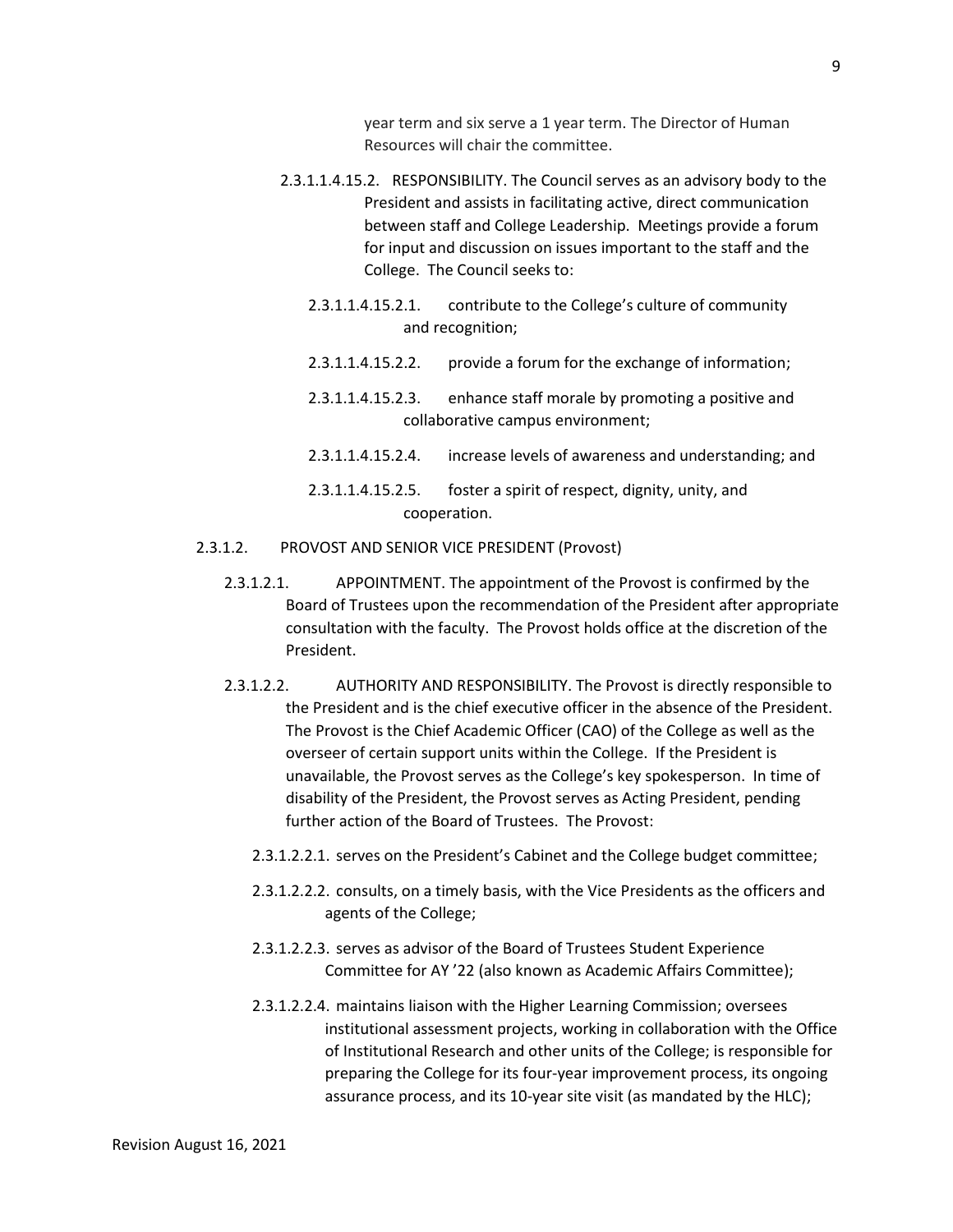- 2.3.1.2.2.5. provides oversight and support to the academic divisions of the College;
- 2.3.1.2.2.6. annually reviews each academic department or interdisciplinary program;
- 2.3.1.2.2.7. oversees the academic centers established by the College;
- 2.3.1.2.2.8. appoints committees, delegates authority, assigns responsibility to committees or to individuals on matters under the Provost's purview as needed;
- 2.3.1.2.2.9. represents the College in designated professional associations and functions as requested by the President;
- 2.3.1.2.2.10. annually prepares the academic affairs division budgets, (i.e., Deans, Directors, etc.), and submits them to the President for approval by the Board of Trustees and serves as the chief representative of the academic area of the College on the Budget Committee of the College;
- 2.3.1.2.2.11. serves as a voting *ex-officio* member of the Committee on Rank and Tenure, as the President's appointee; serves, or appoints a designee to serve on academic committees;
- 2.3.1.2.2.12. designates administrative representatives to committees as called for;
- 2.3.1.2.2.13. oversees undergraduate and graduate studies;
- 2.3.1.2.2.14. oversees the primary academic support services administrators: (i.e. Deans, Directors, etc.);
- 2.3.1.2.2.15. oversees professional development in all academic areas;
- 2.3.1.2.2.16. oversees continual review and improvement of all academic programs;
- 2.3.1.2.2.17. consults with the President on the hiring, retention, or nonretention of all faculty; and
- 2.3.1.2.2.18. performs other duties requested by the President.

#### 2.3.1.3. OTHER ACADEMIC ADMINISTRATORS

The following academic administrators report to and are immediately responsible to the Provost:

- 2.3.1.3.1. ASSOCIATE PROVOST AND DEAN OF GRADUATE STUDIES (Associate Provost)
	- 2.3.1.3.1.1. APPOINTMENT. The Associate Provost is appointed by the President upon the Recommendation of the Provost and holds the office at the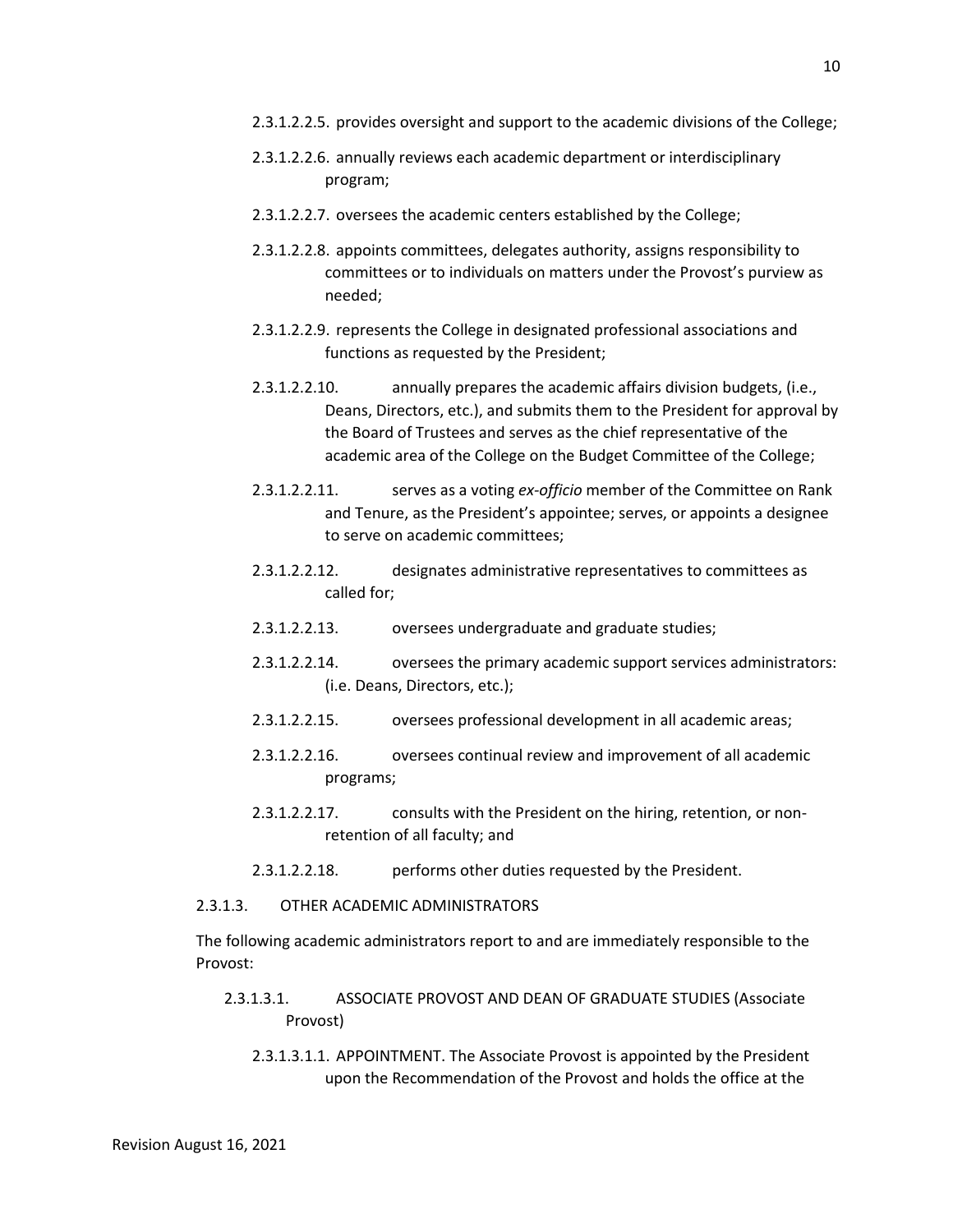discretion of the President. This is a 12 month full-time administrative position.

- 2.3.1.3.1.2. AUTHORITY AND RESPONSIBILITY. The Associate Provost is directly responsible to the Provost. He/she is the Chief Academic Officer in the absence of the Provost. The Associate Provost:
	- 2.3.1.3.1.2.1. leads the College faculty in continual review and improvement of the undergraduate and graduate academic programs;
	- 2.3.1.3.1.2.2. serves as Deputy Title IX Coordinator for matters relating to faculty;
	- 2.3.1.3.1.2.3. conducts Council of Chairs meetings and retreats;
	- 2.3.1.3.1.2.4. serves as a member of the Provost's Council;
	- 2.3.1.3.1.2.5. manages and reviews all budgets of the undergraduate and graduate programs;
	- 2.3.1.3.1.2.6. develops and manages part-time faculty budget;
	- 2.3.1.3.1.2.7. provides oversight to insure effective, efficient scheduling of courses, and assignment of faculty loads;
	- 2.3.1.3.1.2.8. serves as a voting *ex officio* member of relevant Councils and Committees or appoints a designee to do so;
	- 2.3.1.3.1.2.9. represents the College in designated professional associations and functions as requested by the Provost;
	- 2.3.1.3.1.2.10. in collaboration with the Dean of Student Academic Services, provides oversight to the continuing development, implementation, and assessment of the Sophia program;
	- 2.3.1.3.1.2.11. supervises or designates supervision of the Director of the Writing Program and the Director of the Writing Center;
	- 2.3.1.3.1.2.12. provides support and oversight of the Center for Academic Innovation;
	- 2.3.1.3.1.2.13. performs other duties requested by the Provost.

### 2.3.1.3.2. DIVISION DIRECTOR

2.3.1.3.2.1. APPOINTMENT. A Division Director is appointed by the President upon the recommendation of the Provost and the Associate Provost after consultation with the members of the departments. Except for the first year (2019-2020), the appointment is for three years and may be extended for successive terms.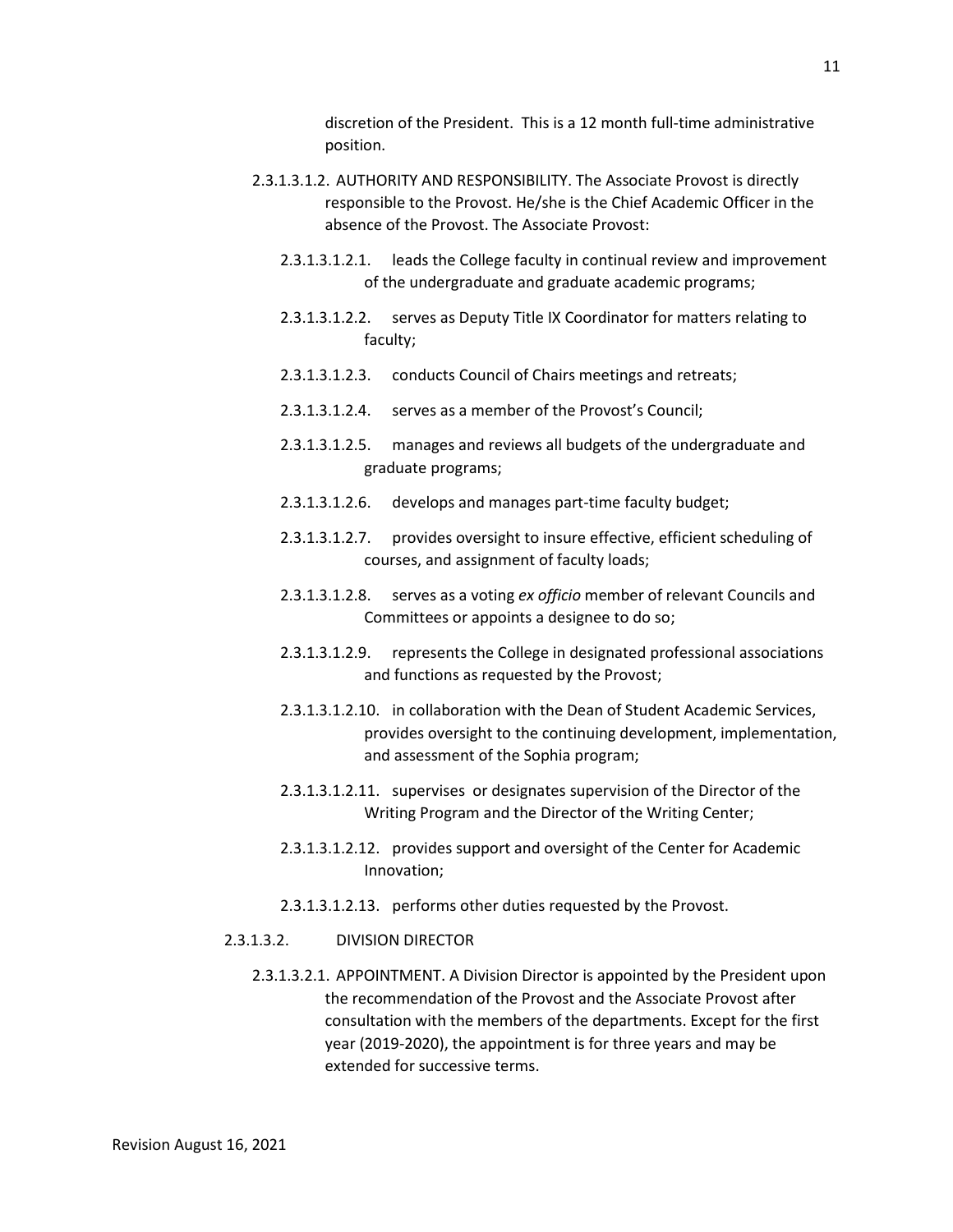- 2.3.1.3.2.2. TERMS. A Division Director holds this position at the discretion of the President and the Provost. The Division Director reports directly to the Provost.
- 2.3.1.3.2.3. AUTHORITY AND RESPONSIBILITIES.
	- 2.3.1.3.2.3.1. Serves as the administrative lead for the divisional faculty:
		- 2.3.1.3.2.3.1.1. Fosters collaboration and community within the division and across divisions; fosters an innovative and entrepreneurial mindset within the division;
		- 2.3.1.3.2.3.1.2. Represents the division on the Provost's Council;
		- 2.3.1.3.2.3.1.3. Serves as the primary point of contact for administrative offices across campus;
		- 2.3.1.3.2.3.1.4. Ensures communication between Provost/Provost's Council and divisional faculty;
		- 2.3.1.3.2.3.1.5. Receives and follows up on all complaints regarding matters associated with the division; is the first point of contact for issues/disciplinary concerns regarding divisional faculty and staff;
		- 2.3.1.3.2.3.1.6. Participates in leadership development and training for Division Directors.
	- 2.3.1.3.2.3.2. Manages division personnel:
		- 2.3.1.3.2.3.2.1. Supports faculty development;
			- 2.3.1.3.2.3.2.1.1. Provides training for department chairs;
			- 2.3.1.3.2.3.2.1.2. Conducts annual reviews for all faculty in the division (tenure track, visiting faculty, adjunct faculty) and discusses the results of these reviews with the Provost as needed (Note that this is in conversation with Department Chairs, especially as regards the renewal/progress of pre-tenure faculty.) $1$
			- 2.3.1.3.2.3.2.1.3. Coordinates with Department Chairs and Graduate Program Directors to ensure robust mentoring of junior faculty;
			- 2.3.1.3.2.3.2.1.4. Makes recommendations for the promotion and tenure of divisional faculty in consultation with faculty in the candidate's department and in accordance with the procedures described in the

l 1

Pre-tenure faculty currently in the pipeline will continue to be evaluated by Department Chairs.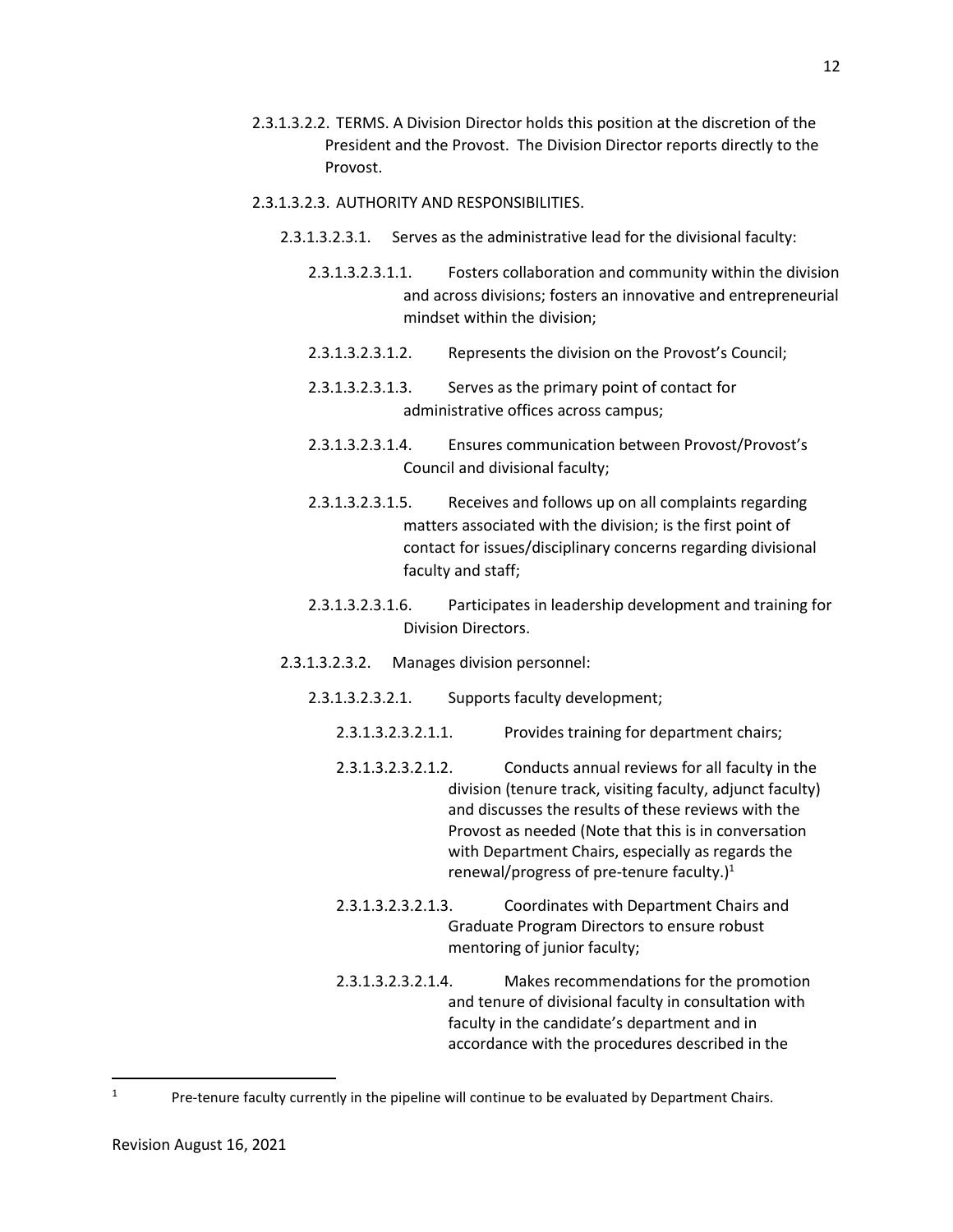*Governance Manual*; at the discretion of the candidate, may be delegated to the Department Chair and Graduate Program Director or may be provided by the Division Director<sup>2</sup>

- 2.3.1.3.2.3.2.1.5. Reviews and signs off on faculty grant proposals;
- 2.3.1.3.2.3.2.1.6. Reviews and submits to the Provost support for faculty sabbatical proposals.
- 2.3.1.3.2.3.2.2. Manages hiring of full-time faculty:
	- 2.3.1.3.2.3.2.2.1. Prepares position requests in consultation with the Department Chair, Graduate Program Director, and faculty;
	- 2.3.1.3.2.3.2.2.2. Guides the department in the hiring procedures;
	- 2.3.1.3.2.3.2.2.3. Transmits hiring recommendation to Provost.
- 2.3.1.3.2.3.2.3. Ensures staff development and training
- 2.3.1.3.2.3.2.4. Prepares and conducts staff performance reviews with input from Department Chairs, Graduate Program Directors, and faculty
	- 2.3.1.3.2.3.2.4.1. Maintains personnel files for divisional staff and faculty.
- 2.3.1.3.2.3.3. Manages the divisional schedule and course offerings in collaboration with the Associate Provost:
	- 2.3.1.3.2.3.3.1. Prepares class schedules to ensure:
		- 2.3.1.3.2.3.3.1.1. Adequate spread of classes;
			- 2.3.1.3.2.3.3.1.2. Adequate coverage of major and Sophia course requirements;
			- 2.3.1.3.2.3.3.1.3. Correct loading of faculty; 2.3.1.3.2.3.3.1.4. In consultation with department faculty, identifies and hires part time faculty as needed.
	- 2.3.1.3.2.3.3.2. Monitors schedules during the advising period to make adjustments based on enrollments in collaboration with the

l 2

Pre-tenure faculty currently in the pipeline will continue to be evaluated by Department Chairs.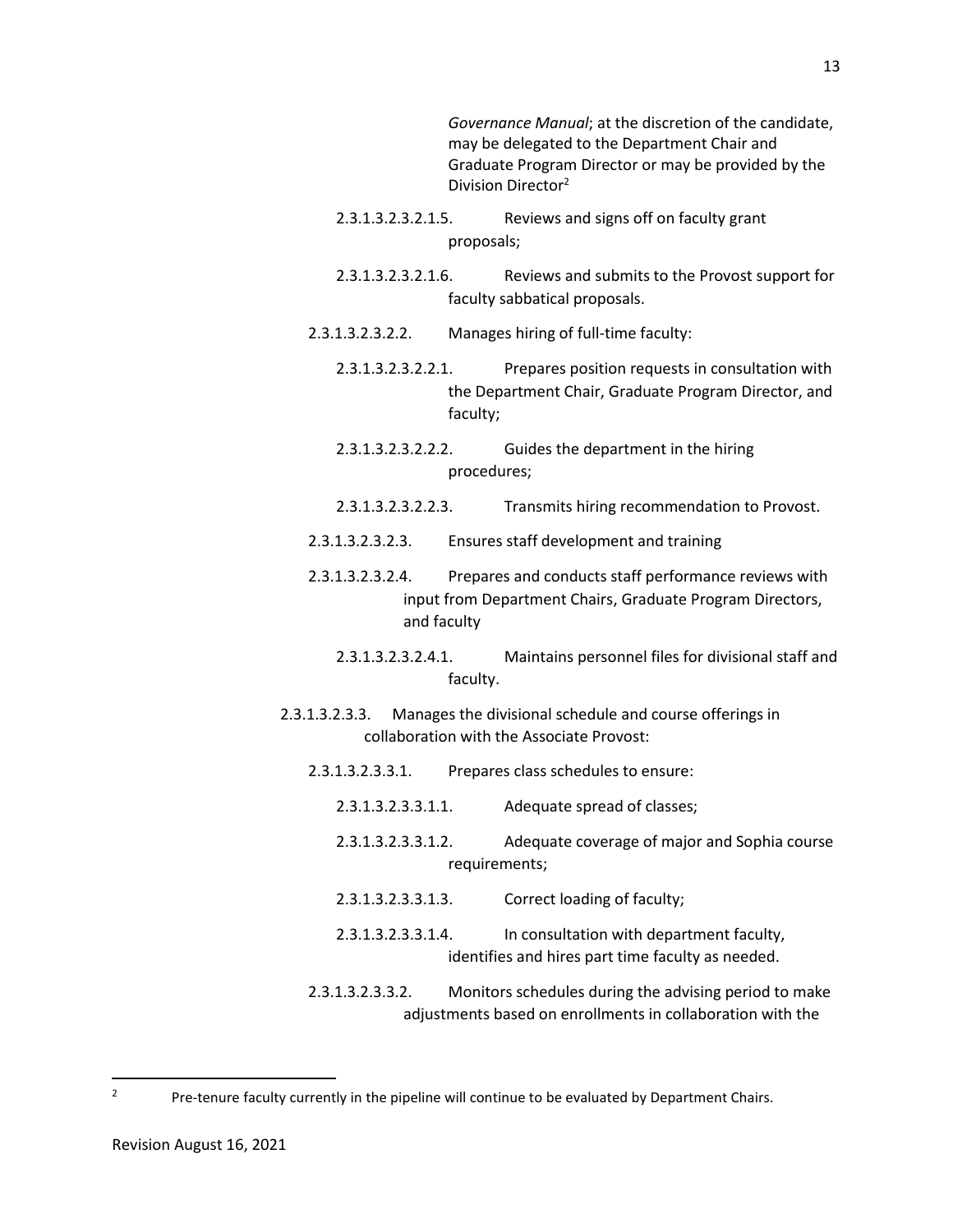Associate Provost, Dean of Student Academic Services, and Director of Academic Advising and Registrar.

- 2.3.1.3.2.3.3.3. Budgets, identifies, and requests part-time faculty as needed in consultation with the Associate Provost.
- 2.3.1.3.2.3.3.4. Gathers and submits bulletin copy, advising guide material, and similar documents as needed in collaboration with Department Chairs, Graduate Program Directors, and Program Directors.
- 2.3.1.3.2.3.3.5. Coordinates communication with MarCom, Admission, and Advancement Services to promote the programs in the division.
- 2.3.1.3.2.3.4. Leads the planning, assessment, and curriculum development within the division:
	- 2.3.1.3.2.3.4.1. Leads the division in the development of a strategic plan that is in alignment with that of the College and those of other units;
	- 2.3.1.3.2.3.4.2. Interfaces with the Provost and relevant committees as needed on behalf of faculty members/departments when developing or revising academic programs (in conjunction with the Department Chair and Graduate Program Director);
	- 2.3.1.3.2.3.4.3. Works with departments and programs to implement ongoing assessment work in consultation with the Associate Provost and uses the results for program improvement;
	- 2.3.1.3.2.3.4.4. Works with division members to assess the viability of degree programs.
- 2.3.1.3.2.3.5. Provides overall management of budgets:
	- 2.3.1.3.2.3.5.1. Manages part time faculty budget within the division in collaboration with the Associate Provost;
	- 2.3.1.3.2.3.5.2. Submits annual operating departmental budgets to Provost in consultation with Department Chairs, Graduate Program Directors, and faculty;
	- 2.3.1.3.2.3.5.3. Submits capital, IT, and "non-capital capital" requests to the Provost in consultation with Department Chairs, Graduate Program Directors, and faculty;
	- 2.3.1.3.2.3.5.4. Provides oversight to the management of the departmental operating budgets and restricted funds.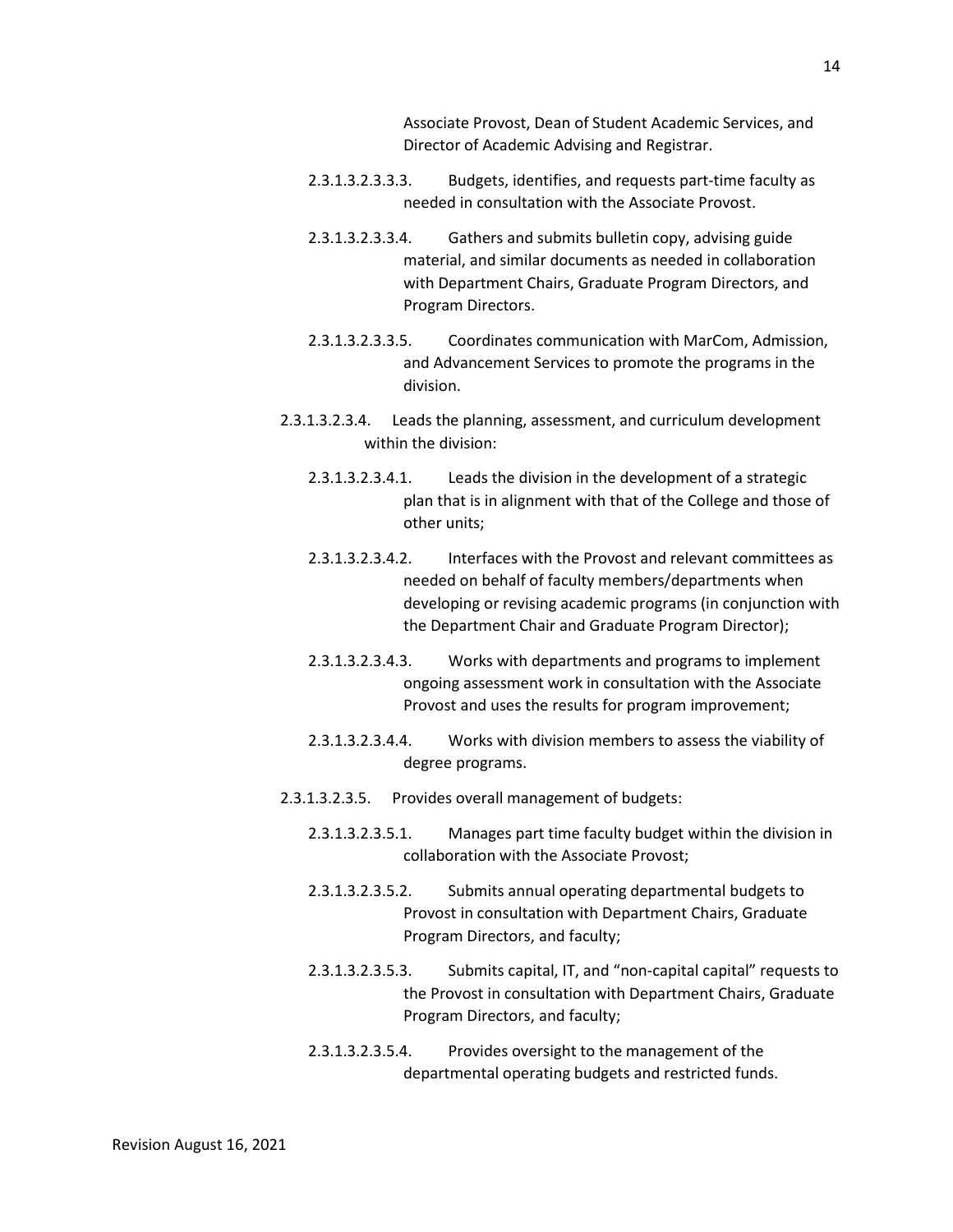- 2.3.1.3.2.3.6. Provides logistical support and advocacy for divisional programs:
	- 2.3.1.3.2.3.6.1. Ensures institutional support is provided as needed for external accreditation work;
	- 2.3.1.3.2.3.6.2. Provides advocacy/support for addressing issues raised by those responsible for specialized facilities and equipment managed within the division;
	- 2.3.1.3.2.3.6.3. Works with IT, Building Services, Facilities, and other campus entities to ensure timely acquisition/service (e.g. office preparation for new faculty and staff) and address emergency situations.
- 2.3.1.3.3. DEPARTMENT CHAIR and GRADUATE PROGRAM DIRECTOR
	- 2.3.1.3.3.1. APPOINTMENT. A Department Chair and/or Graduate Program Director is appointed by the President upon the recommendation of the Provost and the Associate Provost after consultation with the members of the department. The appointment is for three years and may be extended for successive years.
	- 2.3.1.3.3.2. TERMS. A Chair holds this position at the discretion of the President and the Provost. The Chair reports directly to the Division Director.
	- 2.3.1.3.3.3. AUTHORITY AND RESPONSIBILITY. The Department Chair and Graduate Program Director are responsible for:
		- 2.3.1.3.3.3.1. Manages advising in the department:
			- 2.3.1.3.3.3.1.1. Assigns advisors and ensures the advising and registration of students who major and minor in departmental programs;
			- 2.3.1.3.3.3.1.2. Implements the review and approval of transfer students in the major in collaboration with Student Academic Services (SAS) advising staff;
			- 2.3.1.3.3.3.1.3. Oversees the review of Formal Petitions to Major and Degree Petitions;
			- 2.3.1.3.3.3.1.4. Oversees the submission of individual waivers, learning contracts for research and independent study courses, and substitutions within the major or minor;
			- 2.3.1.3.3.3.1.5. Oversees the maintenance of student major and minor files;

# 2.3.1.3.3.3.1.6. Oversees the senior comprehensives including scheduling, collecting faculty feedback, and grade reporting;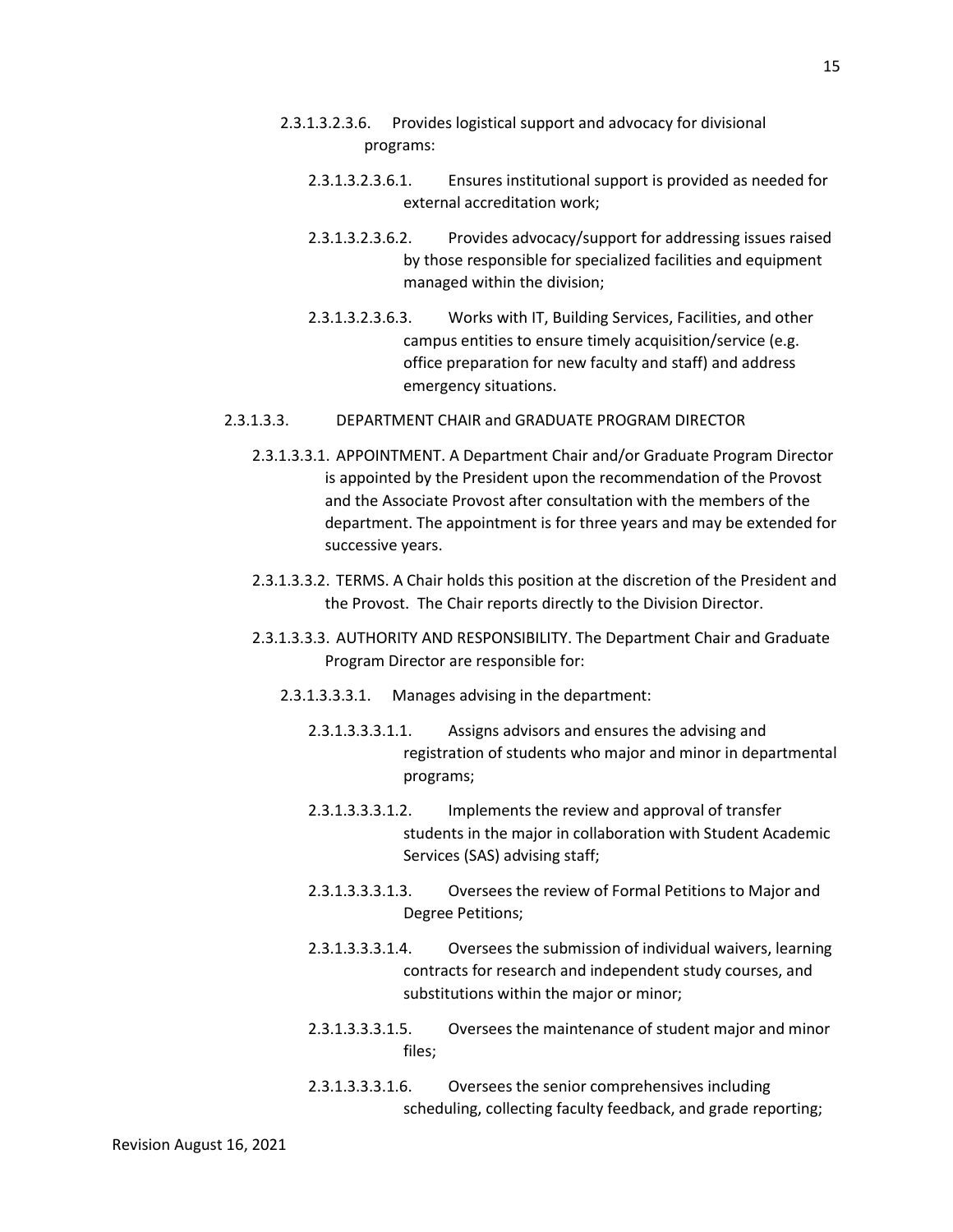- 2.3.1.3.3.3.1.7. Mediates faculty-student issues (in including cases of academic dishonesty and personality conflicts).
- 2.3.1.3.3.3.2. Collaborates with department faculty, Division Director, and appropriate committees as needed for the department's oversight of its curricula with regard to:
	- 2.3.1.3.3.3.2.1. Courses (added, removed, and modified) within the department;
	- 2.3.1.3.3.3.2.2. New program development;
	- 2.3.1.3.3.3.2.3. Program revision;
	- 2.3.1.3.3.3.2.4. Bulletin edits;
	- 2.3.1.3.3.3.2.5. Sophia certifications.
- 2.3.1.3.3.3.3. Proposes department schedule to Division Director:
	- 2.3.1.3.3.3.3.1. Resolves schedule conflicts with other departments;
	- 2.3.1.3.3.3.3.2. Delineates room assignments preferences.
- 2.3.1.3.3.3.4. Represents department needs and interests:
	- 2.3.1.3.3.3.4.1. Alerts Division Director and arranges for consultation between Division Director and department faculty regarding potential need for faculty and staff positions;
	- 2.3.1.3.3.3.4.2. Ensures department/program representation at official functions of the College (such as Admission events);
	- 2.3.1.3.3.3.4.3. Manages departmental operating budgets and all restricted funds within the department;
	- 2.3.1.3.3.3.4.4. In consultation with the Division Director, addresses facilities issues as they relate to departmental needs.
- 2.3.1.3.3.3.5. Mentors and supports pre-tenure faculty:
	- 2.3.1.3.3.3.5.1. Specifically works with new faculty on teaching matters, including the interpretation of course evaluations;
	- 2.3.1.3.3.3.5.2. Provides formative evaluation of classroom instruction;
	- 2.3.1.3.3.3.5.3. Makes recommendations for the promotion and tenure of *current* departmental pre-tenure faculty in consultation with faculty in the candidate's department and in accordance with the procedures described in the *Governance Manual*; *at the discretion of the candidate*, representation before the Rank and Tenure Committee may be delegated to the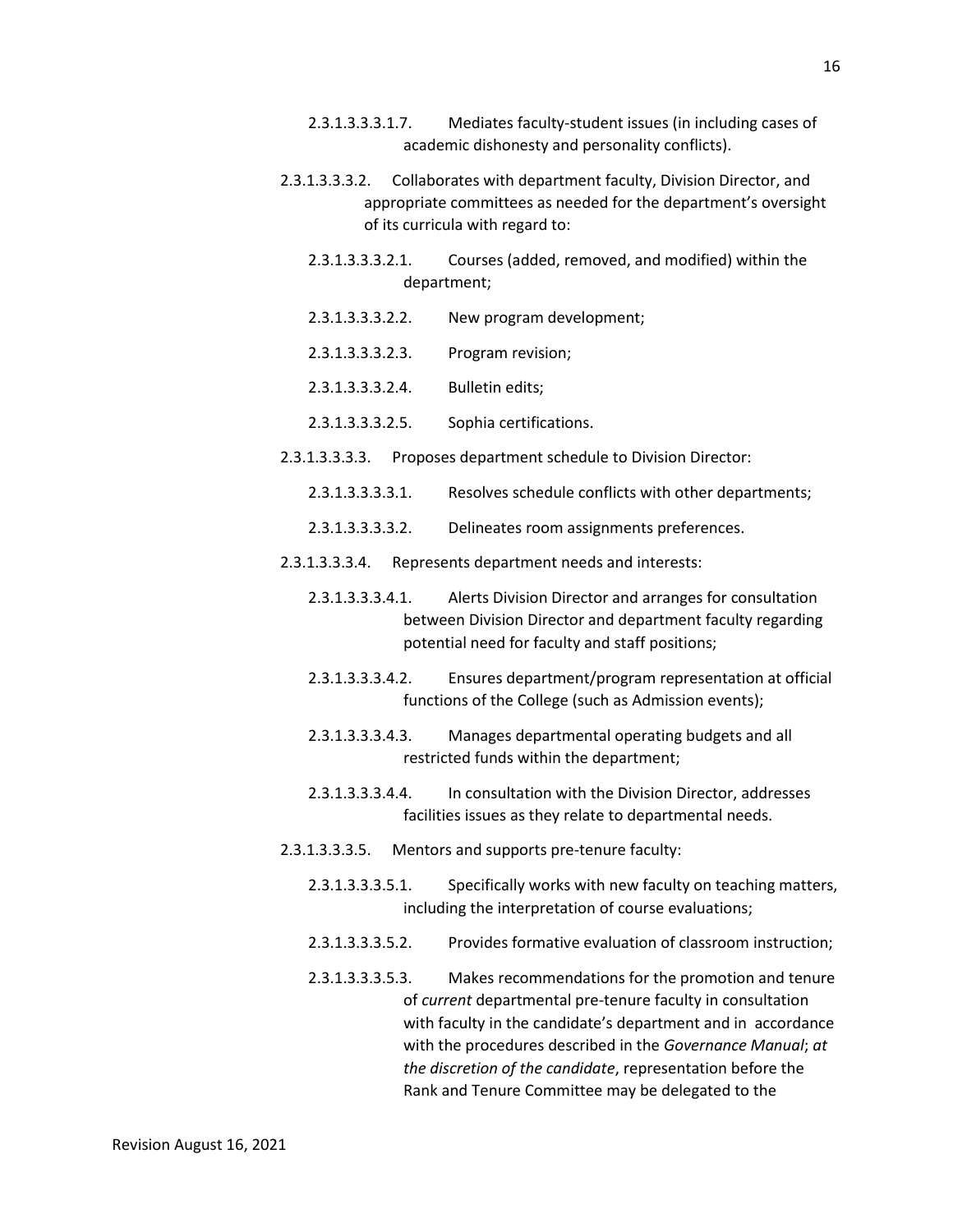Department Chair or may be provided by the Division Director<sup>3</sup>; this responsibility will be phased out as new faculty are hired.

- 2.3.1.3.3.3.5.4. Represents candidates before the Rank and Tenure Committee at the request of a candidate.
- 2.3.1.3.3.3.6. Department administration:
	- 2.3.1.3.3.3.6.1. Calls department meetings and oversees record keeping (agenda and minutes);
	- 2.3.1.3.3.3.6.2. Manages program review, and external accreditation in collaboration with departmental faculty;
	- 2.3.1.3.3.3.6.3. Writes annual recruiting letters and thank you letters to donors.

# 2.3.1.3.4. DIRECTORS AND COORDINATORS OF THE INTERDISCIPLINARY PROGRAMS

The Engineering Coordinator, the Film Studies Coordinator, the Director of Justice Studies, the Intercultural Studies Coordinator, the Director of the Writing Center, and the Director of the Writing Proficiency Program are appointed by the Associate Provost and report to him/her or her/his designee.

## 2.3.1.3.5. DIRECTOR FOR THE CENTER FOR ACADEMIC INNOVATION

Information regarding the director's responsibilities is contained in a job description available in the Office of Human Resources.

- 2.3.1.3.6. DEAN OF STUDENT ACADEMIC SERVICES
	- 2.3.1.3.6.1. APPOINTMENT. The Dean of Student Academic Services is appointed by the President upon the recommendation of the Provost and holds office at the discretion of the President.
	- 2.3.1.3.6.2. AUTHORITY AND RESPONSIBILITY. The Dean of Student Academic Services:
		- 2.3.1.3.6.2.1. Leads Student Academic Services in developing a unit mission statement/strategic plan that is in alignment with that of the College.
		- 2.3.1.3.6.2.2. Serves as the administrator of the unit and leads the efforts of the unit in planning, developing, and maintaining outstanding staff and programs.

l 3

Pre-tenure faculty currently in the pipeline will continue to be evaluated by Department Chairs.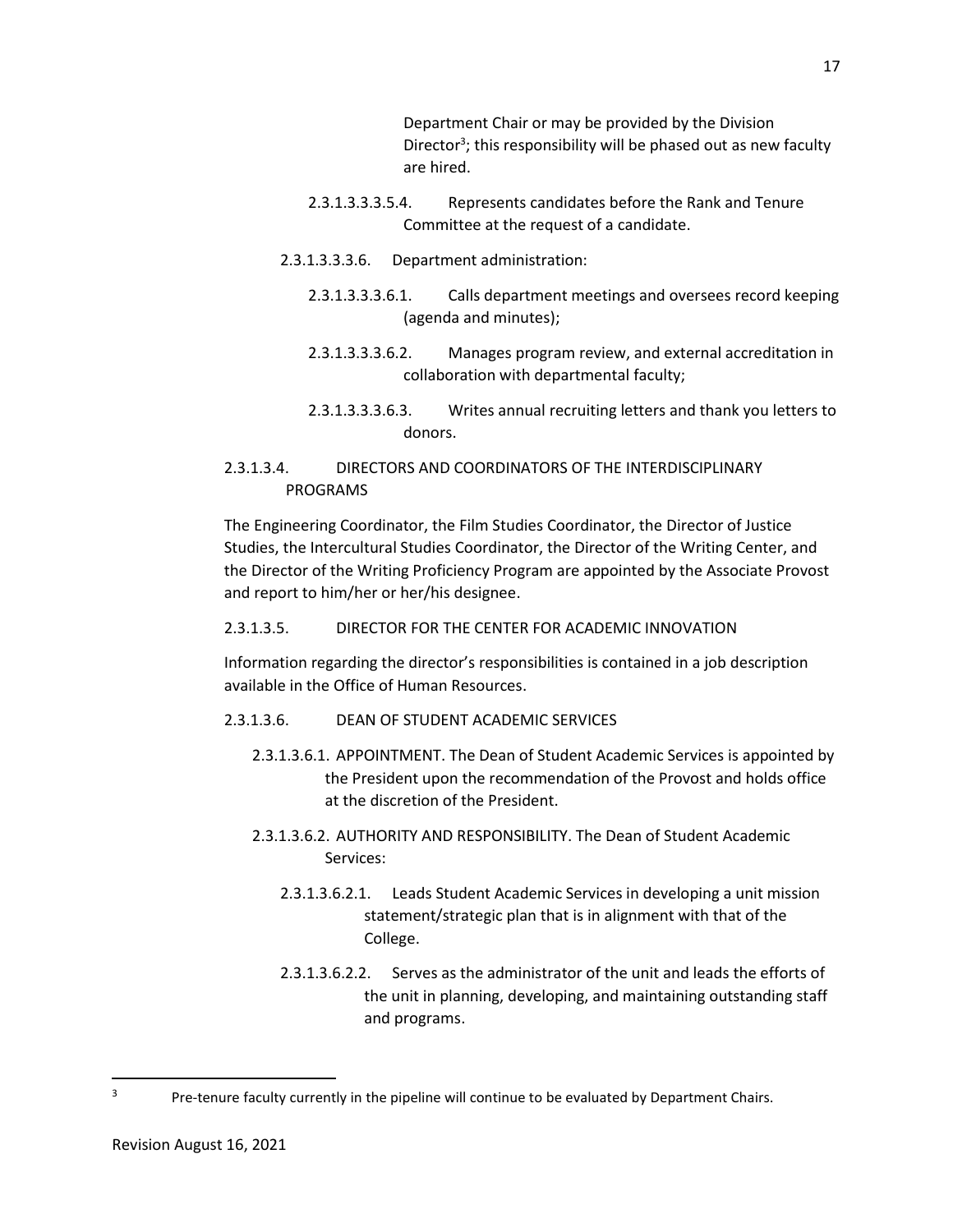- 2.3.1.3.6.2.3. Coordinates and promotes collaboration across the offices of the Student Academic Services unit, faculty, and other College units.
- 2.3.1.3.6.2.4. Coordinates with Institutional Research to assess effectiveness of unit goals and outcomes as well as to make data-informed decisions.
- 2.3.1.3.6.2.5. Oversees academic matters of all students with regard to academic advising, academic policies, and academic progress.
- 2.3.1.3.6.2.6. Promotes, ensures effectiveness, and collaborates with all appropriate parties to oversee the academic success, retention, and career advising of all students across all of their undergraduate years.
- 2.3.1.3.6.2.7. Oversees accommodations for students with disabilities.
- 2.3.1.3.6.2.8. Chairs the Academic Standards Committee.
- 2.3.1.3.6.2.9. Collaborates with academic administrators to coordinate Sophia Program course offerings.
- 2.3.1.3.6.2.10. Serves on the Curriculum Committee, Sophia Program Oversight Committee, Writing Proficiency Program Committee, and other committees/councils designated by the Provost.
- 2.3.1.3.6.2.11. Represents the College at designated functions as requested by the Provost.
- 2.3.1.3.6.2.12. Participates and serves as part of the Academic Affairs Division while leading initiatives as determined by the Provost.
- 2.3.1.3.6.2.13. Performs other duties as designated by the Provost.
- 2.3.1.3.7. DIRECTOR OF ACADEMIC ADVISING AND REGISTRAR
	- 2.3.1.3.7.1. APPOINTMENT. The Director of Academic Advising and Registrar is appointed by the President upon the recommendation of the Provost and holds office at the discretion of the President.
	- 2.3.1.3.7.2. AUTHORITY AND RESPONSIBILITY. The Director of Academic Advising and Registrar:
		- 2.3.1.3.7.2.1. Is responsible for ensuring student academic issues are addressed;
		- 2.3.1.3.7.2.2. Is available to students to assist them with such matters as course loads, withdrawals, registration changes, academic counseling, excused absences, and handles correspondence relative to their academic programs;

18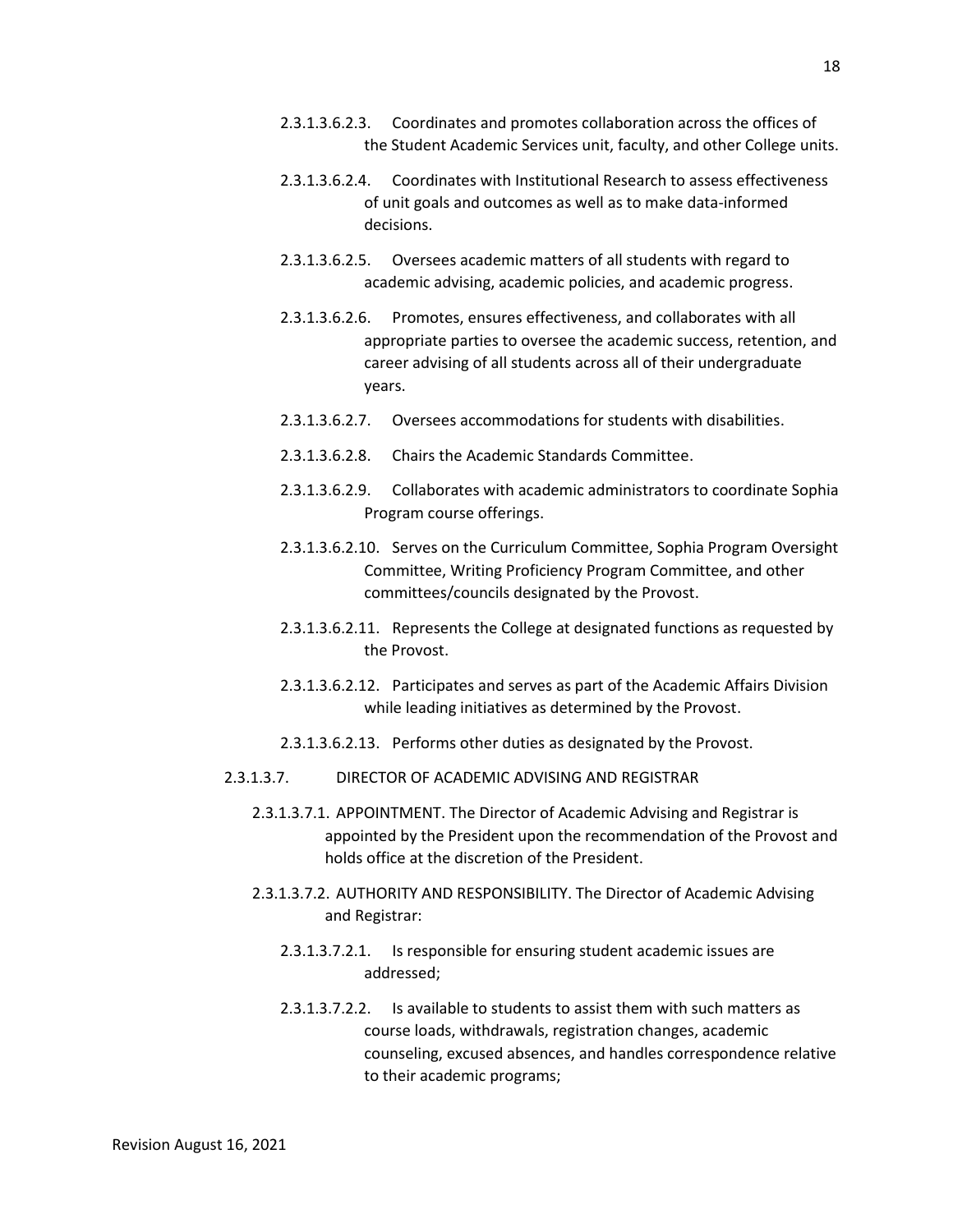- 2.3.1.3.7.2.3. Coordinates summer registration for first-year students;
- 2.3.1.3.7.2.4. Prepares Academic Guide for First-Year Students;
- 2.3.1.3.7.2.5. Works with the Associate Dean of Students to develop aspects of orientation related to academic matters;
- 2.3.1.3.7.2.6. Works with Associate Dean of Students to develop an academic advising program for first year students;
- 2.3.1.3.7.2.7. Advises faculty and staff (as needed) on curricular needs of all students;
- 2.3.1.3.7.2.8. Advises students about all degrees and major programs and monitors registration;
- 2.3.1.3.7.2.9. Tracks course offerings within the Sophia Program to ensure a suitable number of courses are available for each requirement;
- 2.3.1.3.7.2.10. Liaises with Office of Admission concerning transfer students;
- 2.3.1.3.7.2.11. Liaises with CWIL concerning course equivalencies on study abroad programs;
- 2.3.1.3.7.2.12. Oversees clearance of seniors for graduation;
- 2.3.1.3.7.2.13. Is responsible for creation and maintenance of all Banner processes relating to student records, registration, graduation, grading, and other office responsibilities;
- 2.3.1.3.7.2.14. Retains all records of change of status with accompanying explanation, and ensures that legal and accreditation requirements and standards are upheld in the maintenance and use of such records. Is specifically responsible for providing training and consultation, as needed, regarding FERPA compliance;
- 2.3.1.3.7.2.15. Provides reports using Banner Student Records to National Student Clearing House;
- 2.3.1.3.7.2.16. Ensures the Edit/Update of the College Bulletin;
- 2.3.1.3.7.2.17. Works with Institutional Research as needed;
- 2.3.1.3.7.2.18. Serves on Admissions and Scholarship Committee, Sophia Program Oversight Committee, and Curriculum Committee;
- 2.3.1.3.7.2.19. Represents the College at designated functions as part of the Academic Division;
- 2.3.1.3.7.2.20. Additional duties as assigned by the Dean of Student Academic Services.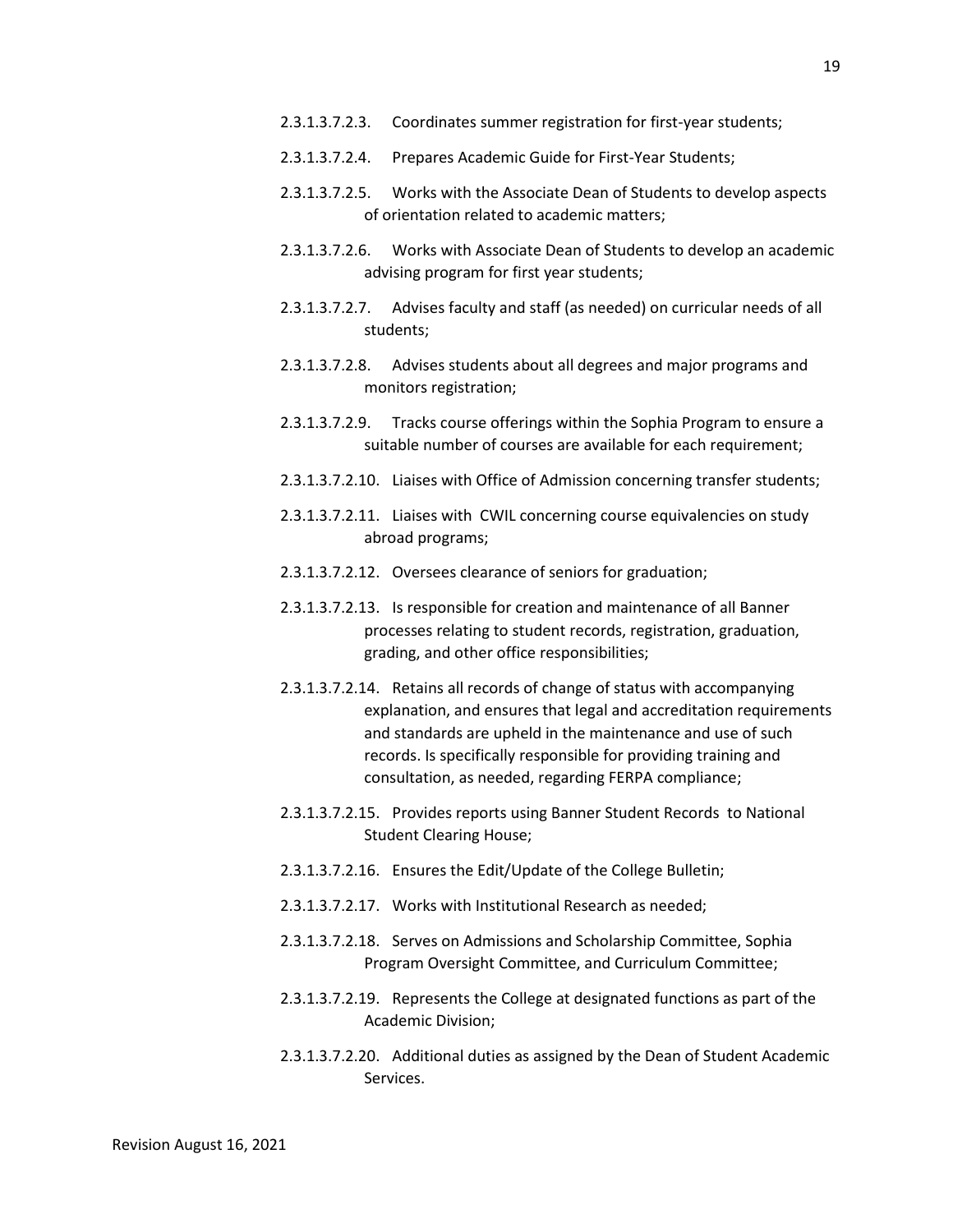- 2.3.1.3.8.1. APPOINTMENT. The Director of the Career Crossings is appointed by the President upon the recommendation of the Provost and holds office at the discretion of the President.
- 2.3.1.3.8.2. AUTHORITY AND RESPONSIBILITY. The Director of the Career Crossings Office:
	- 2.3.1.3.8.2.1. directs and evaluates career counseling and the on-campus recruiting and career services program;
	- 2.3.1.3.8.2.2. prepares and administers the Career Crossing Office budget;
	- 2.3.1.3.8.2.3. develops workshops and programs to assist students in making a successful transition into the workplace or graduate school, or interested in pursuing a liberal arts internship;
	- 2.3.1.3.8.2.4. maintains the Career Resource Center, the Alumnae Resource Network (ARN) and Go Belles, a web-based job-vacancy and résumé referral system;
	- 2.3.1.3.8.2.5. serves as consultant to faculty, administration, staff, and parents on the career development of students;
	- 2.3.1.3.8.2.6. supplies information to the College regarding career development matters;
	- 2.3.1.3.8.2.7. provides individual and group counseling for students with career concerns;
	- 2.3.1.3.8.2.8. supervises the development of the career exploration program;
	- 2.3.1.3.8.2.9. represents the College in appropriate professional associations;
	- 2.3.1.3.8.2.10. serves on the College committees and councils as appointed;
	- 2.3.1.3.8.2.11. performs other duties as requested by the Dean of Student Academic Services.

### 2.3.1.3.9. DIRECTOR OF STUDENT SUCCESS

Information regarding the director's responsibilities is contained in a job description available in the Office of Human Resources.

## 2.3.1.3.10. DIRECTOR OF ACCESSIBILITY RESOURCES OFFICE

Information regarding the director's responsibilities is contained in a job description available in the Office of Human Resources.

2.3.1.3.11. DIRECTOR OF THE CUSHWA-LEIGHTON LIBRARY (dual report to the Provost and Chief Information Officer)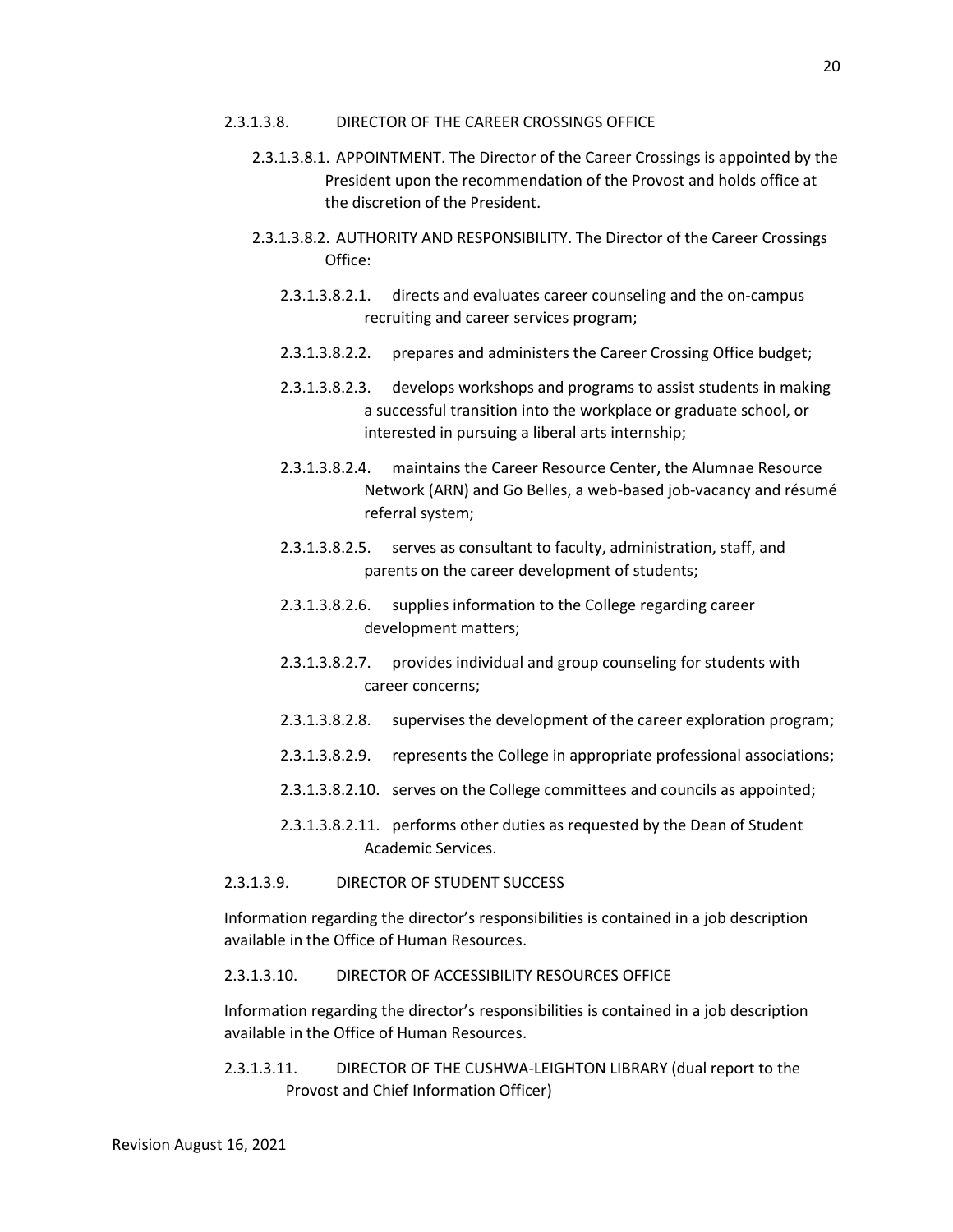- 2.3.1.3.11.2. AUTHORITY AND RESPONSIBILITY. The Director of the Cushwa-Leighton Library:
	- 2.3.1.3.11.2.1. Supervises the administration of library, including investigation of administrative problems and seeking solutions, hiring, evaluating, and supervising staff, and calling and chairing meetings with members of the library staff.
	- 2.3.1.3.11.2.2. Makes recommendation for appointment and tenure of professional librarians according to the procedures described in sections of the Governance Manual dealing with Appointments.
	- 2.3.1.3.11.2.3. Reports to the Committee on Rank and Tenure on the performance of faculty librarians and shares with the individual faculty observations based on that meeting while protecting the confidentiality of the Committee on Rank and Tenure.
	- 2.3.1.3.11.2.4. Oversees all planning for the library; initiates and supports new library activities.
	- 2.3.1.3.11.2.5. Oversees library endowments and other restricted funds.
	- 2.3.1.3.11.2.6. Determines major supplies and equipment to be purchased.
	- 2.3.1.3.11.2.7. In consultation with library staff, plans, justifies, executes, and controls the budget.
	- 2.3.1.3.11.2.8. Serves as chair of the Library Committee (see below).
	- 2.3.1.3.11.2.9. Coordinates the services of the College library.
	- 2.3.1.3.11.2.10. In consultation with library staff, supervises the purchasing, cataloging, and preparing for circulation all library holdings including the supervision or the work programs for all related professional staff and clerical staff.
	- 2.3.1.3.11.2.11. In consultation with library staff, takes reasonable precaution for the preservation and safeguarding of all books, documents, equipment, and other library property.
	- 2.3.1.3.11.2.12. Reviews policy formulation for book, periodical, audio-visual, and electronic resource selections, and reviews all orders, in coordination with the Collections and Electronic Resources Librarian.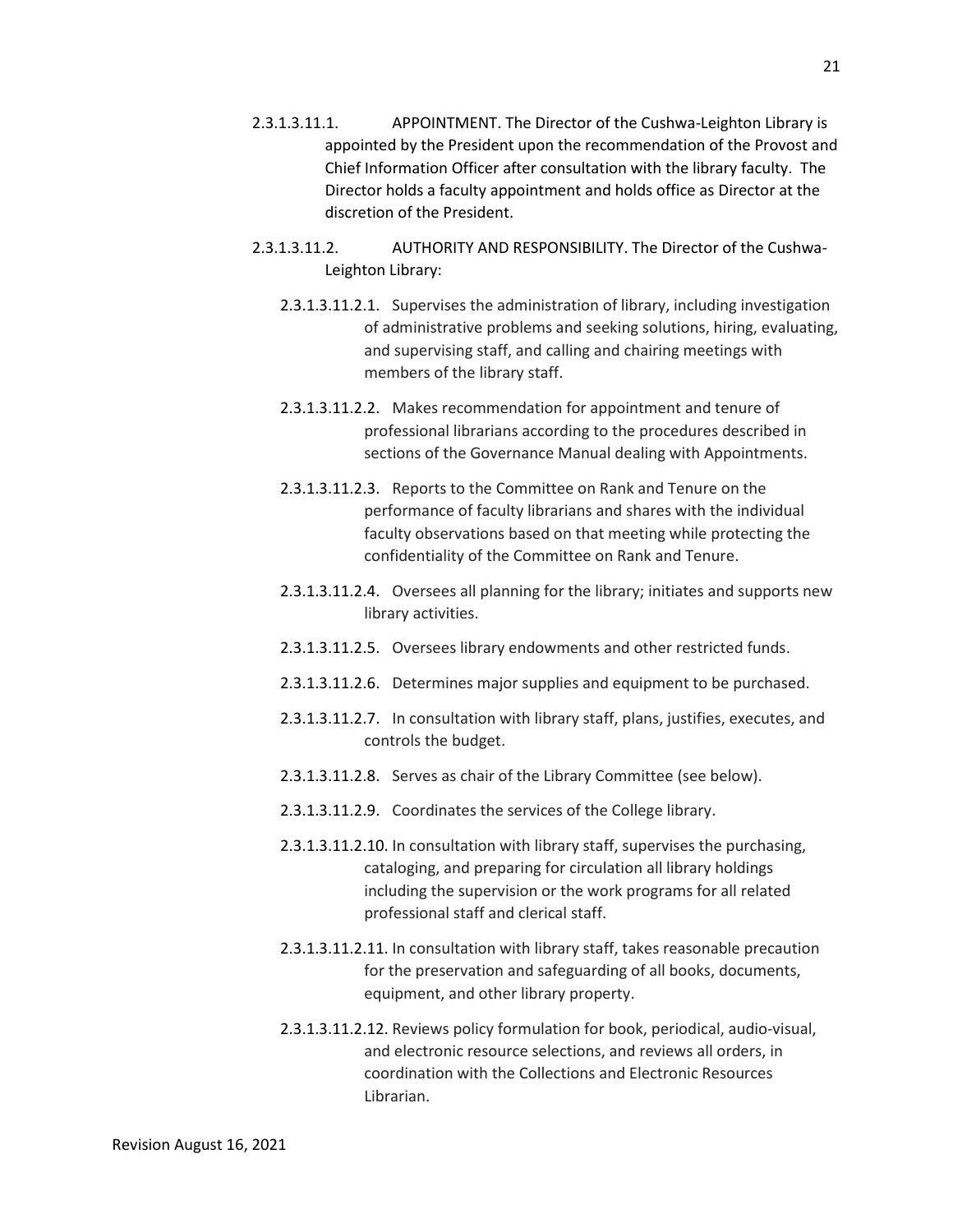- 2.3.1.3.11.2.13. Acknowledges book donations and works with the College Development Office to establish and maintain relationships with donors to library endowments.
- 2.3.1.3.11.2.14. Reviews materials for discard and replacement in coordination with the Collections and Electronic Resources Librarian.
- 2.3.1.3.11.2.15. In collaboration with College Archivist, oversees and makes decisions about the College archives.
- 2.3.1.3.11.2.16. Determines records, statistics, and forms required and prepares reports for departments and outside agencies.
- 2.3.1.3.11.2.17. Handles library-related correspondence.
- 2.3.1.3.11.2.18. Attends professional meetings of professional organizations (e.g., the American Library Association, Association of College and Research Libraries, etc.) as appropriate.
- 2.3.1.3.11.2.19. Represents the library with Academic Libraries of Indiana Board of Directors and the PALNI (Private Academic Library Network of Indiana) Consortium.
- 2.3.1.3.11.2.20. Represents the library at official functions of the College.
- 2.3.1.3.11.2.21. Directs maintenance of building and equipment.
- 2.3.1.3.11.2.22. Manages use of library facility and participates in discussions related to library space allocations.
- 2.3.1.3.11.2.23. Performs other duties as requested by the Provost and Chief Information Officer.
- 2.3.1.3.11.3. LIBRARY COMMITTEE (Reports to the Director of the Library)
	- 2.3.1.3.11.3.1. MEMBERSHIP. The Library Committee consists of Director of the Cushwa-Leighton Library; six faculty elected through the Academic Leadership Council, at least one of which must be from the library; and two students selected according to the procedures outlined in the Student Government Association Constitution. The Director of the Library serves as Chair.
	- 2.3.1.3.11.3.2. RESPONSIBILITY
		- 2.3.1.3.11.3.2.1. makes policy recommendations for the improvement of library services;
		- 2.3.1.3.11.3.2.2. studies and makes recommendations for the acquisition and placement of library materials;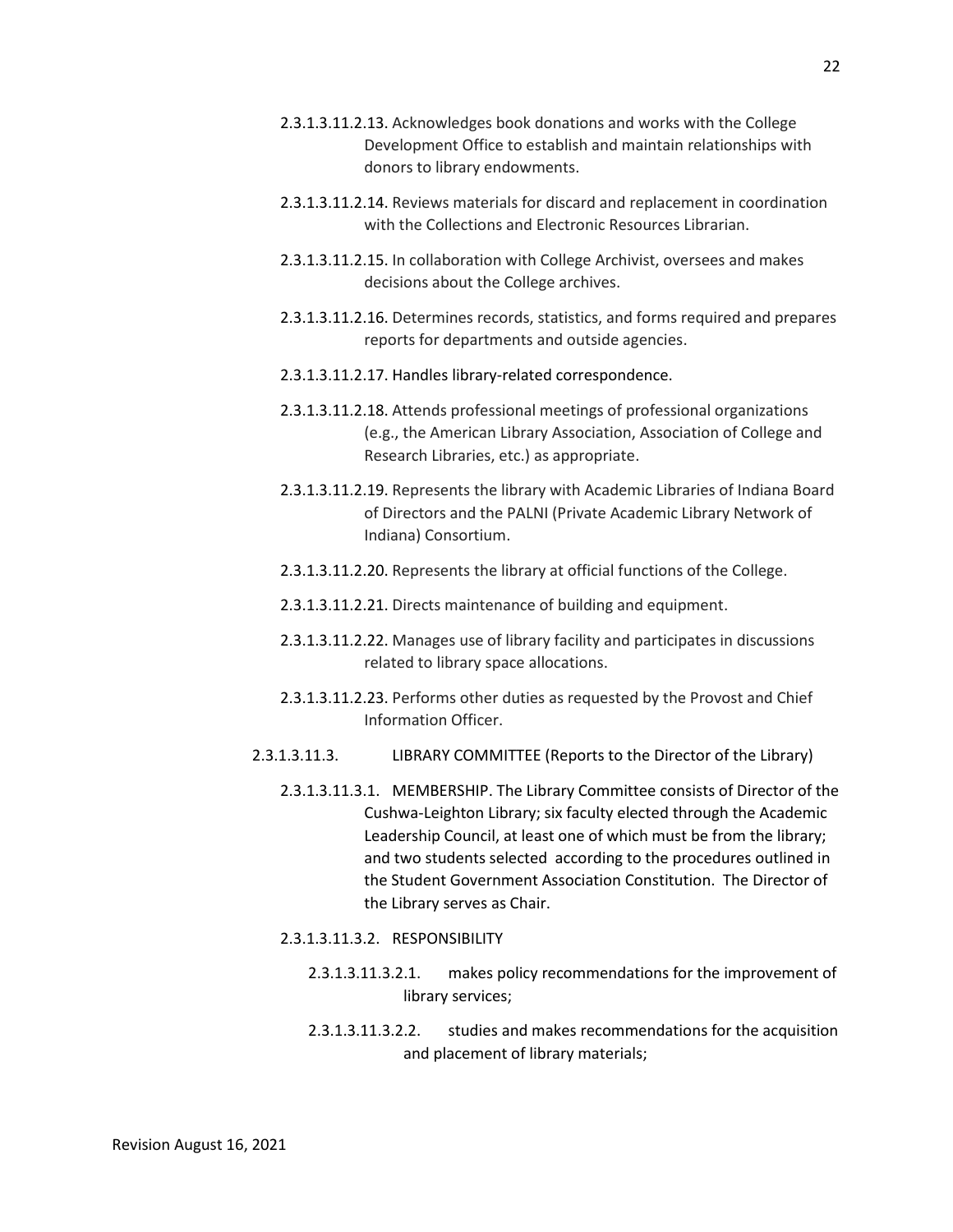### 2.3.1.3.12. DIRECTOR OF THE CENTER FOR WOMEN'S INTERCULTURAL LEADERSHIP

- 2.3.1.3.12.1. APPOINTMENT. The Director of the Center for Women's Intercultural Leadership is appointed by the President upon the recommendation of the Provost after appropriate consultation with the faculty and holds office at the discretion of the President.
- 2.3.1.3.12.2. AUTHORITY AND RESPONSIBILITY. The Director of the Center for Women's Intercultural Leadership:
	- 2.3.1.3.12.2.1. oversees the interests of the components of CWIL (Global Education, Leadership Education, Research & Scholarship, and the Women's Entrepreneurship Initiative);
	- 2.3.1.3.12.2.2. manages the budget and finances of the Center;
	- 2.3.1.3.12.2.3. provides general supervision to the staff and administrators within the Center;
	- 2.3.1.3.12.2.4. represents CWIL at official campus functions;
	- 2.3.1.3.12.2.5. serves on the President's Council on Inclusivity and Multicultural Diversity; and
	- 2.3.1.3.12.2.6. performs other duties as requested by the Provost.
- 2.3.1.4. COMMITTEES OF THE PROVOST OR ASSOCIATE PROVOST
	- 2.3.1.4.1. INSTITUTIONAL REVIEW BOARD (IRB) (reports to the Provost)
		- 2.3.1.4.1.1. MEMBERSHIP The Institutional Review Board consists of faculty members who are knowledgeable about the experimental design, at least one each from the Social Sciences and the natural Sciences; one from a graduate program, at least one member of the faculty at large who is not a scientist; one representative from the Student Affairs Division; one person from outside the institution whose training or profession is relevant; at least one member of the College administration; one discretionary consultant (non-voting) who may be invited for clarification.
			- 2.3.1.4.1.1.1. IRB Chair, who must be a tenured member of the faculty, will be selected by the committee. Faculty members and administrators are nominated by the continuing members of the IRB subject to appointment by the Provost. One faculty at large will be elected by the Faculty. Outside members and consultants are nominated by the IRB subject to appointment by the Provost. While there are no fixed terms on the IRB, appointments should be made to insure both continuity and refreshed membership. In compliance with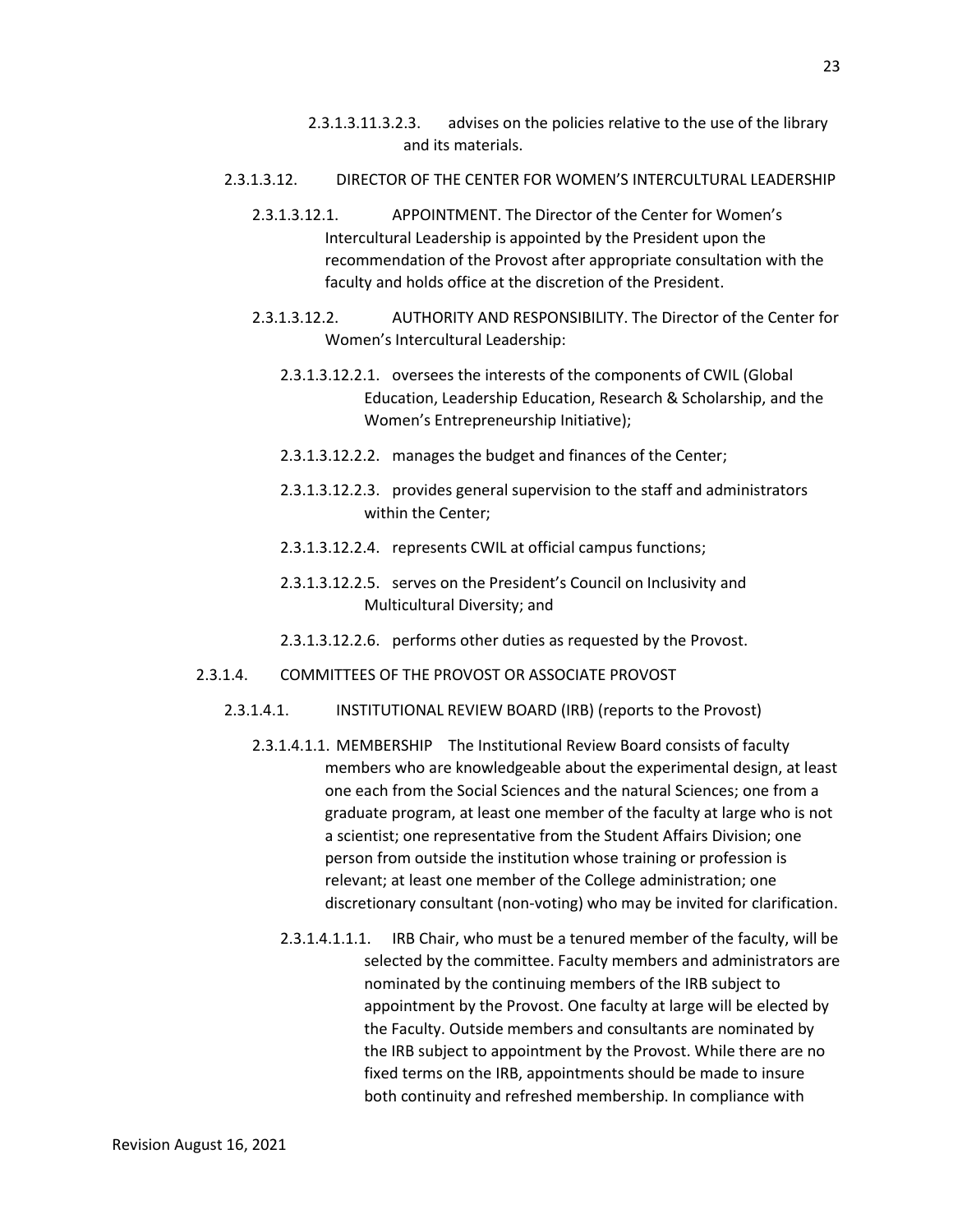federal regulations, the IRB will not be single sex (all male or all female) in compositions. If a member of IRB is involved in the research proposal under review, she or he will absent her/himself from the deliberations. Four members from the institution and one outside member are required for full committee reviews. All members of the IRB must undergo designated training.

#### 2.3.1.4.1.2. RESPONSIBILITY

- 2.3.1.4.1.2.1. The Institutional Review Board:
	- 2.3.1.4.1.2.1.1. Reviews, approves, or rejects, requires modifications, and monitors all research involving human participants conducted at Saint Mary's College, or by Saint Mary's student or personnel.
	- 2.3.1.4.1.2.1.2. Ensures that information given to participants as informed consent is in accord with federal guidelines.
	- 2.3.1.4.1.2.1.3. Approves continuing research projects if a project lasts more than one year and more frequently if needed.
	- 2.3.1.4.1.2.1.4. Reviews and approves all previously approved research when there are changes in the research protocol and deemed necessary by the investigator.
	- 2.3.1.4.1.2.1.5. Informs investigators and the Provost of decisions. In case of rejection of a research activity, the IRB shall include in its written response the reasons for this decision, and allow the investigator to respond in person or in writing.
	- 2.3.1.4.1.2.1.6. Maintains a file of active and past approved and rejected research proposals along with sample consent forms, progress reports, and reports of injuries. All applications and decisions reached on those applications must be kept for a minimum of three years. These files shall be open to inspection by IRB members and appropriate members of Saint Mary's College Administration.
	- 2.3.1.4.1.2.1.7. Suspends or terminates approval of research that is not being conducted in accordance with the IRB's requirements or that has been associated with unexpected serious harm to participants. If needed, a representative from Student Affairs may be brought in for consultation. Such termination must be communicated, with reasons, to the investigator and the Provost.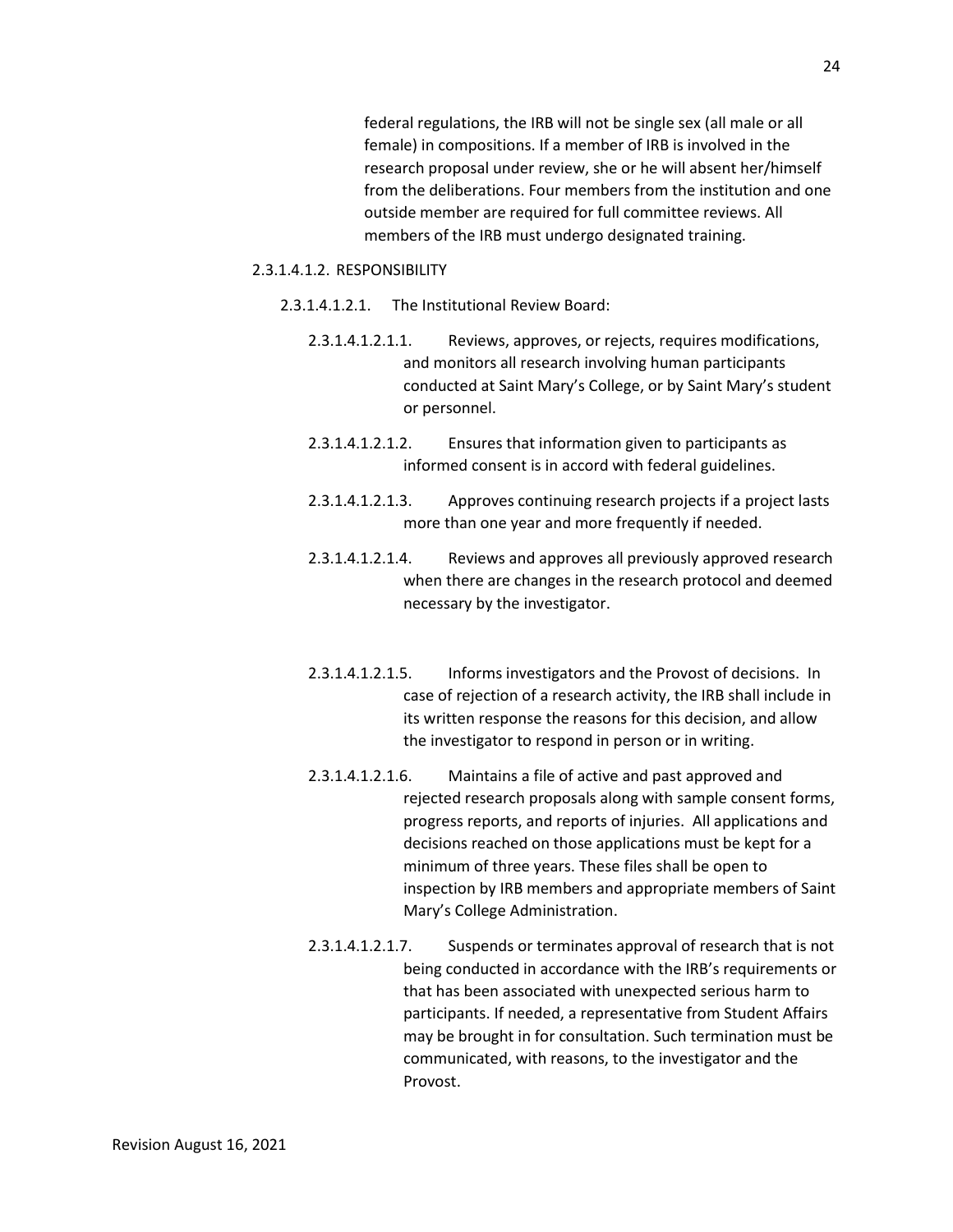- 2.3.1.4.1.2.1.8. Keeps minutes of IRB meetings that include records of attendance, actions taken, the vote on each proposal, the basis for requiring changes in or approving research, and a written summary of the discussion of controversies and their resolutions.
- 2.3.1.4.1.2.1.9. Provide education and consults upon requests from faculty.
- 2.3.1.4.1.2.2. The Chair:
	- 2.3.1.4.1.2.2.1. Keeps files on all submitted proposals and records of the decisions made on those proposals.
	- 2.3.1.4.1.2.2.2. Notifies in writing to the Provost and the investigator of the decisions of the IRB and maintains files of such notifications.
	- 2.3.1.4.1.2.2.3. Notifies faculty semi-annually of IRB guidelines.
	- 2.3.1.4.1.2.2.4. Organizes meetings and sets the agenda for meetings.
- 2.3.1.4.1.2.3. The Investigator:
	- 2.3.1.4.1.2.3.1. The IRB requires all investigators to conduct themselves in a manner that considers the welfare of the participant before the research project. The faculty member will be the principal investigator of any student research. Investigators must be familiar with and behave consistent with federal and professional guidelines pertaining to human research.

Before undertaking the project the investigator will:

- 1. Carefully read the instruction on the requirements for informed consent, and the definitions of the appropriate levels of review;
- 2. Carefully, thoroughly, accurately complete the appropriate forms;
- 3. Submit documentation of training or education pertaining to ethics and responsible conduct of research with human participants;
- 4. Submit proposals for full committee review ten days before the regularly scheduled meeting of the IRB and before initiating the project. The investigator must submit the proposal to the Chair of the IRB for distribution to the full IRB.
- 5. Is the principal investigator of any student research.

After receiving IRB approval the investigator will: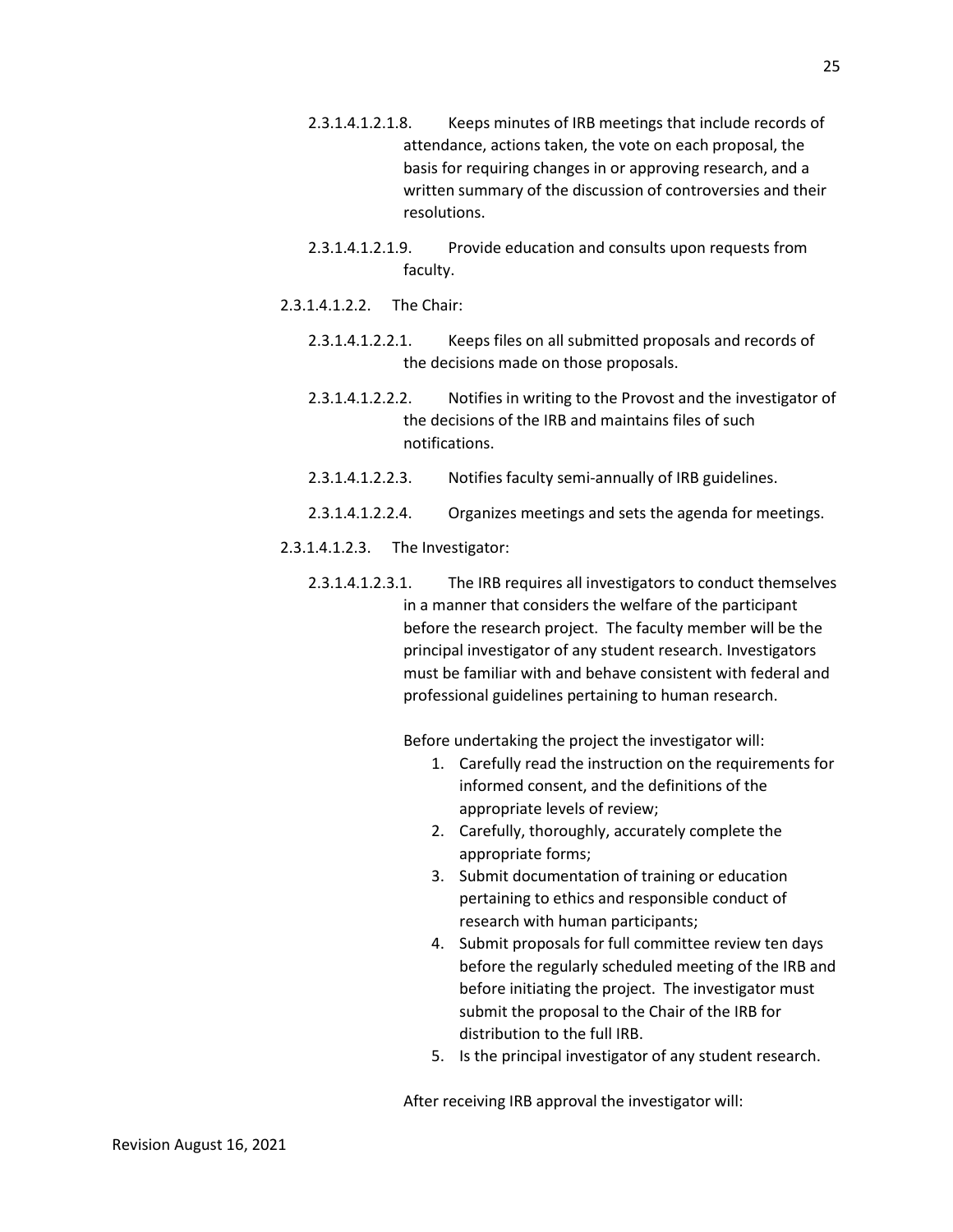- 6. Adhere to the protocol described in the approval proposal;
- 7. Obtain a signed consent form for each individual participant in the study;
- 8. Maintain records of consent forms;
- 9. Resubmit to the IRB for approval any deviations from the approved protocol;
- 10. Submit annually for review any continuing projects;

If, during the course of the research the investigator has any evidence that participants have in any way been harmed as a direct consequence of their participation, or that participation functioned as a contributing fact in producing the harm, or for any other reason, that investigator must:

- 1. Take immediate measures to prevent further harm and seek assistance as needed;
- 2. Notify the Provost and the Chair of the IRB immediately irrespective of the incident. The Provost or the Chair of the IRB may subsequently solicit assistance from appropriate personnel;
- 3. Continue to monitor the participants as necessary;
- 4. Stop data collection from the participants in question and postpone all activities associated with the research project.
- 5. Seek consultation with the IRB as to the continuation of the project.

The principal investigator must keep all research records for a minimum of three years or per federal guidelines. In the case of research involving minors, records must be maintained until those participants reach the age of majority plus two additional years or per federal guidelines. These files should be available for inspection by the IRB or by an administrative person evaluating the IRB.

- 2.3.1.4.1.2.4. The Supervisor In the event that a student is a co-investigator, the faculty member is considered the principal investigator and must actively supervise the research and maintain a written record of that supervision.
- 2.3.1.4.1.2.5. The Institution The Provost will conduct an annual review of the entire program to insure that proper quality assurance and risk management procedures are being followed.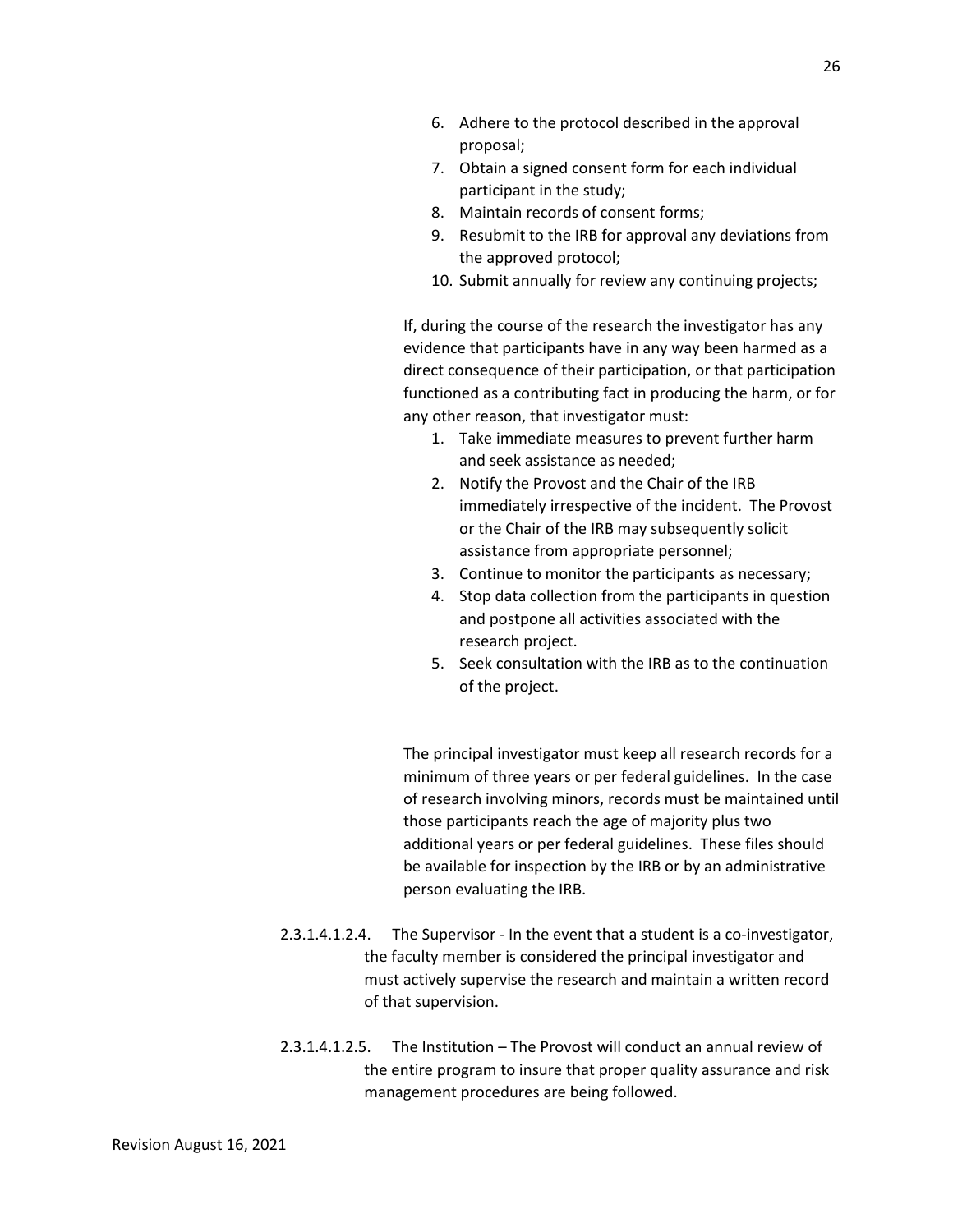### 2.3.1.4.1.3. PROCEDURES

- 2.3.1.4.1.3.1. The full IRB will meet regularly in the fourth and eleventh week of each semester during which time the IRB will review proposals requiring full review and update the files of currently active projects and review new proposals.
- 2.3.1.4.1.3.2. There will be three levels of review:
	- 2.3.1.4.1.3.2.1. Projects submitted for basic review will be reviewed by one member of the IRB.
	- 2.3.1.4.1.3.2.2. Projects submitted for expedited review will be reviewed by two members of the IRB. In the event those members feel the proposal should receive full review, the investigator will be informed, and the proposal will be put on the agenda for the next full committee review.
	- 2.3.1.4.1.3.2.3. Proposals requiring full committee review will be reviewed at the regular meetings of the committee. All research involving minors is subject to a full review.
- 2.3.1.4.1.3.3. Full review requires a quorum of five members, one of whom must be the outside member.
- 2.3.1.4.1.3.4. If approval is denied, the investigator will be given written feedback on the specific reasons for denial and the investigator will be given an opportunity to respond in person or in writing.
- 2.3.1.4.1.3.5. The IRB is the only body that can approve research proposals.
- 2.3.1.4.1.3.6. The Provost's Office of Saint Mary's may also review and disapprove any research proposal that has been passed by the IRB. They may not approve any research that has been rejected by the IRB.
- 2.3.1.4.2. TEACHING, LEARNING, AND TECHNOLOGY ROUNDTABLE (TLTR) (reports to the Provost)
	- 2.3.1.4.2.1. MEMBERSHIP The Teaching, Learning, and Technology Roundtable reports to the Provost and is open to any member of the Saint Mary's community interested in instructional technology. The representative standing membership, or Steering Committee, consists of: the Provost, the Chief Information Officer, the Director of the Center for Academic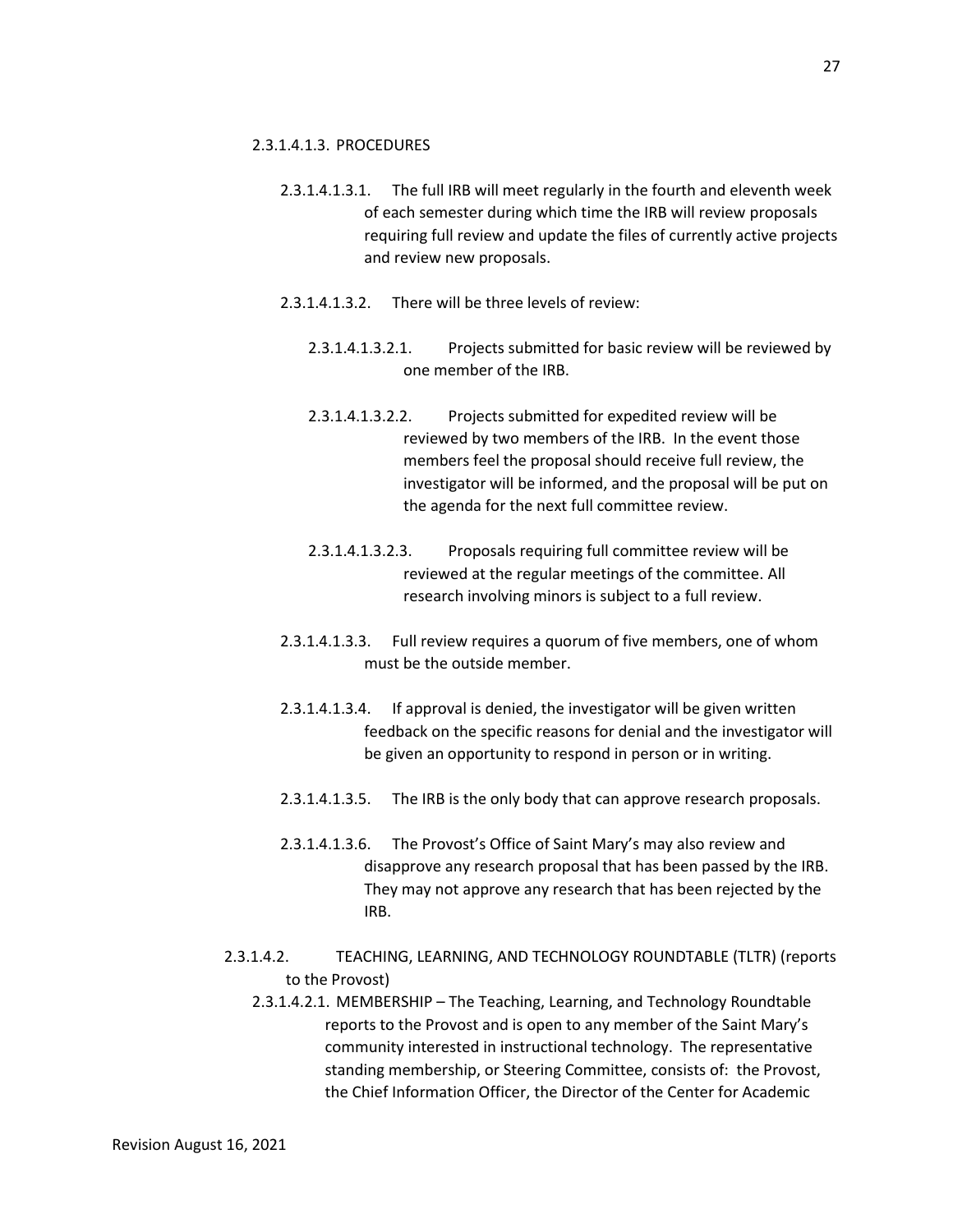Innovation, the Director of the Library (or other Librarian representative), one Computer Science faculty member from the Mathematics Department, the Director of Instructional Technology and Director of Distance Education, the Director of Instructional Technologies and Support for Graduate Program, a representative from the Graduate Program Committee, and three faculty members elected by the Faculty, and a representative from the Student Government Association. A Chair is elected by the Steering Committee from among its representative standing membership.

Typically, the group operates by discussion and reaching consensus. However, if during any meeting or discussion of the TLTR the Chair feels there is a need for a vote on an issue, the Steering Committee has voting authority.

- 2.3.1.4.2.2. RESPONSIBILITY The Teaching, Learning, and Technology Roundtable:
	- 2.3.1.4.2.2.1. advises the College on the teaching and learning technology vision and initiatives at Saint Mary's College and assesses the implementation of those initiatives and the effectiveness of efforts to realize it;
	- 2.3.1.4.2.2.2. studies and recommends the acquisition and placement of information technologies for teaching and learning purposes;
	- 2.3.1.4.2.2.3. reviews proposals, makes recommendations, and advises the Provost and Chief Information Officer on how information technology can be linked with curricular, budgetary, and facilities planning;
	- 2.3.1.4.2.2.4. forms a subcommittee reporting to the Associate Provost to assess classroom needs of all types and recommends classroom improvements.
- 2.3.1.4.3. THE STEERING COMMITTEE OF THE WRITING PROFICIENCY PROGRAM (reports to the Associate Provost)
	- 2.3.1.4.3.1. MEMBERSHIP The Steering Committee of the Writing Proficiency Program consists of the Director and Assistant Director of the Writing Proficiency Program, a maximum of five prior directors, the Director of the Writing Center, . The Dean of Student Academic Services and four faculty members will serve staggered three-year terms (ordinary members).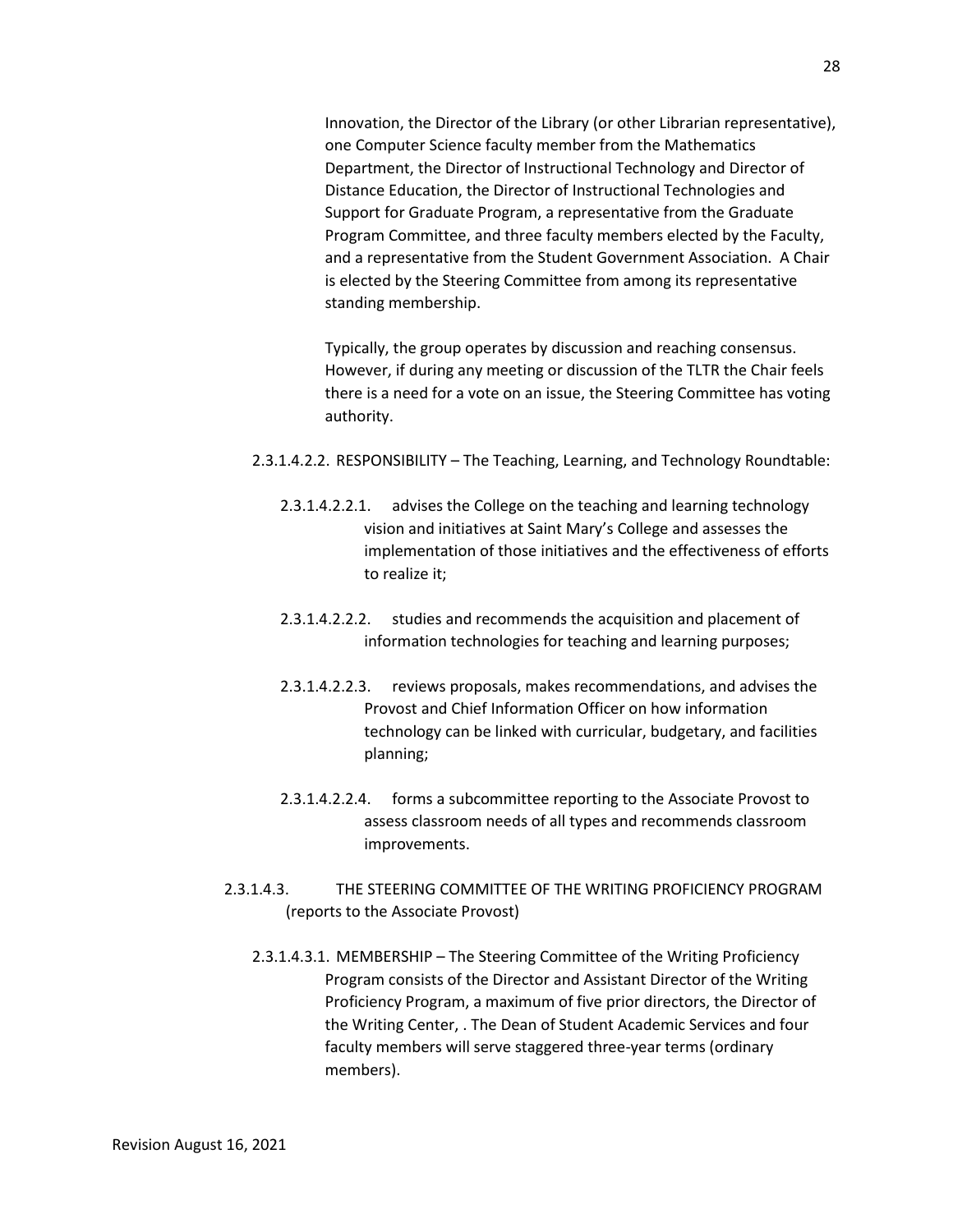- 2.3.1.4.3.2. RESPONSIBILITY The Steering Committee of the Writing and Proficiency Program:
	- 2.3.1.4.3.2.1. nominates the ordinary members as openings arise;
	- 2.3.1.4.3.2.2. makes policy decisions congruent with the philosophy and goals of the Writing Proficiency Program;
	- 2.3.1.4.3.2.3. forwards to the appropriate curricular or academic committees of the College its recommendations for policy or other changes;
	- 2.3.1.4.3.2.4. receives recommendations for changes in the Writing Proficiency Program from members of the Writing Proficiency Committee and from the larger academic community;
	- 2.3.1.4.3.2.5. approves or disapproves exceptions to the transfer-student portfolio review policy administered by the Director of Academic Advising and Registrar;
	- 2.3.1.4.3.2.6. serves as reviews for students who appeal the decision to deny the W;
	- 2.3.1.4.3.2.7. keeps the Associate Provost informed about the Writing Proficiency Program's current policies and procedures.
- 2.3.1.4.4. WRITING PROFICIENCY COMMITTEE (reports to the Associate Provost)
	- 2.3.1.4.4.1. MEMBERSHIP The Writing Proficiency Committee consists of past and current teachers of W courses, those planning to teach a course, the Director and Assistant Director of the Writing Proficiency Program, the Director of the Writing Center, the Director of Academic Advising and Registrar, and the Dean of Student Academic Services.
	- 2.3.1.4.4.2. RESPONSIBILITY The Writing Proficiency Committee
		- 2.3.1.4.4.2.1. staffs W courses in sufficient numbers to provide instruction for all students who need W certification;
		- 2.3.1.4.4.2.2. participates as readers in the Portfolio review;
		- 2.3.1.4.4.2.3. evaluates portfolios of transfer students;
		- 2.3.1.4.4.2.4. reads entries submitted for the Writing Proficiency Program essay contest.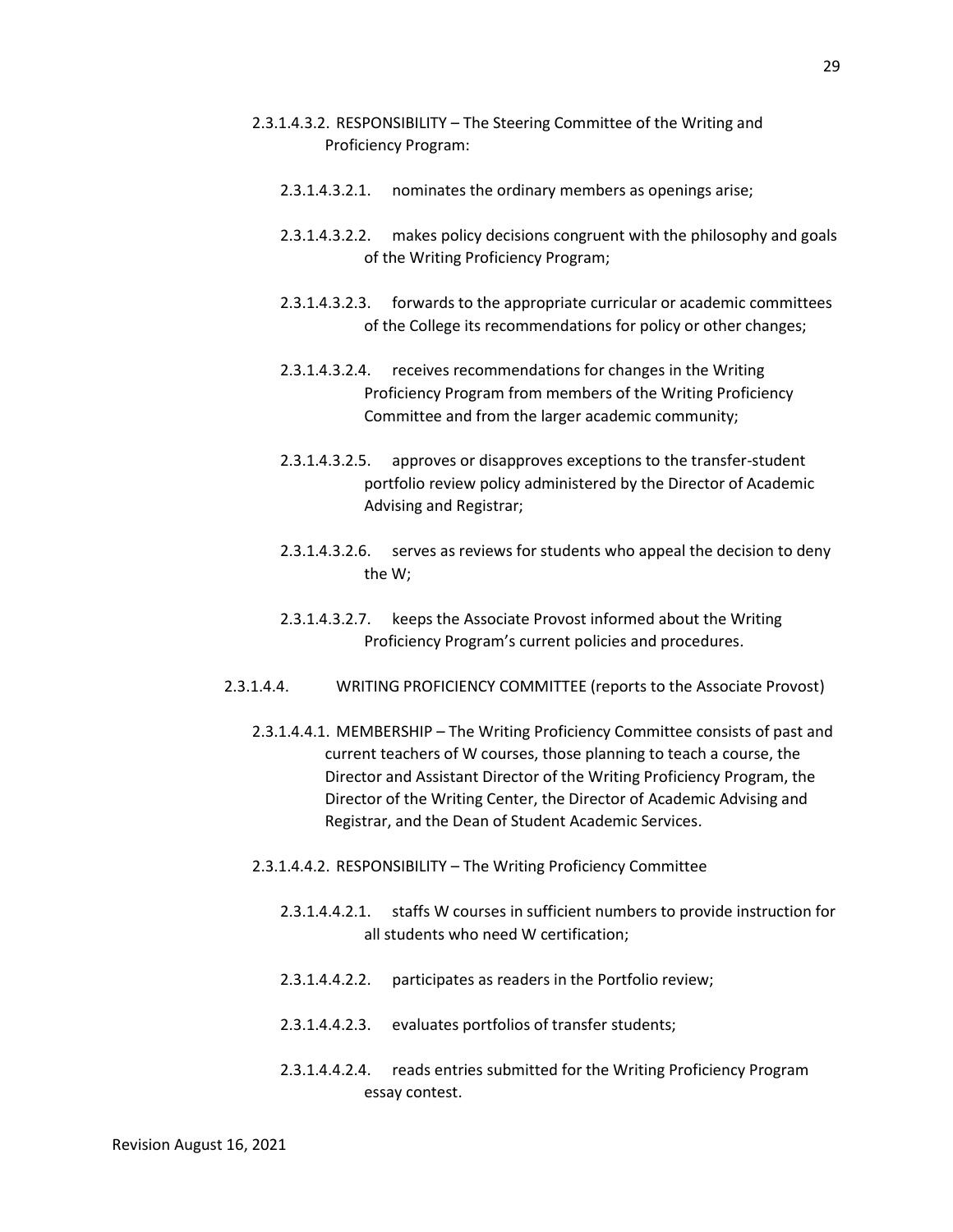- 2.3.1.4.5. CENTER FOR ACADEMIC INNOVATION GRANTS COMMITTEE (reports to the Associate Provost)
	- 2.3.1.4.5.1. MEMBERSHIP The Center for Academic Innovation (CFAI) Grants Committee consists of the Director of the CFAI, who serves as chair; and five faculty members elected by the Faculty: one from the area of Fine Arts (Art, Music, Communication, Dance, Theater, or Physical Education), one from the Sciences (Biology, Chemistry, Physics, Nursing, or Mathematics), one from Social Sciences (Psychology, Political Science, Sociology, Anthropology, Social Work, Business Administration, Economics, or Education), and two from the Humanities (one from Religious Studies, Philosophy, History, or Humanistic Studies, and one from English or Modern Languages). The normal term of appointment for faculty members is three years. During SISTAR deliberations, the Committee will also include two students chosen from and by the Student Academic Council. The student members may not be current applicants for SISTAR grants. The Committee on Committees of the Academic Leadership Council provides for the orderly rotation of the faculty members so that no more than two of the members' terms expire in the same year. Members of the CFAI grants Committee having a conflict of interest must withdraw from the committee; replacements are appointed by the Executive Committee of the Academic Leadership Council. The replacement must represent the same general academic area as the person who withdraws.
	- 2.3.1.4.5.2. RESPONSIBILITY The CFAI Grants Committee:
		- 2.3.1.4.5.2.1. reviews the guidelines and forms used by the Committee;
		- 2.3.1.4.5.2.2. distributes the guidelines and application forms to all full-time faculty in a timely fashion;
		- 2.3.1.4.5.2.3. reviews applications and determines awards;
		- 2.3.1.4.5.2.4. receives reports on the activity from award recipients.

#### 2.3.1.4.5.3. PROCEDURES

- 2.3.1.4.5.3.1. DEADLINES Deadlines are listed at the CFAI web site for each of the grants.
- 2.3.1.4.5.3.2. ELIGIBILITY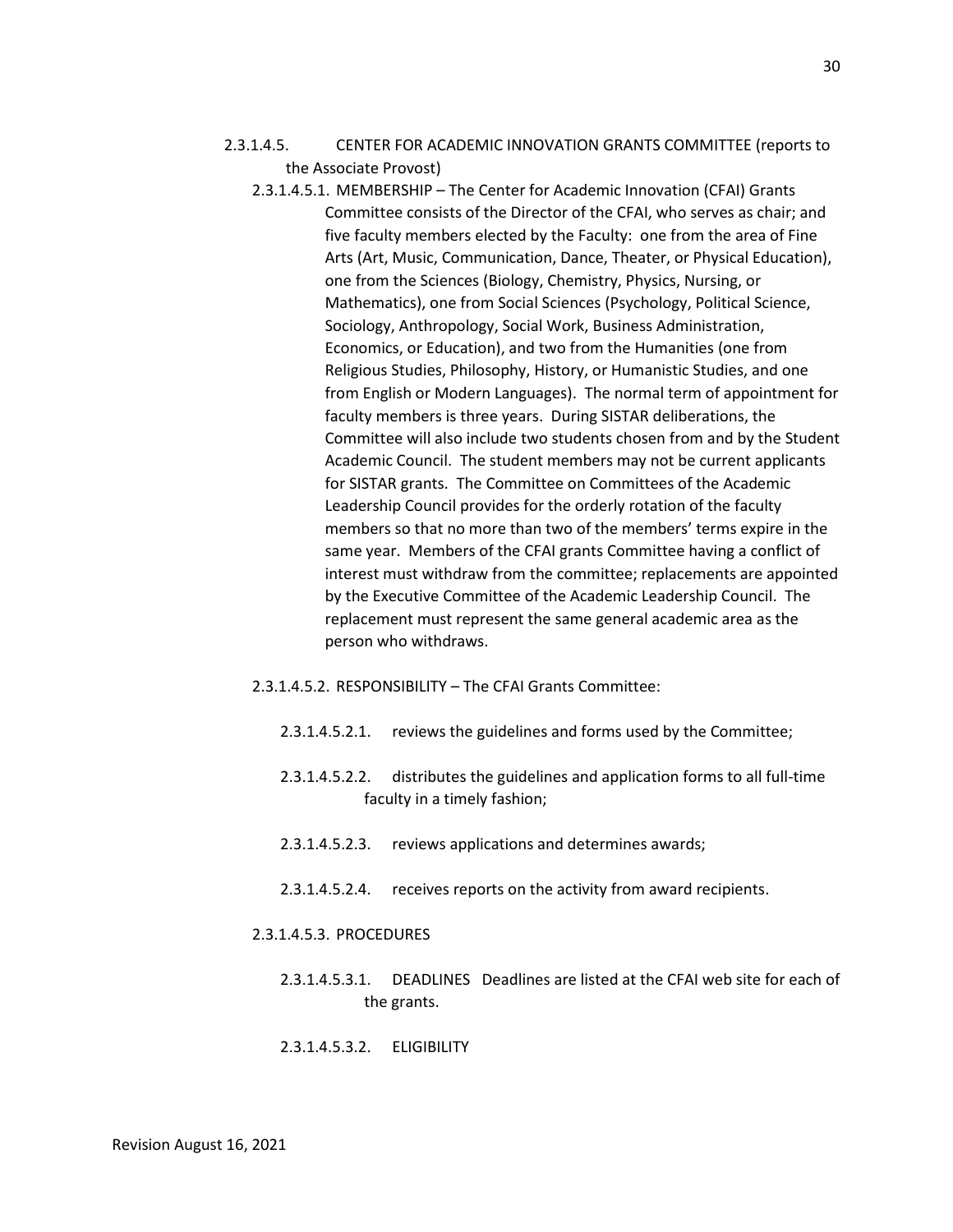31

- 2.3.1.4.5.3.2.1. Only full-time faculty and part-time faculty who have taught a minimum of five semesters are eligible.
- 2.3.1.4.5.3.2.2. Faculty of all ranks from all departments are encouraged to apply.
- 2.3.1.4.5.3.2.3. Former recipients may apply. Only if the Committee must choose between two applications of equal merit will it prefer the applicant who has not received an award in the recent past.
- 2.3.1.4.5.3.2.4. A member of the Committee may apply, vacating automatically his or her seat on the selection committee.
- 2.3.1.4.5.3.2.5. Persons on terminal contracts are not eligible.
- 2.3.1.4.5.3.2.6. Grants are intended to assist faculty members in pursuing their professional development as teachers and scholars. An award cannot be used for degree completion.
- 2.3.1.4.5.3.3. RESPONSIBILITIES OF THE RECIPIENT
	- 2.3.1.4.5.3.3.1. The funds must (normally) be used during the fiscal year immediately following that in which the awards are made.
	- 2.3.1.4.5.3.3.2. Recipients must file a written report with the Associate Provost, sending a copy to the Chair of the CFAI Grants Committee via the Center for Academic Innovation within nine (9) months after the proposed beginning date of the project. This report must specify how the funds were spent and indicate what the recipient accomplished.
	- 2.3.1.4.5.3.3.3. The financial support of Saint Mary's College must be acknowledged in any published report, article, exhibit, etc., stemming from activities supported by an award.
- 2.3.1.4.6. ADVISORY COMMITTEE ON GLOBAL EDUCATION (reports to the Director of CWIL) – The Advisory Committee on Intercultural Education guides decisions and directions of the international and intercultural education at Saint Mary's.
	- 2.3.1.4.6.1. MEMBERSHIP The Advisory Committee on Global Education consists of a campus administrator, two elected faculty representatives, the faculty coordinator of study abroad programs, a faculty coordinator of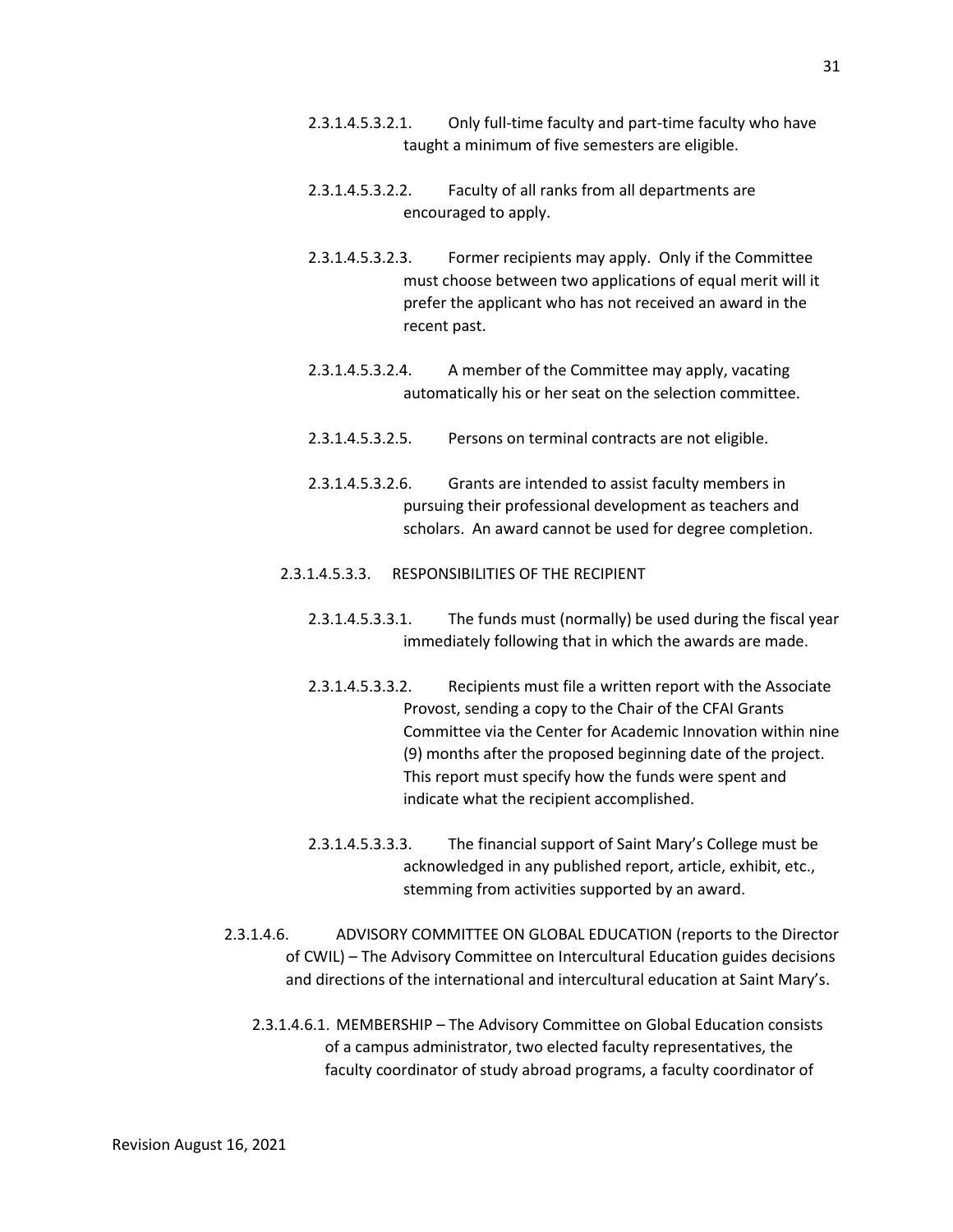short-term study abroad programs, a student representative, the CWIL Associate Director for Global Education, and the CWIL Director.

- 2.3.1.4.6.2. RESPONSIBILITY The Advisory Committee on Global Education:
	- 2.3.1.4.6.2.1. reviews proposals for new Saint Mary's College off-campus intercultural programs or affiliations (in conjunction with the Curriculum Committee as laid out in the policy for approval of such programs;
	- 2.3.1.4.6.2.2. reviews proposals for CWIL study and travel grants and departmental materials grants;
	- 2.3.1.4.6.2.3. advises on policy recommendations for and overall direction of Saint Mary's College global education and for faculty development to support it across the curriculum.
- 2.3.1.4.7. ADVISORY COMMITTEE FOR CWIL SCHOLARSHIP (reports to the Director of CWIL) – The Advisory Committee for CWIL Scholarship offers counsel to CWIL regarding faculty travel grants, co-sponsorships, speaker's bureau and educational programs.
	- 2.3.1.4.7.1. MEMBERSHIP The Advisory Committee for CWIL Scholarship consists of two elected faculty representatives, appointed faculty representatives from Justice Studies, Gender and Women's Studies, and Intercultural Studies, a faculty/staff member from the Cushwa-Leighton Library, the Director of the Center for Academic Innovation, a student representative, and the CWIL Director.
	- 2.3.1.4.7.2. RESPONSIBILITY The Advisory Committee for CWIL Scholarship:
		- 2.3.1.4.7.2.1. reviews and approves faculty travel grants;
		- 2.3.1.4.7.2.2. reviews and approves group travel grants;
		- 2.3.1.4.7.2.3. advises CWIL Director and staff on speakers and visiting scholars;
		- 2.3.1.4.7.2.4. advises CWIL Director on the Status of Girls project

### 2.3.1.5. VICE PRESIDENT FOR MISSION

2.3.1.5.1. APPOINTMENT – The Vice President for Mission is mutually selected by the President of the Congregation and the President of the College. Appointment is made by the President of the College. The Vice President for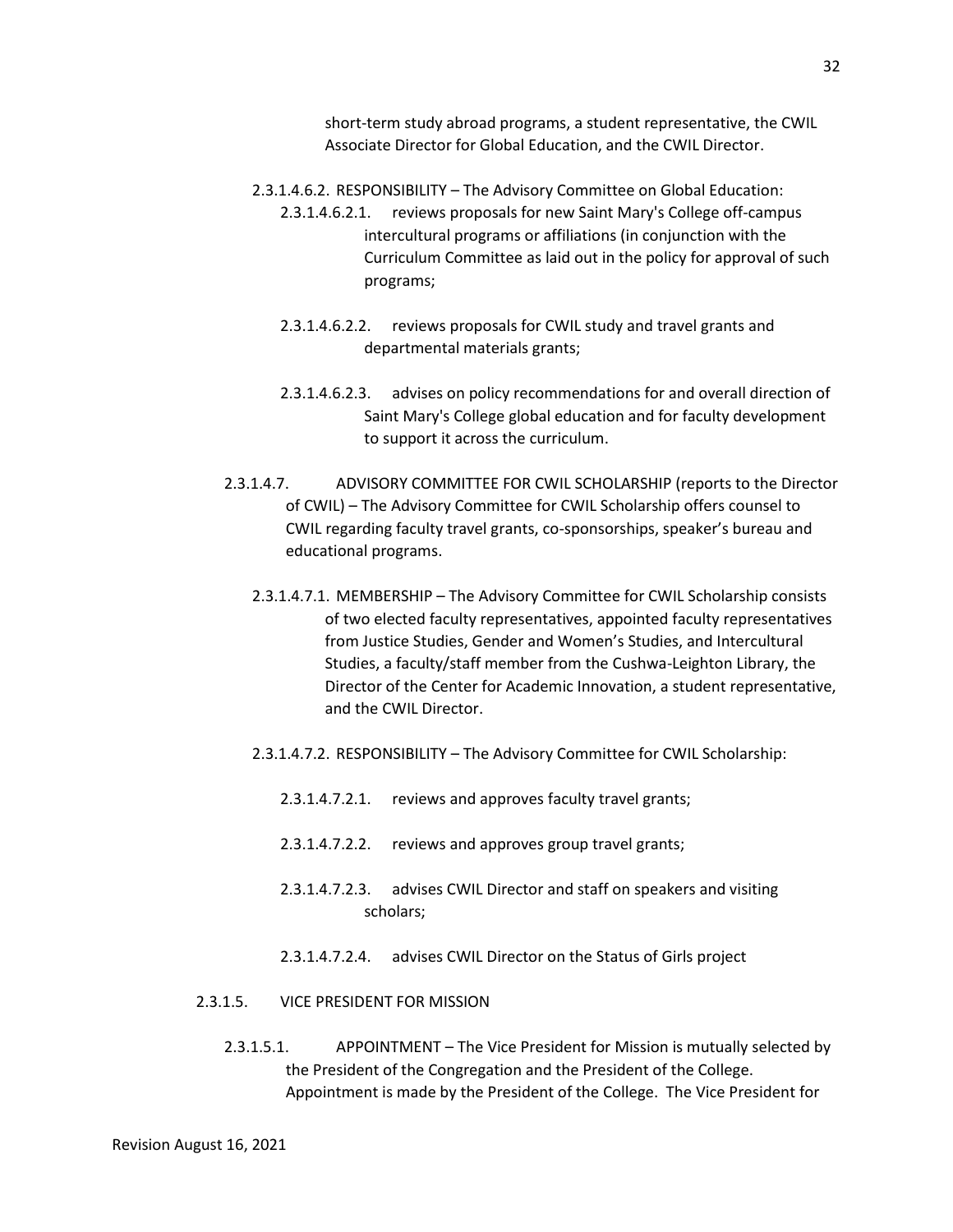Mission holds office at the discretion of the President of the Congregation and the President of the College.

- 2.3.1.5.2. AUTHORITY AND RESPONSIBILITY The Vice President for Mission is directly responsible to the President of the College. The Vice President for Mission:
	- 2.3.1.5.2.1. assists the members of the College community to learn about the Congregation of the Sisters of the Holy Cross and its history and tradition as they relate to Saint Mary's College;
	- 2.3.1.5.2.2. guides process that enable the Board of Trustees, administration, staff, faculty, and students to understand the mission and philosophy of the College and their responsibility for its implementation;
	- 2.3.1.5.2.3. ensures that the mission and values of the College, which have been determined by the Board of Trustees are in harmony with the tradition of the Catholic Church and the mission of the Sisters of the Holy Cross;
	- 2.3.1.5.2.4. assists the President and exercises collaborative leadership in the process of mission integration at Saint Mary's College as an expression of and participation in the Catholic educational ministry of the Sisters of the Holy Cross;
	- 2.3.1.5.2.5. develops and chairs the Mission Council of the College which is designed to coordinate mission activities;
	- 2.3.1.5.2.6. ensures that there are objectives and programs to implement the mission and values of the College;
	- 2.3.1.5.2.7. encourages the integration of mission andvalues in the processes of strategic planning, budgeting, marketing, policy, and decision making;
	- 2.3.1.5.2.8. guides the process of mission effectiveness assessment;
	- 2.3.1.5.2.9. plans an annual information meeting of the leadership of the Congregation (General Council), leadership of the College Board, and Administrative Officers about matters related to the College and the Congregation;
	- 2.3.1.5.2.10. establishes and maintains relationships with the mission offices and mission officers of other Catholic institutions of higher education and of other Holy Cross sponsored institutions;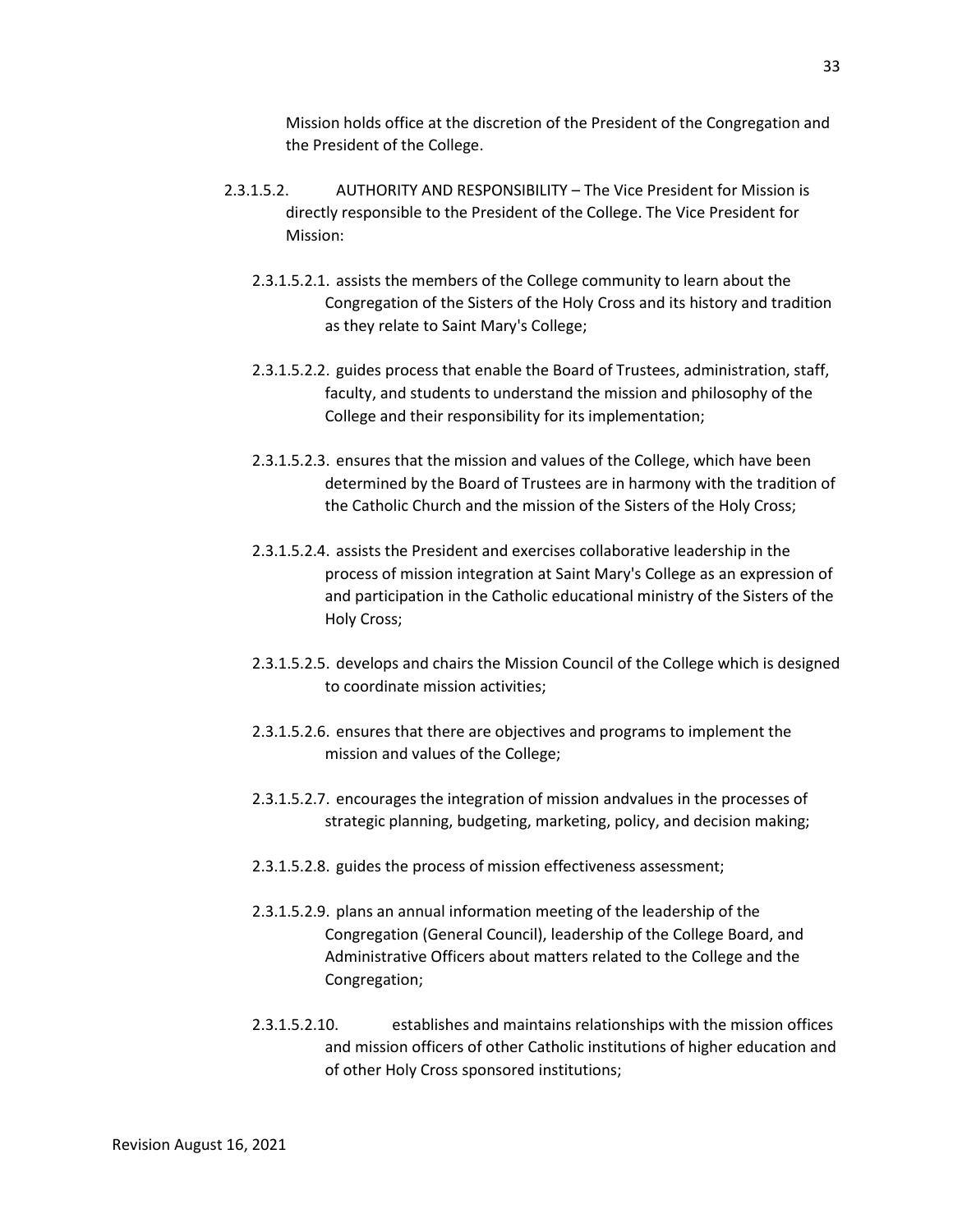- 2.3.1.5.2.11. fosters a climate for interpretation and integration of the mission and values in all sectors of the College, serves on the PCIMD;
- 2.3.1.5.2.12. collaborates with the President to promote and enhance the mission of the College;
- 2.3.1.5.2.13. serves as advisor of the Board of Trustees Committee on Mission Fulfillment for AY '22 (also known as Mission Committee); and
- 2.3.1.5.2.14. performs other duties requested by the President.
- 2.3.1.5.3. DIVISION FOR MISSION ADMINISTRATORS The following Mission Services Administrators report to and are immediately responsible to the Vice President for Mission. Information regarding their responsibilities is contained in job descriptions available in the Human Resources Office.
	- 2.3.1.5.3.1. DIRECTOR OF THE CENTER FOR SPIRITUALITY
	- 2.3.1.5.3.2. DIRECTOR OF CAMPUS MINISTRY
	- 2.3.1.5.3.3. DIRECTOR OF THE OFFICE FOR COMMON GOOD
- 2.3.1.5.4. COMMITTEES OF THE VICE PRESIDENT FOR MISSION
	- 2.3.1.5.4.1. MISSION COUNCIL
		- 2.3.1.5.4.1.1. MEMBERSHIP The Mission Council consists of representatives from all campus constituencies and two elected faculty members. The Vice President for Mission serves as chair.
		- 2.3.1.5.4.1.2. RESPONSIBILITY The Mission Council:
			- 2.3.1.5.4.1.2.1. assists members of the College community to learn about the Congregation of the Sisters of the Holy Cross and its history and tradition as they relate to the College;
			- 2.3.1.5.4.1.2.2. guides process that enable College constituencies to understand the mission of the College;
			- 2.3.1.5.4.1.2.3. ensures that there are objectives and programs to implement the missions and values of the College;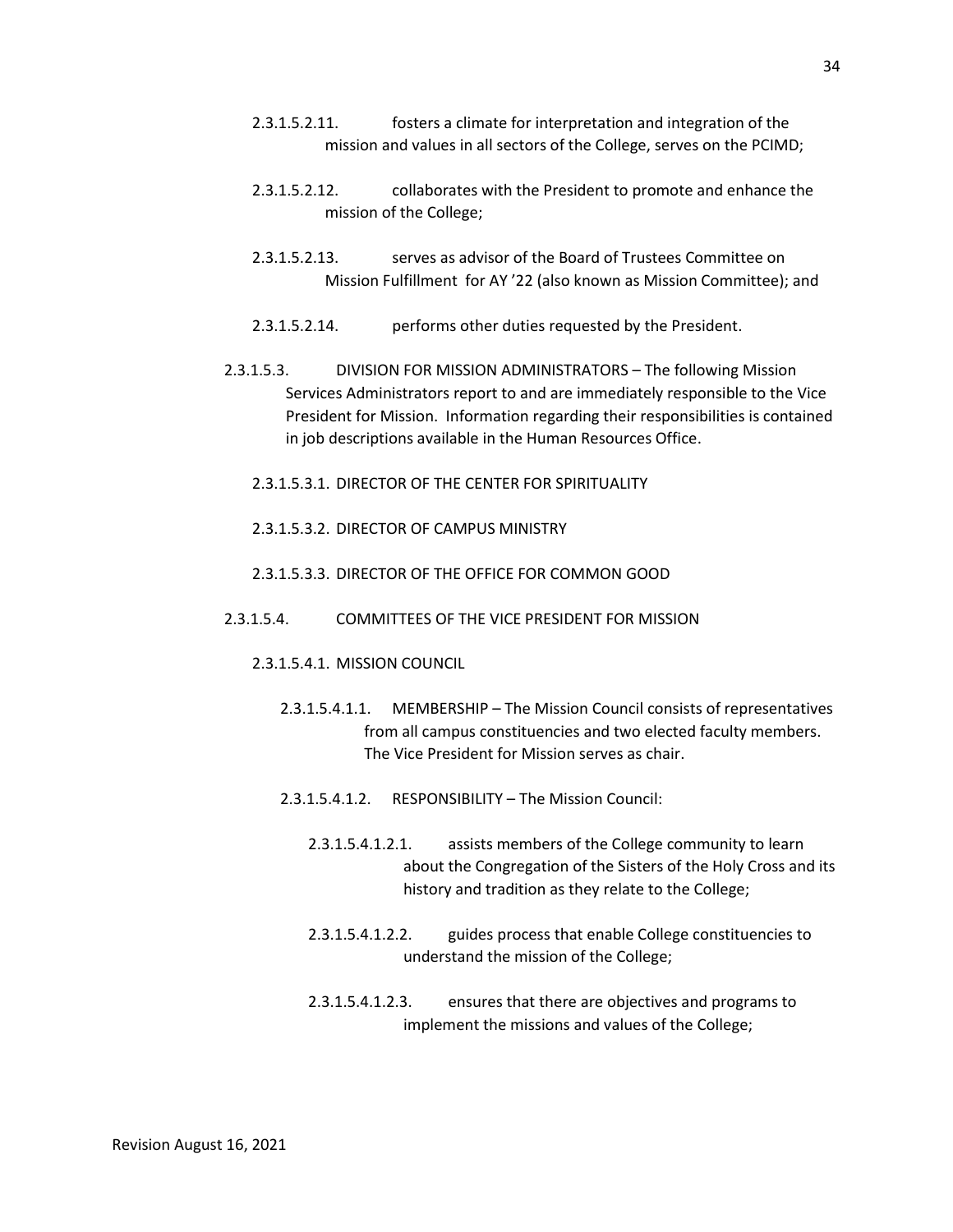- 2.3.1.5.4.1.2.4. encourages the integration of missions and values in the processes of strategic planning, budgeting, marketing, policy, and decision-making;
- 2.3.1.5.4.1.2.5. fosters a climate for interpretation and integration of the mission and values in all sectors of the College;
- 2.3.1.5.4.1.2.6. participates in the selection of the recipient of the Lumen Christi award, Unsung Hero award (*Caritas Canantes*) and the Jane O'Rourke Bender award;
- 2.3.1.5.4.1.2.7. serves as an advisory group to provide guidance to all departments in planning, selecting and maintaining appropriate religious symbolism and spiritual art throughout all of Saint Mary's College.

### 2.3.1.5.4.2. GOING GREEN COMMITTEE

- 2.3.1.5.4.2.1. MEMBERSHIP Going Green Committee consists of the Vice President for Mission, Director of Facilities, Manager of Notre Dame Campus Dining Services at Saint Mary's, the Director of the Environmental Studies Program, College Compliance Officer, a Director from the Mission Division, a Director from Student Affairs, two faculty members elected by the Academic Leadership Council and an undergraduate student representative from the Student Government Association. The Vice President for Mission serves as the chair.
- 2.3.1.5.4.2.2. RESPONSIBILITY The Going Green Committee:
	- 2.3.1.5.4.2.2.1. advises the Vice President for Mission on sustainability and other matters of environmental concern.
	- 2.3.1.5.4.2.2.2. shares and facilitates coordination across departments, divisions and constituencies to enhance sustainability initiatives and practices between the College and neighboring communities.
	- 2.3.1.5.4.2.2.3. supports sustainability practices across campus. This may include, but not be limited to: engage in consciousness raising on sustainability initiatives, assist in implementing green initiatives, identifying sustainability needs for strategic planning.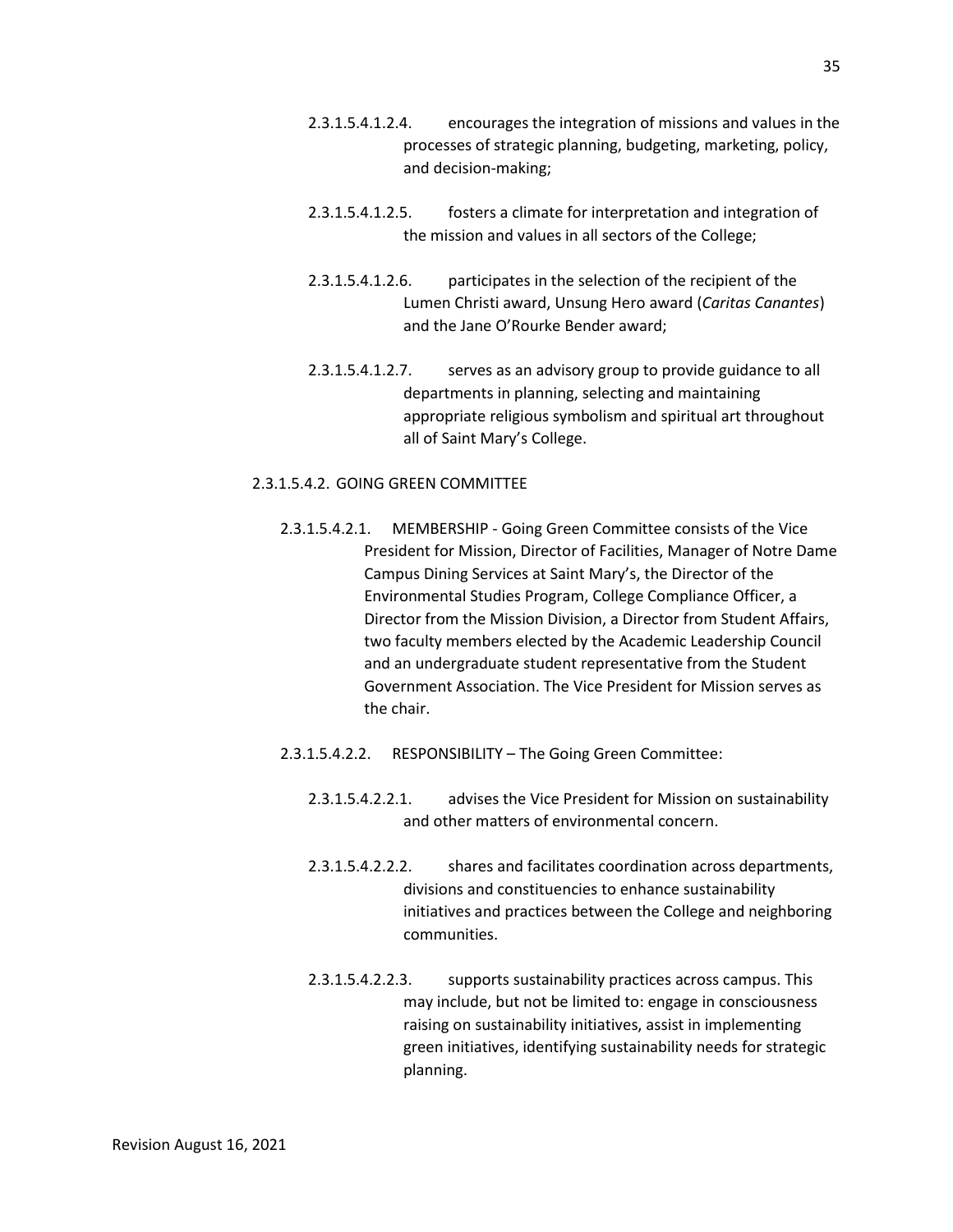2.3.1.5.4.2.2.4. articulates and shares the place of sustainability, environmental justice and other environmental concerns in the Mission of the College.

### 2.3.1.6. VICE PRESIDENT FOR ADVANCEMENT

- 2.3.1.6.1. APPOINTMENT The appointment of the Vice President for Advancement is confirmed by the Board of Trustees upon recommendation of the President after appropriate consultation with faculty. The Vice President for Advancement holds office at the discretion of the President.
- 2.3.1.6.2. AUTHORITY AND RESPONSIBILITY The Vice President for Advancement is directly responsible to the President. The Vice President for Advancement
	- 2.3.1.6.2.1. develops and supervises programs in alumnae relations, development and integrated marketing communications;
	- 2.3.1.6.2.2. assists the President in raising resources for the College;
	- 2.3.1.6.2.3. appoints, with the approval of the President, such assistants as needed;
	- 2.3.1.6.2.4. represents the College in designated professional associations and functions as requested by the President;
	- 2.3.1.6.2.5. ensures that the fundraising activities of the College are consistent with College objectives and with the role of the College as an institution of Catholic higher education;
	- 2.3.1.6.2.6. develops a coordinated and integrated plan to create and support the College's brand image;
	- 2.3.1.6.2.7. advises the Board of Trustees Committee on External Relations and Admission AY '22 (also known as the College Relations Committee), serves as an advisor to the Board of Trustees Committee on Trusteeship, serves on the President's Cabinet, and the College Budget Committee;
	- 2.3.1.6.2.8. serves in other capacities as designated by the President.
- 2.3.1.6.3. ADVANCEMENT ADMINISTRATORS The following Advancement administrators report to and are immediately responsible to the Vice President for Advancement. Information regarding their responsibilities is contained in job descriptions available in the Department of Human Resources.
	- 2.3.1.6.3.1. ASSOCIATE VICE PRESIDENT FOR ADVANCEMENT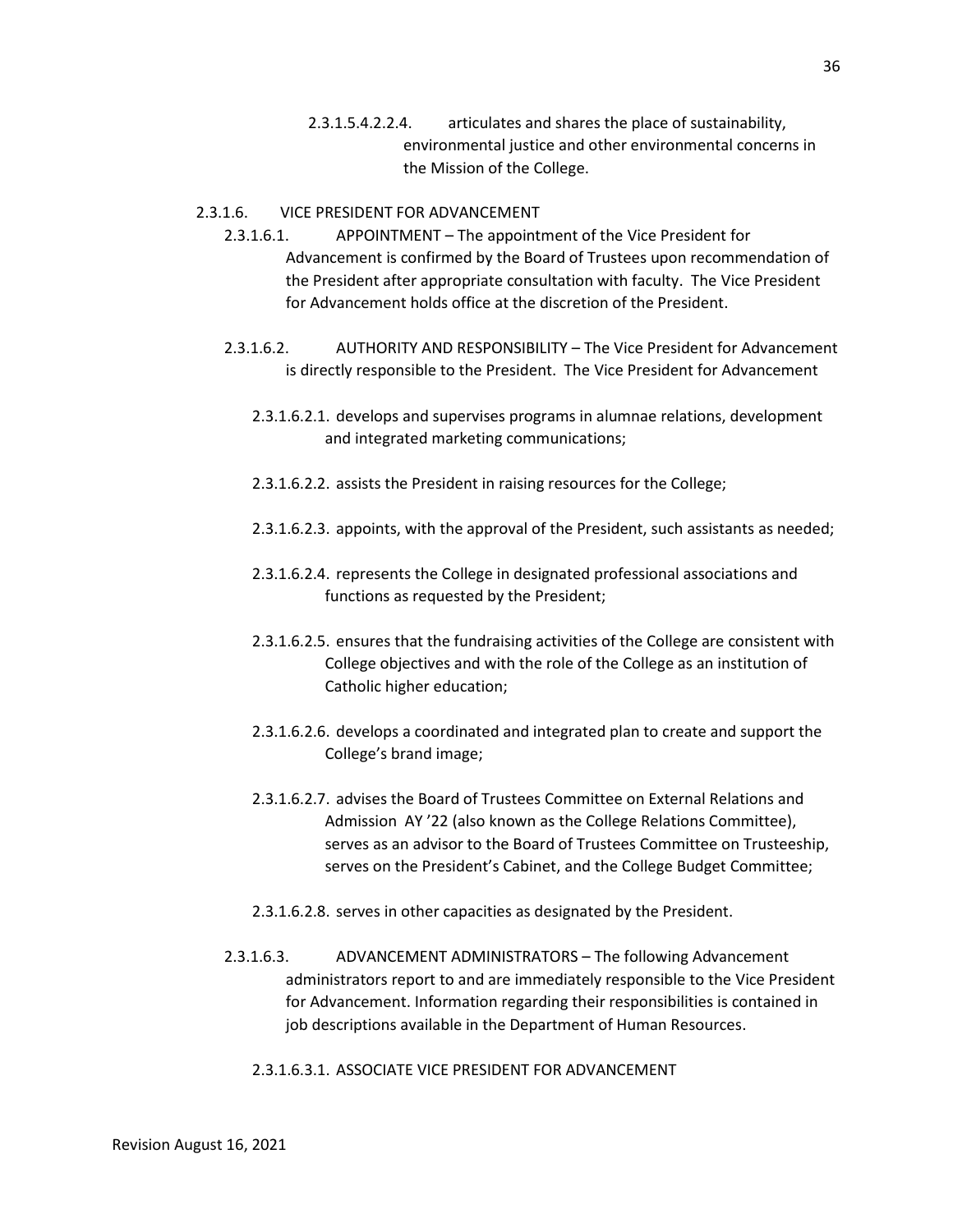### 2.3.1.6.3.2. EXECUTIVE DIRECTOR OF ALUMNAE AND COLLEGE RELATIONS

# 2.3.1.6.3.3. ASSISTANT VICE PRESIDENT OF INTEGRATED MARKETING COMMUNICATIONS

### 2.3.1.6.3.4. DIRECTOR OF ANNUAL GIVING

### 2.3.1.7. VICE PRESIDENT FOR STUDENT ENROLLMENT AND ENGAGEMENT

- 2.3.1.7.1. APPOINTMENT The Vice President for Student Enrollment and Engagement is appointed by the President after appropriate consultation with the faculty. The Vice President for Student Enrollment and Engagement holds office as the discretion of the President.
- 2.3.1.7.2. AUTHORITY AND RESPONSIBILITY The Vice President for Student Enrollment and Engagement is directly responsible to the President. The Vice President for Student Enrollment and Engagement sets the strategy for a unified student experience that spans the lifecycle of interactions a student receives from the College, starting with recruitment and continuing through commencement. The Vice President for Student Enrollment and Engagement:
	- 2.3.1.7.2.1. Integrates and coordinates Enrollment Management and Student Affairs personnel in ways that maximize integration of mission and purpose;
	- 2.3.1.7.2.2. supervises the offices of Admission and Financial Aid, and oversees and evaluates the undergraduate recruitment and financial aid activities of the institution; administers and supervises the Dean of Students, Student Involvement, Residence Life, Community Standards, Compliance, Health and Counseling, College Safety, Athletics and Recreation, and Belles Against Violence;
	- 2.3.1.7.2.3. collaborates on related enrollment management issues with Academic Affairs, Student Activities, Student Success, and the Associate Provost/Dean of Graduate Studies related to any grants; contributes to other committees, including retention;
	- 2.3.1.7.2.4. develops the philosophy and policies of the Division of Student Enrollment and Engagement according to the objectives and purposes of the College;
	- 2.3.1.7.2.5. oversees the development of strategic marketing plan;
	- 2.3.1.7.2.6. evaluates effectiveness of recruitment practices and financial aid policies;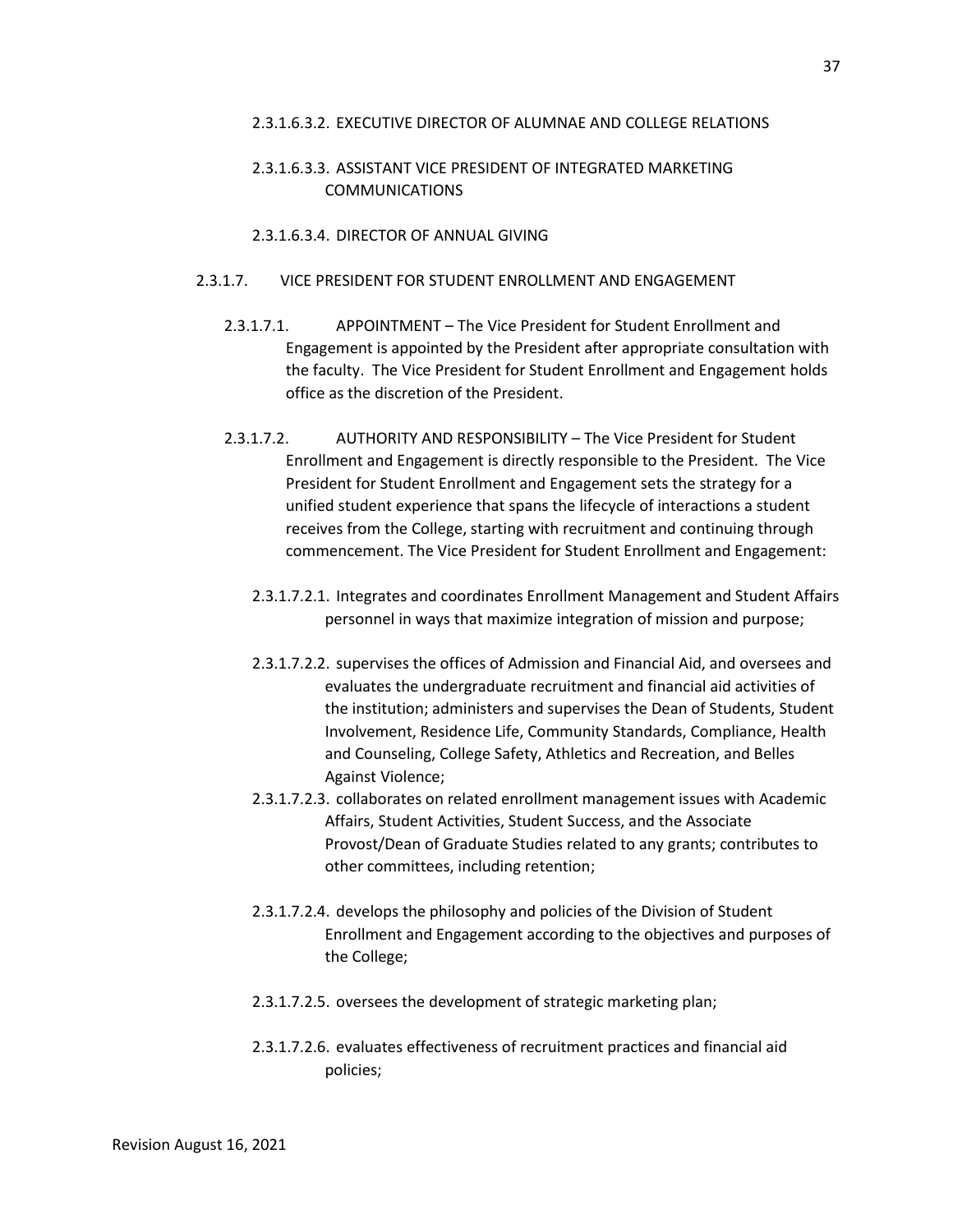- 2.3.1.7.2.7. tracks enrollment trends within and outside Saint Mary's;
- 2.3.1.7.2.8. educates the Saint Mary's community on the goals, objectives, achievements and challenges of the undergraduate enrollment management operation and strategic plan;
- 2.3.1.7.2.9. monitors student satisfaction and attrition patterns;
- 2.3.1.7.2.10. works with Executive Director of Retention Strategy and Academic Affairs to develop early intervention programs for enrolled students at risk;
- 2.3.1.7.2.11. advises the Board of Trustees Committee on External Relations and Admission for FY '22 (also known as Student Life Committee);
- 2.3.1.7.2.12. supervises the preparation of the Student Handbook and other publications and announcements of the Division;
- 2.3.1.7.2.13. develops a student environment at the College conductive to the spiritual, personal, intellectual, and social growth of students;
- 2.3.1.7.2.14. examines the dynamics/experiences for first year students and collaborates with relevant offices to bring about institutional changes to improve these dynamics/experiences;
- 2.3.1.7.2.15. Fosters student leadership development in all areas of student life;
- 2.3.1.7.2.16. advises the Board of Trustees on progress throughout the enrollment cycle and on issues relevant to student life through the Student Experience Committee of the Board (also known as Student Life Committee); serves on the President's Cabinet, the College Budget Committee, the Student Affairs Council, PCIMD, the Academic Standards Committee, and the Committee on Student Affairs;
- 2.3.1.7.2.17. prepares, submits, and monitors the annual budget in coordination with directors;
- 2.3.1.7.2.18. appoints, with the approval of the President, such other staff as are needed;
- 2.3.1.7.2.19. annually reviews the performance of each administrator within the Division;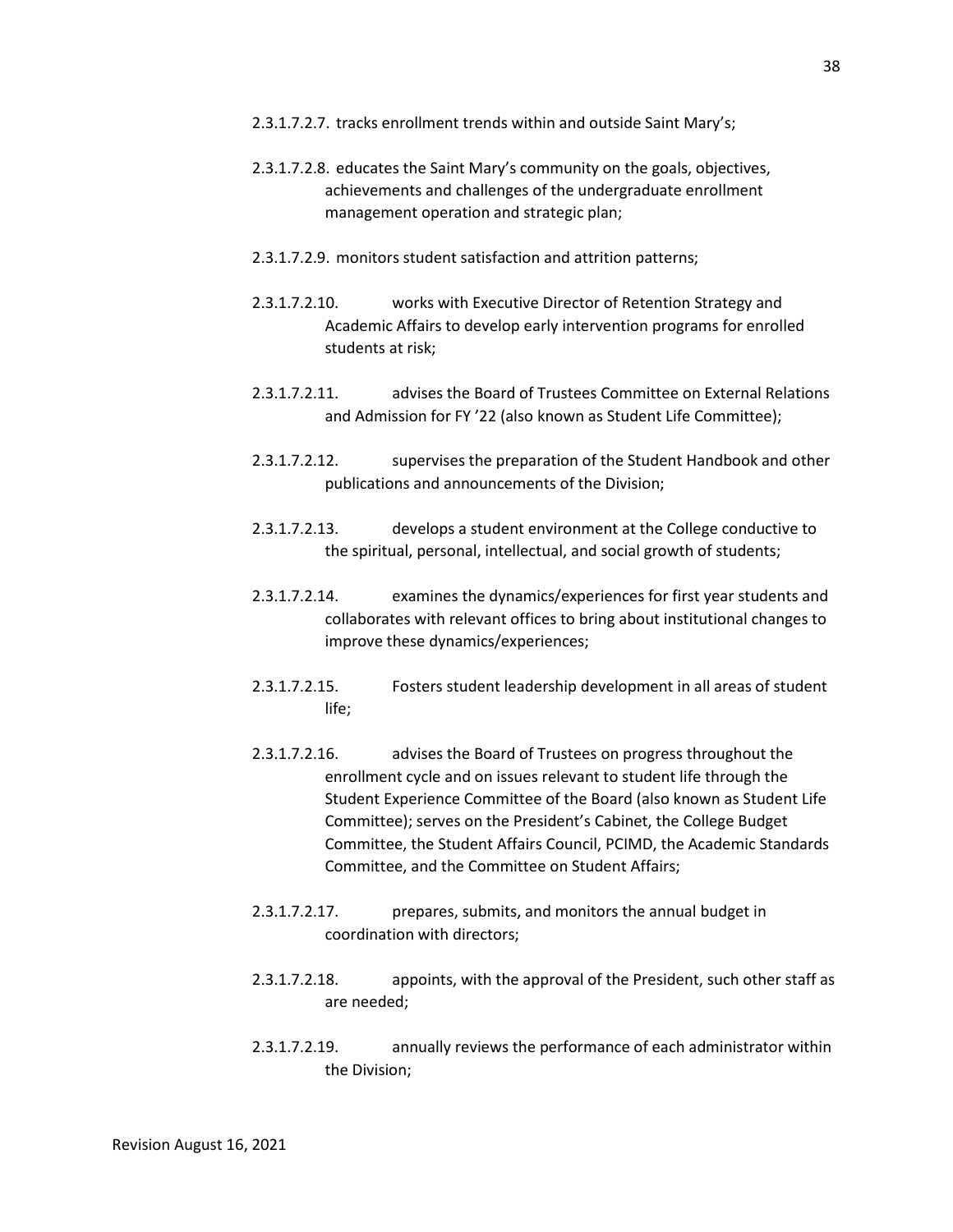- 2.3.1.7.2.20. represents the College in designated professional associations and functions as requested by the President;
- 2.3.1.7.3. ENROLLMENT AND ENGAGEMENT ADMINISTRATORS The following report to and are immediately responsible to the Vice President for Student Enrollment and Engagement. Information regarding their responsibilities can be found in the Human Resources Office.
	- 2.3.1.7.3.1. DEAN OF STUDENTS
	- 2.3.1.7.3.2. ASSOCIATE DEAN OF STUDENTS
	- 2.3.1.7.3.3. DIRECTOR OF ADMISSION
	- 2.3.1.7.3.4. DIRECTOR OF FINANCIAL AID
	- 2.3.1.7.3.5. DIRECTOR OF HEALTH AND COUNSELING
	- 2.3.1.7.3.6. DIRECTOR OF RESIDENCE LIFE AND COMMUNITY STANDARDS
	- 2.3.1.7.3.7. DIRECTOR OF COLLEGE SAFETY
	- 2.3.1.7.3.8. DIRECTOR OF ATHLETICS AND RECREATION
- 2.3.1.8. SENIOR VICE PRESIDENT FOR STRATEGY AND FINANCE
	- 2.3.1.8.1. APPOINTMENT The appointment of the Senior Vice President for Strategy and Finance is confirmed by the Board of Trustees upon the recommendation of the President after appropriate consultation with the faculty. The Senior Vice President for Strategy and Finance holds the office at the discretion of the President.
	- 2.3.1.8.2. AUTHORITY AND RESPONSIBILITY The Senior Vice President for Strategy and Finance is directly responsible to the President. The Senior Vice President for Strategy and Finance:
		- 2.3.1.8.2.1. supervises the fiscal affairs of the college and serves as the College's chief financial officer;
		- 2.3.1.8.2.2. supervises human resources and related affairs;
		- 2.3.1.8.2.3. supervises and coordinates the operation, maintenance, and construction of all College facilities;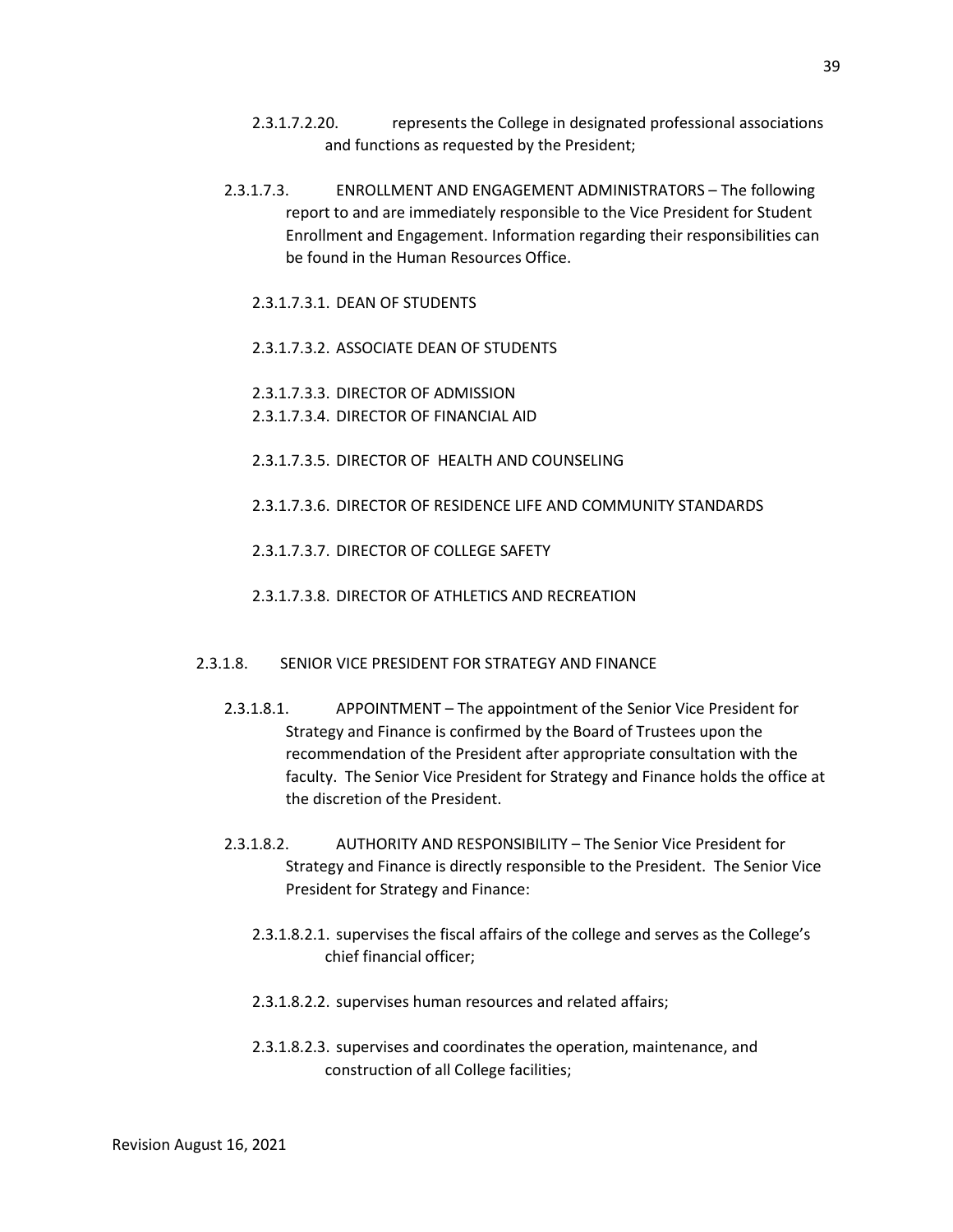- 2.3.1.8.2.5. oversees the management of the auxiliary services of the College, including food service operations, catering services, and the bookstore;
- 2.3.1.8.2.6. provides periodic financial reports for presentation to the Board of Trustees and other reports as may be requested;
- 2.3.1.8.2.7. aids the President in the preparation of the budget;
- 2.3.1.8.2.8. oversees the management of contract and purchasing programs;
- 2.3.1.8.2.9. directs the preparation of quarterly reports on all College, departmental, and divisional budgets;
- 2.3.1.8.2.10. ensures that legal documents and instruments are properly executed;
- 2.3.1.8.2.11. manages and maintains all College property;
- 2.3.1.8.2.12. invests the College funds and reports to the Board of Trustees on the investment of those funds;
- 2.3.1.8.2.13. appoints, with the approval of the President, such assistants as are needed;
- 2.3.1.8.2.14. advises the Board of Trustees Committees on Financial Stewardship and Audit, Risk, and Legal, and the Investment Sub-Committee ; serves as chair of the College Budget Committee and the President's Budget Priorities Committee; and is a member of the President's Cabinet;
- 2.3.1.8.2.15. represents the College in designated professional associations and functions as requested by the President;
- 2.3.1.8.2.16. performs other duties requested by the President.
- 2.3.1.8.3. OFFICE OF THE SENIOR VICE PRESIDENT FOR STRATEGY AND FINANCE The following administrators report to and are immediately responsible to the Senior Vice President for Strategy and Finance. Information regarding the directors' responsibilities are contained in a job description available in the Office of Human Resources.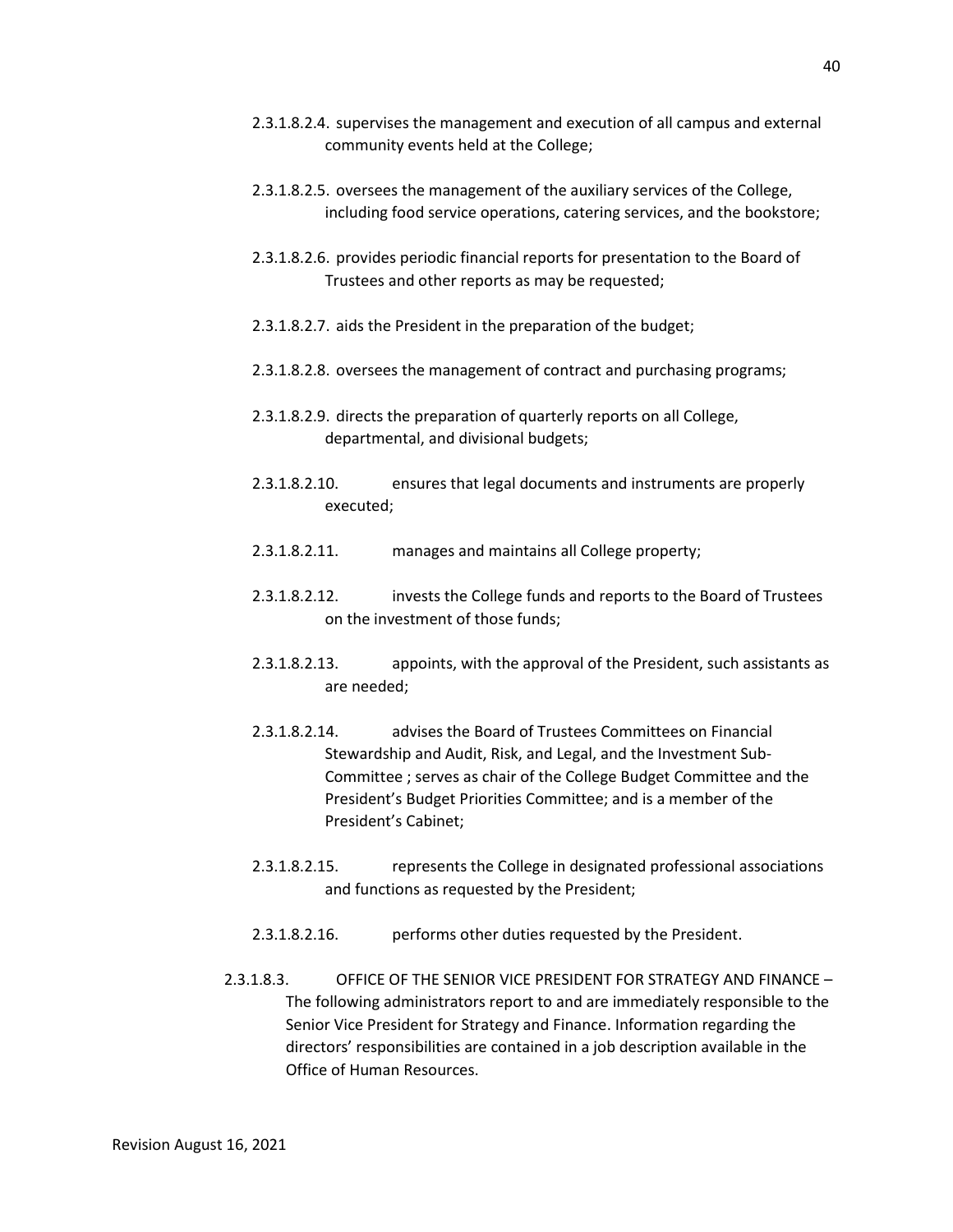2.3.1.8.3.2. DIRECTOR OF FINANCE AND CONTROLLER

- 2.3.1.8.3.3. DIRECTOR OF HUMAN RESOURCES
- 2.3.1.8.3.4. DIRECTOR OF PURCHASING
- 2.3.1.8.3.5. DIRECTOR OF CAMPUS AND COMMUNITY EVENTS
- **2.3.2. ACADEMIC DEPARTMENTS/DIVISIONS**  A current organization chart is available in the Provost Office

# **2.4. OVERVIEW OF COLLEGE BOARDS, COUNCILS, AND COMMITTEES**

#### **2.4.1. BOARD OF TRUSTEES**

Executive Committee Academic Affairs Committee Audit Committee College Relations Committee Finance and Budget Committee Investment Committee Mission Committee Student Life Committee Trusteeship Committee

For AY 2021-2022 the standing committees are: Executive Committee Audit, Risk and Legal Committee External Affairs and Admission Committee Financial Stewardship Committee Mission Fulfillment Committee Student Experience Committee Trusteeship Committee Three Special Project Teams

### **2.4.2. PRESIDENT'S COUNCILS AND COMMITTEES**

President's Cabinet Budget Committee President's Budget Priorities Committee Committee on Rank and Tenure Committee on Student Affairs Elected Executive Committee of the Academic Leadership Council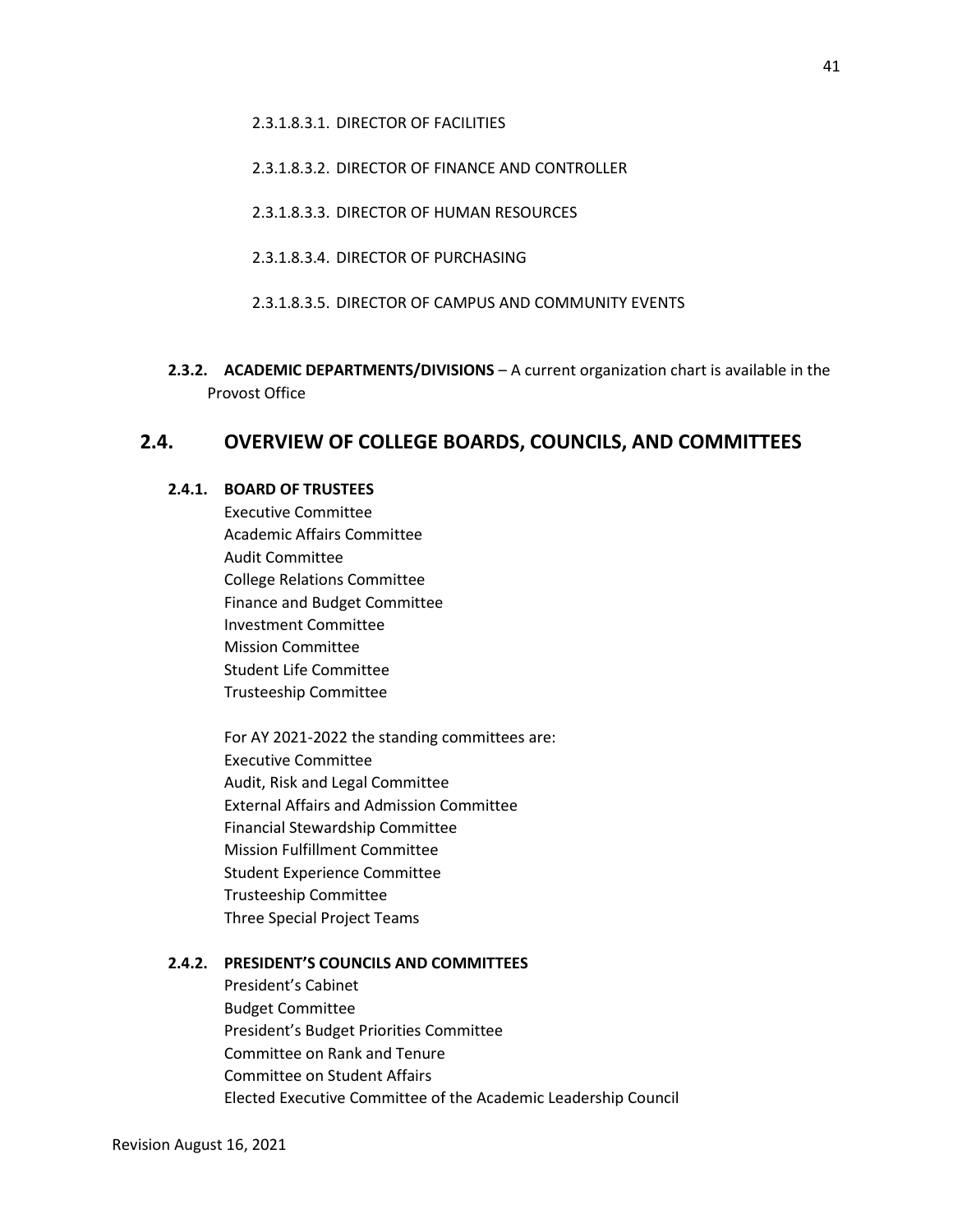Governance Manual Committee President's Circle Parents Council President's Council on Inclusivity and Multicultural Diversity President's Committee on Sexual Violence Retention Committee Staff Advisory Council Student Affairs Council

# **2.4.3. PROVOST AND SENIOR VICE PRESIDENT COMMITTEES**

Advisory Committees for: Center for Academic Innovation Grants Committee (Associate Provost) Institutional Review Board Teaching, Learning, and Technology Roundtable Graduate Program Committee (Associate Provost) Quality Assurance Committee (Associate Provost) Curriculum Committee (Associate Provost) Sophia Oversight Committee (Associate Provost)

### **2.4.4. ACADEMIC LEADERSHIP COUNCIL**

Academic Standards Committee Committee on Academic Effectiveness Curriculum Committee Graduate Program Committee Sophia Oversight Committee Faculty Affairs, Inclusion, and Retention Faculty Compensation and Budget Priorities Faculty Development Committee on Committees Committee on Institutional Effectiveness Grievance Committee (reports to the ALC Executive Committee) Online Academic Excellence Subcommittee (Subcommittee of Curriculum and Graduate Committees)

### **2.4.5. VICE PRESIDENT FOR MISSION**

Mission Council Committee Going Green Committee

### **2.4.6. VICE PRESIDENT FOR ADVANCEMENT**

Alumnae Association Board of Directors Belles of the Last Decade (BOLD) Madeleva Society Steering Committee

#### **2.4.7. VICE PRESIDENT FOR STUDENT ENROLLMENT AND ENGAGEMENT**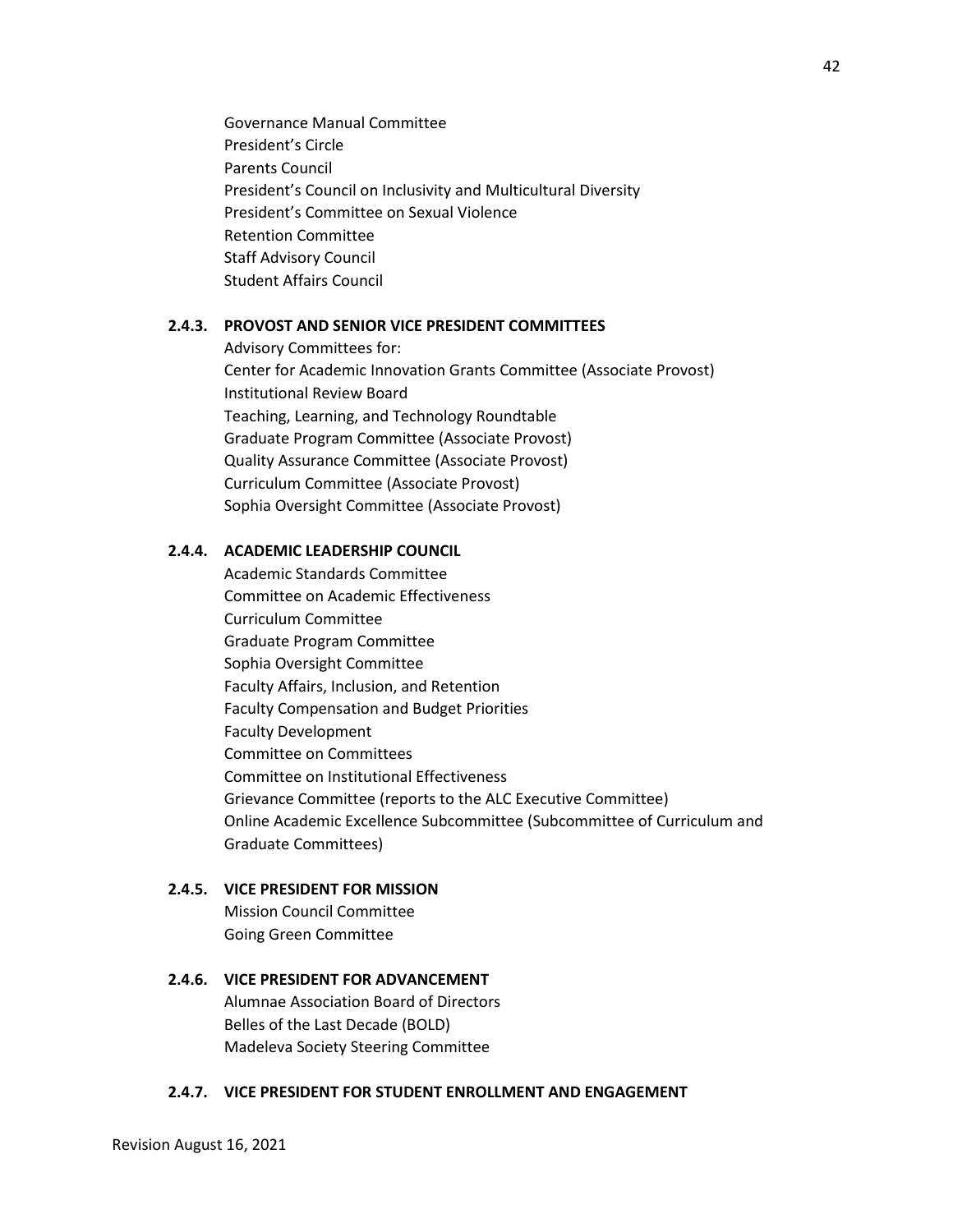Committee on Student Affairs Student Affairs Council

## **2.4.8. JUDICIAL STRUCTURE**

For violations of the code of social conduct: Residence Hall Director Critical Incident Board Vice President for Student Enrollment and Engagement

For violations of academic honesty code: Faculty Department Chair Graduate Program Director Division Director Dean of Student Academic Services and Director of Academic Advising and Registrar Academic Standards Committee Academic Hearing Board Academic Appellate Board President

# **2.5. PROCEDURES FOR AMENDING THE GOVERNANCE OF THE COLLEGE**

- **2.5.1. THE CORPORATION OF SAINT MARY'S COLLEGE**  The procedure for amending the Code of Bylaws of the Corporation of Saint Mary's College, Notre Dame is found in Article XIX of the Code of Bylaws. The President of the College is responsible for seeing that the Code of Bylaws, published in the Governance Manual, is current.
- **2.5.2. THE BOARD OF TRUSTEES OF THE COLLEGE**  The Bylaws of the Board of Trustees are the Bylaws of the Corporation of Saint Mary's College, Notre Dame; therefore, the process for amending the Bylaws of the Board is the same as that of the Corporation.
- **2.5.3. THE ADMINISTRATION OF THE COLLEGE**  The authority and responsibilities of the Administrative Officers of the College (i.e., President, Provost, Vice President for Mission, Vice President for Advancement, Vice President for Student Enrollment and Engagement, Senior Vice President for Strategy and Finance, and General Counsel) are determined by the Board of Trustees.
	- 2.5.3.1. PRESIDENT The President, in consultation with the administrative officer to whom an administrator reports, determines the authority and responsibility of the administrator. The membership structure, authority, and responsibilities of the following presidential committees are determined by the President: President's Cabinet, Budget Committee. The President may create additional committees as needed. The President makes changes in the membership structure of the